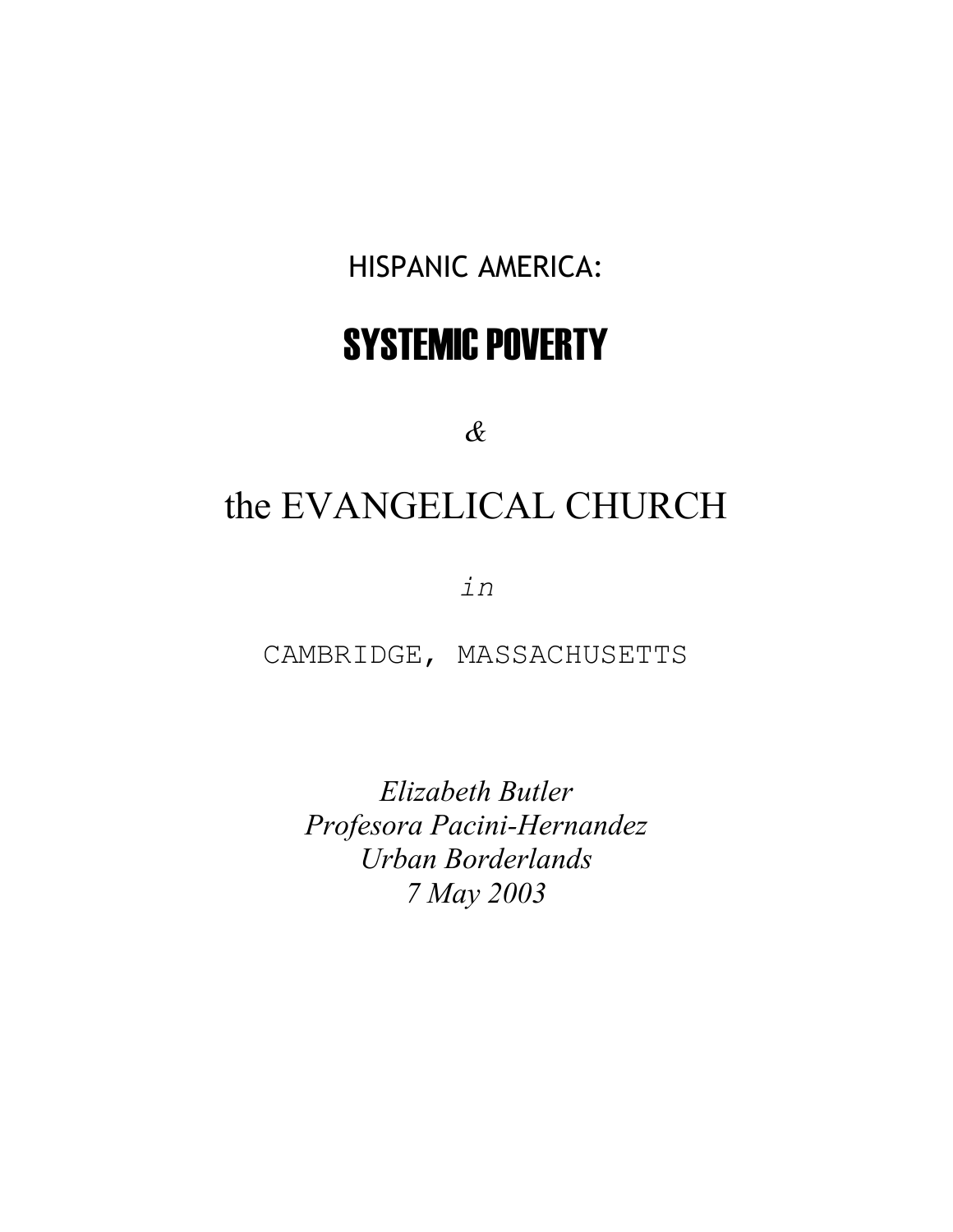# *TABLE OF CONTENTS*

| a. History of Iglesia Bautista Central       |
|----------------------------------------------|
|                                              |
| c. Symptoms of Poverty in Cambridge          |
|                                              |
|                                              |
|                                              |
| g. To Act Justly and To Love Mercy           |
|                                              |
|                                              |
|                                              |
|                                              |
|                                              |
|                                              |
|                                              |
| d. Greater Boston Interfaith Organization 37 |
|                                              |
|                                              |
|                                              |
|                                              |
| b. Elba "Mireya" Vasquez Transcription 52    |
|                                              |
|                                              |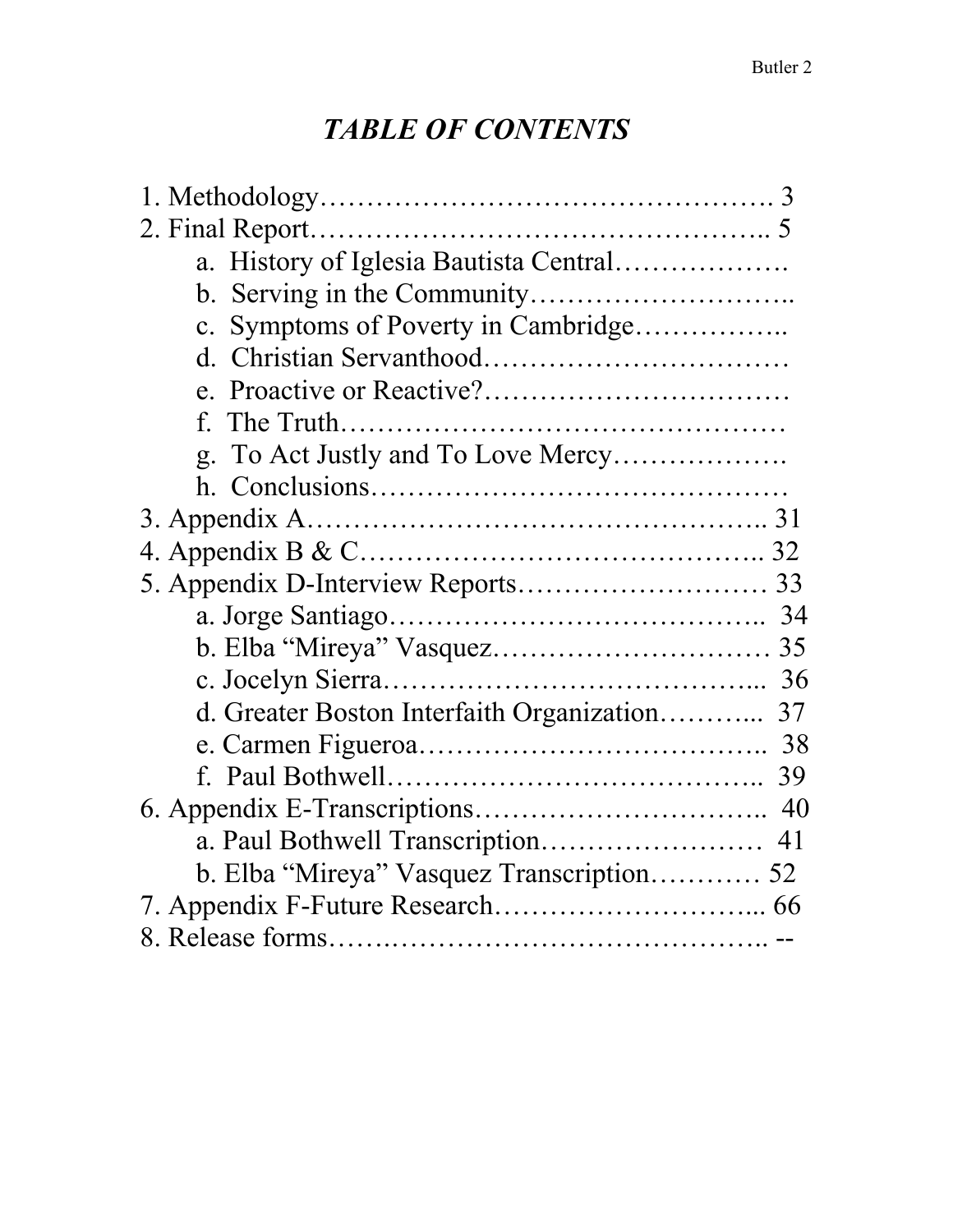### *METHODOLOGY*

*I chose this topic of research after spending the fall semester of my junior year at Tufts University in a Christian Missions training program, called YWAM or Youth With a Mission. I was able to study the Bible and receive teaching from missionaries of many cultures and ethnicities, and my lecture phase was followed by an outreach to Tijuana, Mexico.* 

*In Tijuana and Ensenada, I was privileged to work in existing counseling ministries for Latino pastors, and work on the provision of shelter for Tijuana's poorest: those persons who dwell in the Colonias, often living in cars, run-down buses, in conditions that would be shunned by even the poorest low-income housing dweller in the United States. This experience led me to consider the issue of poverty and race, whether domestically in the United States, or globally.* 

*I received a chance to further study the relationship between the Hispanic community and poverty by enrolling in Profesora Pacini-Hernandez's Urban Borderlands class. Mostly, my questions centered around how, in a nation run predominantly by believers in Jesus Christ (if not in public position, certainly by constituency), poverty could be so rampant, and the same Christians can stand by without a solution to poverty, but enough money to band-aid its ramificationsmany times over. Was the "the land of opportunity" created to be opportune only for whoever could get there first?* 

*My methodology was almost entirely random. I am not an anthropology major, and feel a great deal more skilled and at ease in the art of interviewing now than when I started, and I did make many a friend in the Latino evangelical Christian community, by attending the only Latino non-Brazilian church that I had ever seen in the Cambridge area: Iglesia Bautista Central. This being the contemporary (in the last 30 years) hub of Latino evangelical activity in Cambridge, I interviewed several members and lay leaders, and was referred by those interviewees to other historic members of the Cambridge evangelical Christian community. I was also privileged to hear two speakers during the semester that I have also referenced: a leader in the Greater Boston Interfaith Organization, and a Dean of students from a predominantly Latino state-run community college in Lawrence. Having considered going abroad another semester to do an "Urban Missions School" with YWAM, I was pleased to find that God would be faithful to His call on my life through a Tufts Anthropology class.* 

*I am now connected with one particular organization with which I hope to intern, possibly as a part of my Peace and Justice Studies Major, and I am looking forward to continued relationship with the people I met during the project. I hope my findings and research are useful, if only to invite a more specific look into Latino poverty and race relations that are sustained (or not) by persons of faith in the community.*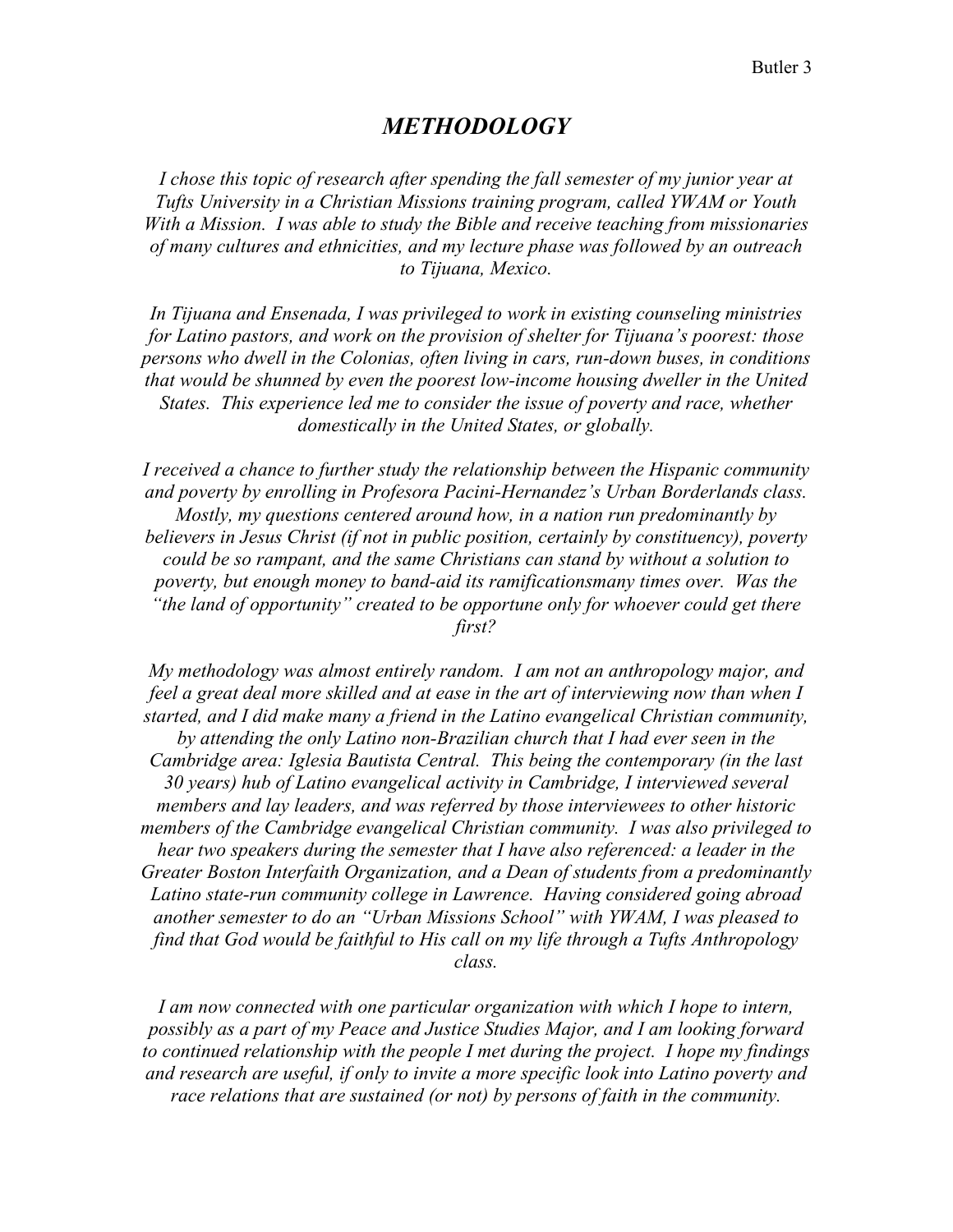*Thank you to Profesora Pacini-Hernandez; were it not for your patient encouragement I feel I would have given up on this endeavor not two minutes afterwe began! Your work is truly meaningful and beneficial to the cause of achieving equity and justice in Latino communities.* 

*A special thank you to Mireya, Jocelyn, Carmen, Paul, and the rest of the IBC congregation! This oral history would not have been possible without your generous support and patience! God bless you and your futures in Cambridge or wherever you may end up serving Him! I look forward to keeping in touch with you all in the future!* 

*\*\*\*\*\**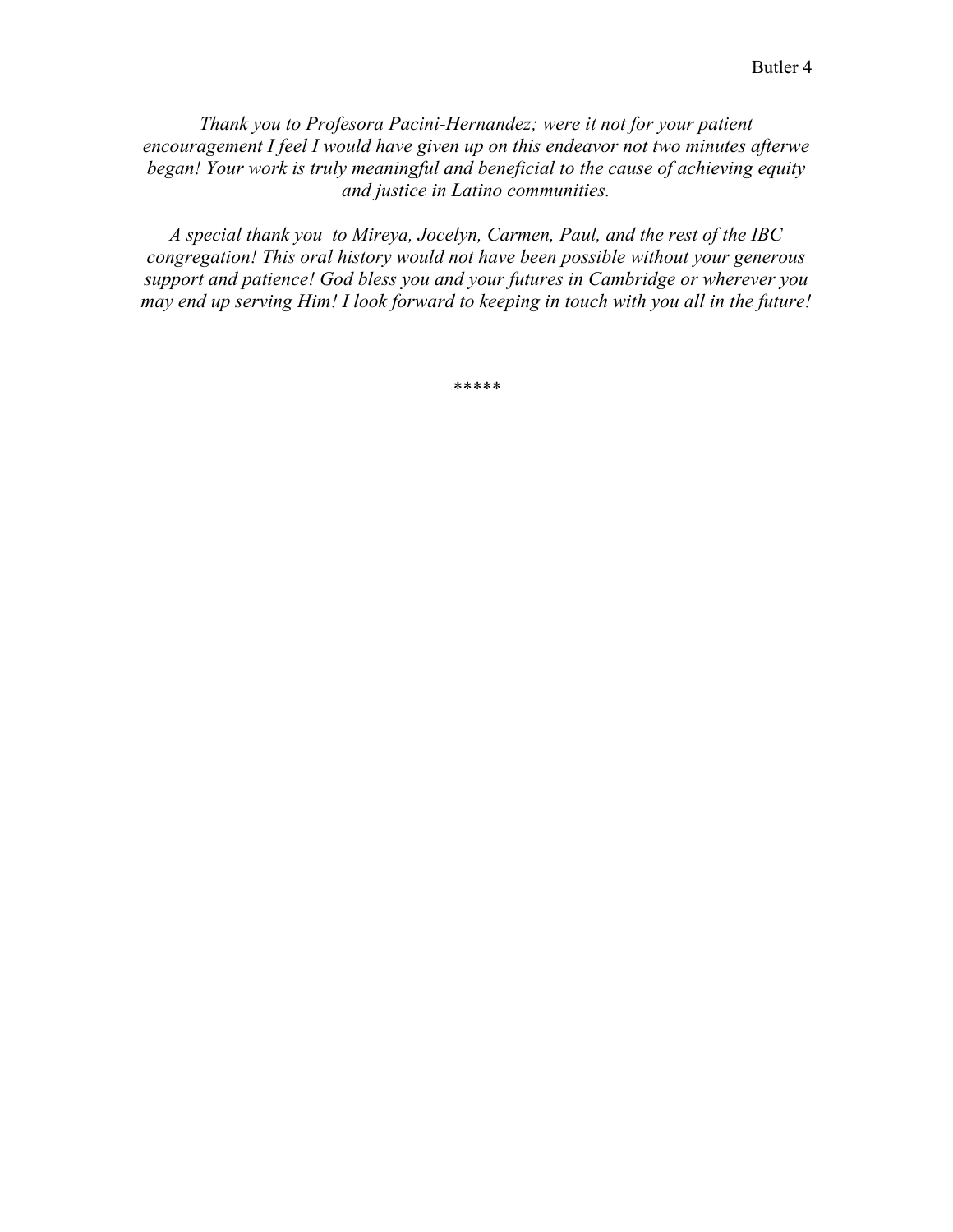*City on a Hill Hold out for the revelation, you're assured a transformation You will be a new creation, Yeah, Yeah. He'll restore you to mint condition, He will give you a newfound vision Fill your heart with a worth mission, Yeah, Yeah. It's a trip that's worth the taking, it will heal the heart that's aching. You can feel it in your heart and soul always, It will change the way you see the world every day. Be a soldier in the light, a song in the language of love. To the proud, to the meek, To the strong, to the weak Brown and yellow, Black and white You are precious in His sight Do it in God's will, be a city on a hill.*  Salvador- Christian band from Mexico

("City on a Hill" lyrics)

The history of Latinos in Cambridge, Massachusetts is far reaching, both geographically and personally—a complex of experience of family, politics, economy, education, labor, and arguably the most important personal experience of all: faith. Whether or not the initial reason for coming to the Boston area, faith certainly plays an integral part in the lives of many Latinos in Cambridge today. How did the evangelical (for information regarding Christian sects, including traditional/conservative, evangelical, and charismatic, see Appendix A) Christian faith history develop in the community? Where are its roots, and how has it grown, suffered and persevered through the last three decades? Who attends now (and where do they attend), and what is their vision of the church now to reach the Cambridge community and the greater Boston community of Latinos? These valid questions have uncovered the detailed and ongoing path of Christian Latinos in Cambridge. Churches are planted, split, rebirthed, continued, and their numbers are growing in the greater Boston area. The effects on the local Cambridge community are stemmed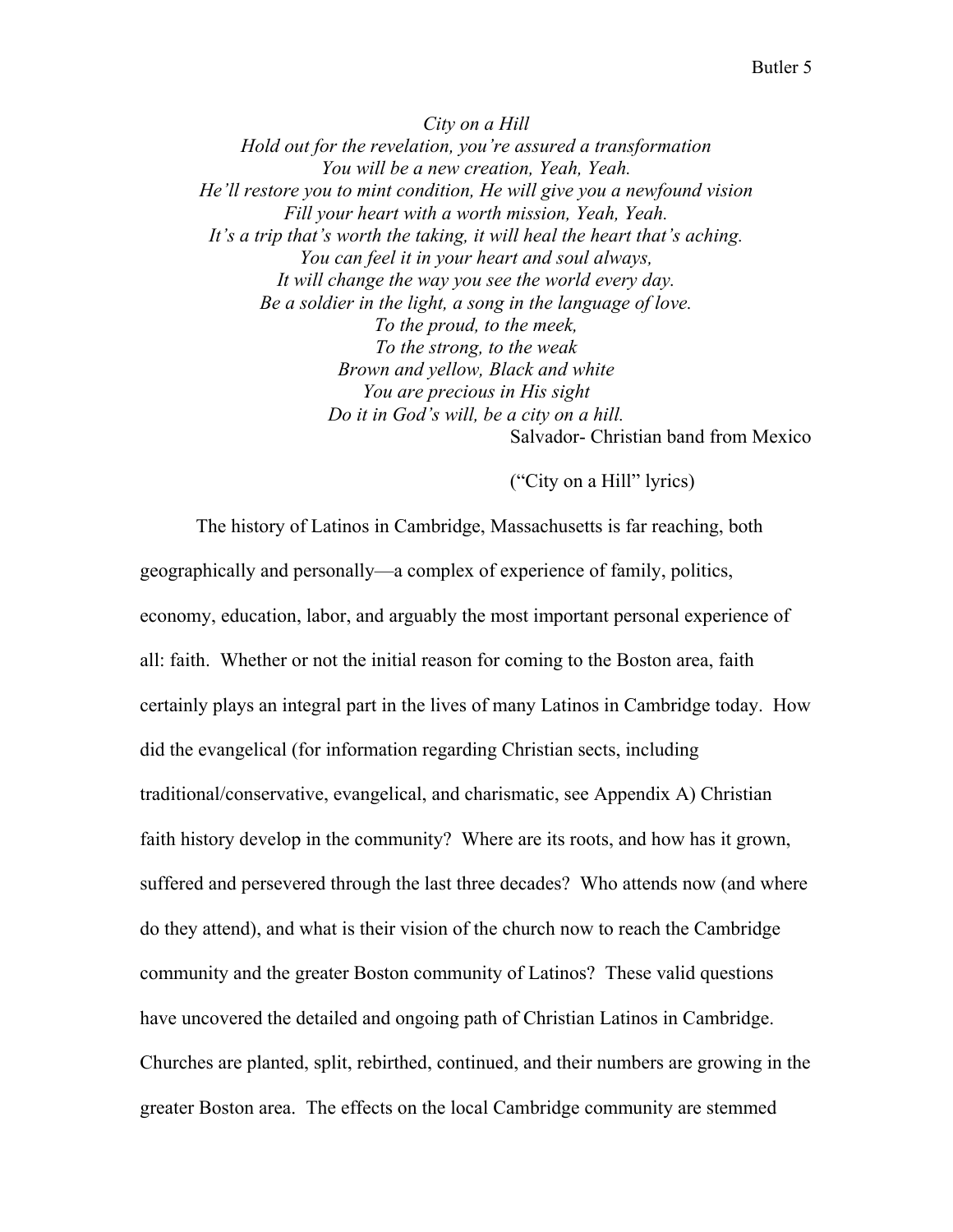from music ministry to Social Services provided by the church. The church has been one of (if not) the most successful mobilizing components of the neighborhood what is it that a church offers that is so integral to so many Latinos?

 As a majority of Latino immigration/migration to Cambridge has occurred in the last hundred years, the recent histories of its current Hispanic dwellers hold real meaning for both the city and its people. This report attempts to delineate the recent faith history of Christian Evangelicals of Hispanic descent and to track the resourcefulness of the church in dealing with issues of social justice and equality, and to analyzes the demonstrated ability and future aptitude of Evangelical Christians of color and white Evangelical Christians to break down engrained racial systems in culturally, and ethnically diverse neighborhoods like Cambridge.

 Located at the corner of Magazine and Putnam Streets, Iglesia Bautista Central (IBC) is currently the largest evangelical (see Appendix A) church in the Cambridge area holding only Spanish services. The building is shared with the slightly more charismatic (see Appendix A) Cambridgeport Baptist Church (CBC, a predominantly white congregation). Recently the building has housed three services on any given Sunday, CBC, IBC, and a Korean church held night services in the building , and prior to the Korean service, a Haitian congregation used the building on Sunday nights. In recent years IBC and CBC have congregations have maintained bonds of friendship often through joint, bilingual services that are held quarterly (see Appendix B). The building itself seems diversified, in large part due to the "missionmindedness" of its congregations (Bothwell, Interview).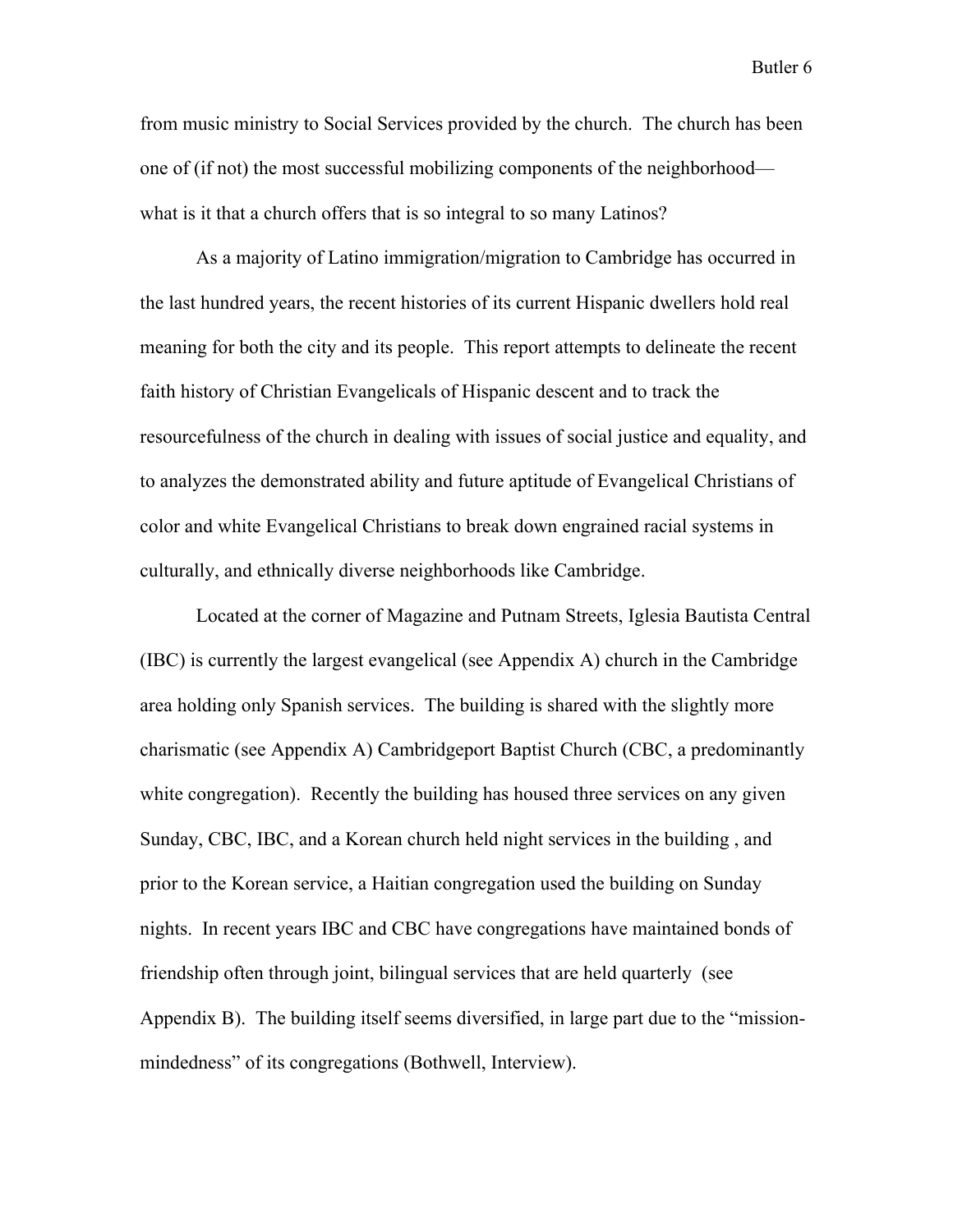Attendance at IBC varies week to week but averages around sixty persons (including children) each Sunday service, which is held in the main sanctuary at 12:15 PM. Visitors receive a warm welcome after filling out a name card; during the announcement time, one is verbally recognized and greeted by the congregation—"en español", of course. Praise and worship time consists of a mixture of both contemporary praise songs and traditional hymns, with a worship leader and several vocalists, generally accompanied by a drummer and synthesized keyboard rendition of songs. Words appear on an overhead projector, and the opening set goes approximately twenty minutes; it is followed by an hour-long sermon given by interim Pastor William Mitchell from Cuba. An appropriate ending to each service, home-cooked meals are served for all in the fellowship hall, and members linger to talk, meet new faces, and discuss church events.

# *HISTORY OF IBC: the beginnings of Congregación Leon de Juda and Primera Iglesia Bautista de Everett,*

#### *as told by Mireya Vasquez:*

 "… IBC, the old IBC as I now refer to it, has gone through a great deal of changes…Actually IBC, the original IBC, started back in 1980. It started off from a home actually and just in the South End. People used to meet at a home, probably maybe about 20 people. And then from there about a year in 1982 is when they found the church building in Cambridge. So then it moved in 1982 to Cambridge. [My mother, brother, and I] started going there a year later in 83. And so that's the old IBC…You know it was a traditional conservative Baptist church up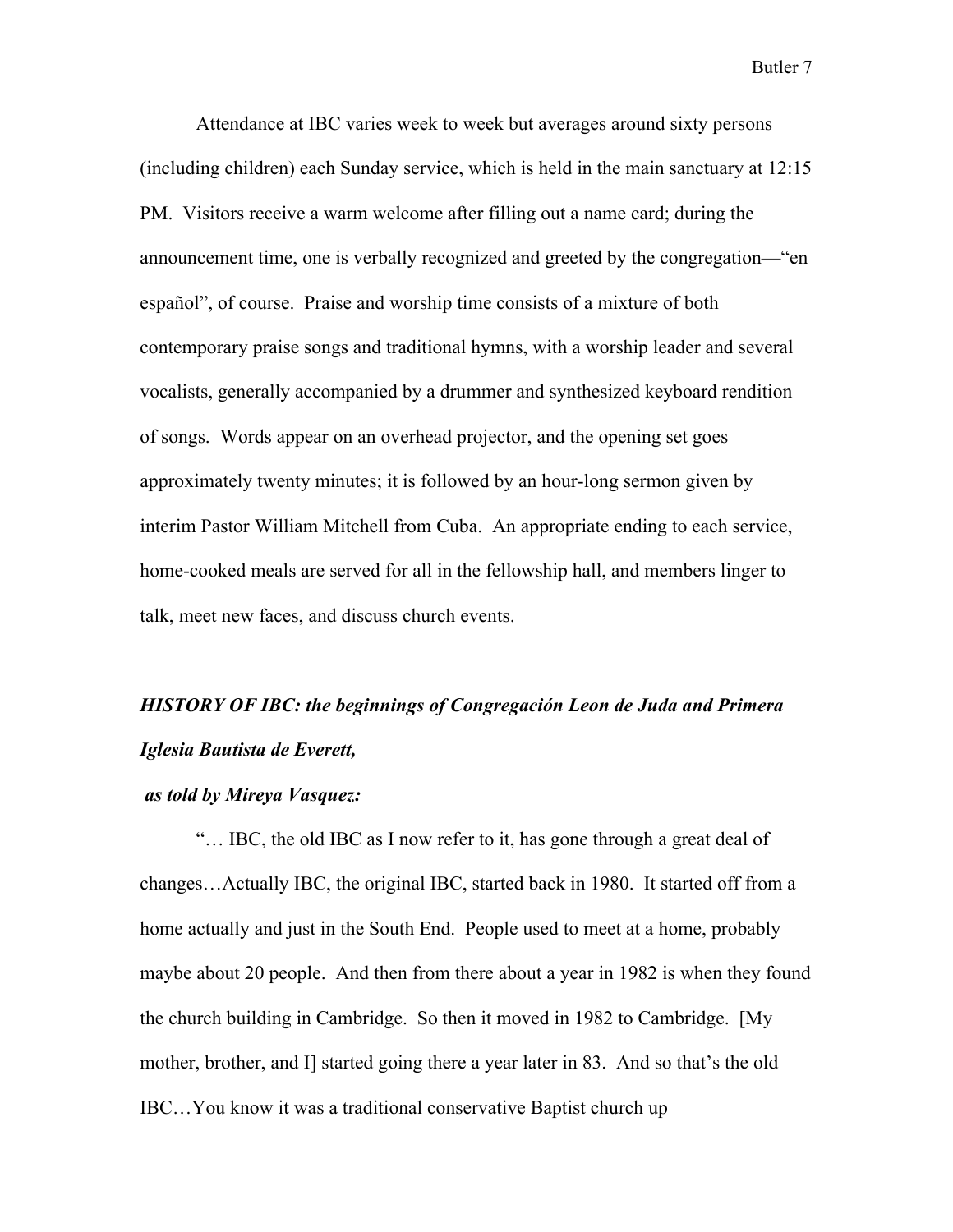til…around…1991/92 when it sort of went through a new change. At that point I would say that the congregation was larger (probably about 200/250 people), so…in 10 years the congregation grew significantly. But at the same time that it was growing I think the good thing was that part of the congregation was open to…deeper relationship with God, and…deeper sort of charismatic style of worship. But half the congregation…was not. And so it was sad to see that in 1993 there was sort of like a split of the congregation. You know those people that were not (…they didn't agree with a new style or something different that was not conservative), basically decided that they wanted to leave the church and…create a new church…What happened was that, just going back a little,…the pastor who founded IBC in 1980 and 82, he was a church planter. His name was Juan Vergara—he's passed away now…That basically was his ministry, planting churches. So he came to Boston in... [the] early 80s;...he came here and he planted [IBC]…Around…86 he went back to Puerto Rico with his family and his wife, and... [In order to find] the person who... [would be] the Pastor of IBC, we…had a different pastor come to preach every Sunday…In 1985/86 Roberto Miranda (who's the current pastor of Leon de Juda)… took responsibility for the church and the conservative Baptist association…"

 "[Pastor Miranda] was ordained as the pastor of IBC, and so he was the current pastor when all this change came about…by that time Pastor Juan Vergara wasn't here anymore. …Those people that were sort of more conservative and…wanted to keep that same style of church called Juan Vergara (at this point he was now in Florida planting a different church)…and…said you know "we don't agree with what's going on here; I think you should come and take a look." He came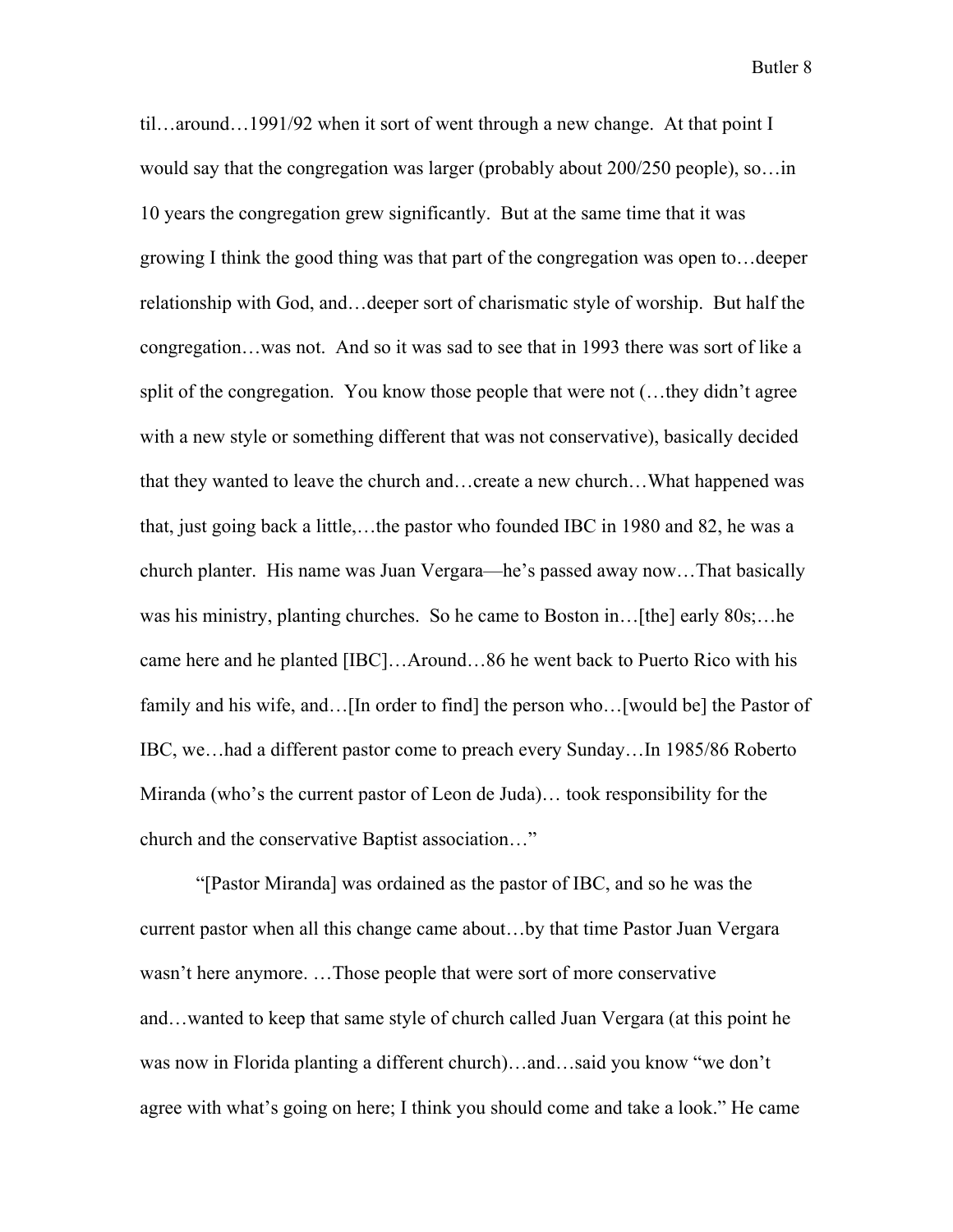and he didn't think anything was wrong at the church. But…within a year…, people were calling him again and saying "you know why don't you move back to Boston?", "we're willing to support you in a new ministry". [Eventually]… Pastor Vergara came back to the Boston area in 1993 and…a… number of the IBC congregation, …around forty people,…left…the old IBC in 1993 and created Primera Iglesia Bautista of Everett."

 "…The old IBC's…--back in Cambridge—congregation went through a different change…They grew to a number that…couldn't fit in the building…; usually the attendance there was like 300/350, and the capacity for the sanctuary…was much smaller than that, so I think also that the congregation had a new vision for the…church:…to move into the Boston area (come out of Cambridge, come to Boston, to a community that was really in need)…They ended up moving to Boston by 1997 and they're now by the Boston Medical Center."

 "There's great need there and… the vision that…pastor Roberto [Miranda] had then was to… reach out to the community to reach out to the people that were really in need… , so they wanted to…buy a new building, and…have different programs available—programs like childcare, …resources…to help students for higher education… [When] in 1997 they decided to move out from Cambridge…, Mission to the Americas said "we want to continue a Hispanic ministry here in Cambridge" so they got the idea to contact the Pastor (the founding pastor) of IBC, Juan Vergara, who was now in Everett, and asked him if he would be willing to…plant this new congregation again in Cambridge or if he would be willing to be part of the body…seeking for a new pastor to plant this congregation. So that happened—all the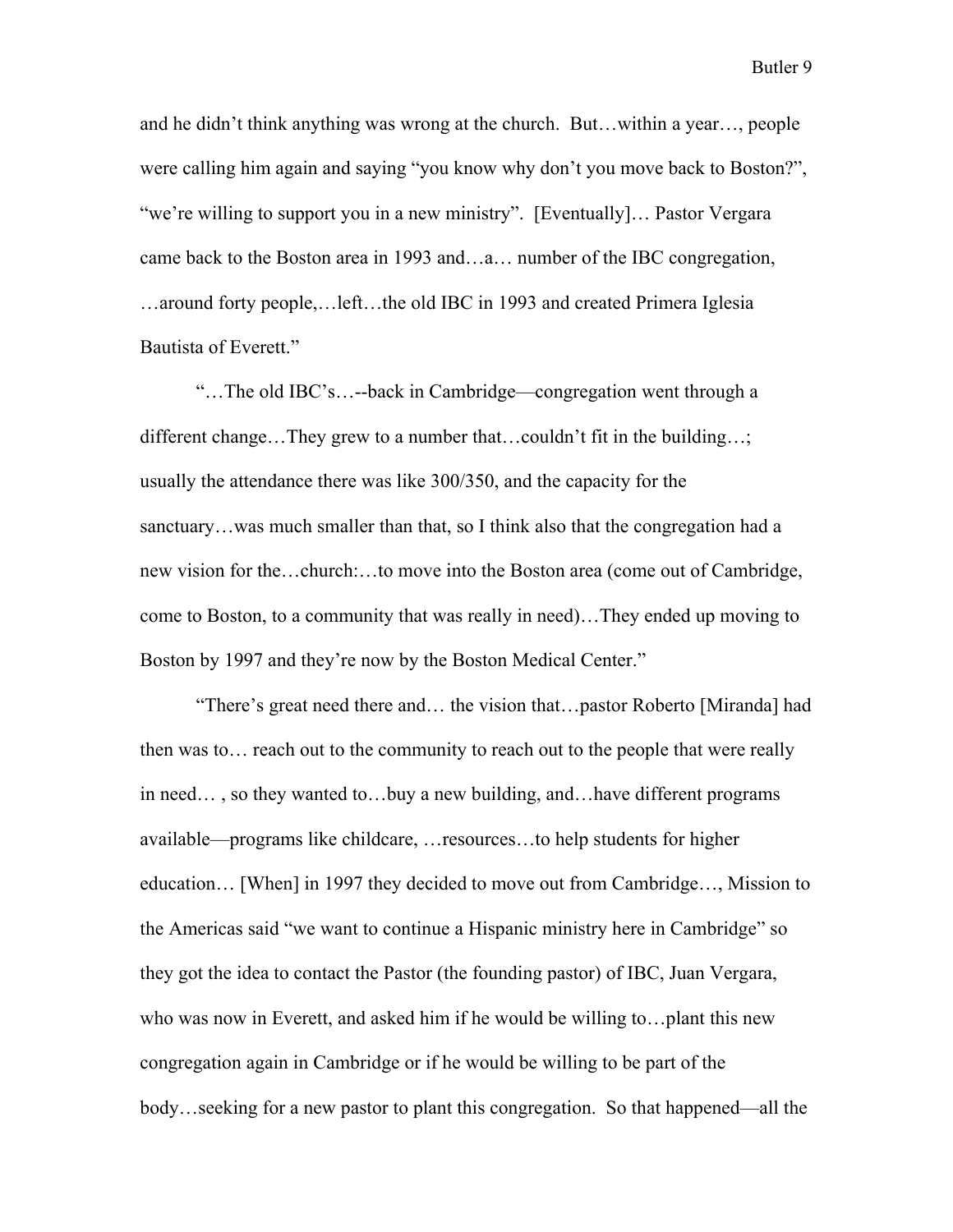planning happened…in 1997 as Lion of Judah (…the old IBC changed their name to Lion of Juda/Leon de Judah) and… in 1997 Pastor Vergara started… praying with the leaders back in Everett to see…how they could…build this new church back in Cambridge… Pastor Vergara actually became sick…; he knew that he wasn't going to be the one to pastor the church just because he was very weak, and so they did find a pastor who had just graduated from a seminary in Guatemala (see Miranda interview, Kerry Biggs), who… had to come to visit…a church in Brockton…We heard him preach at Everett and…several pastors really liked him and thought that he would be a good candidate…, he went through their process… Several churches were involved in…building /planting the New IBC, [and] those churches were the church in Everett, Mission to the Americas, and also Cambridgeport Baptist Church, and another church in Brockton and another church in Lawrence [see also Bothwell interview]. Those churches and Mission to the Americas… funded… the first three years of the life…of the new IBC...in 1997/1998."

(Vasquez. Interview.)

#### *SERVING IN THE IBC COMMUNITY/CURRENT ACTIVITIES*

 Mireya Vasquez is in fact one of the parishioners in leadership at IBC. She sings on the praise team each Sunday with a team of three others and has just passed on the position of treasurer to Carmen Figueroa. Mireya co-leads the youth group, which has ranged from a few teenagers, to recent numbers of ten-fifteen youth (middle school and high school aged, one student from Northeastern). She comments on the intelligence of the youth, and their desire to read scriptures in English (as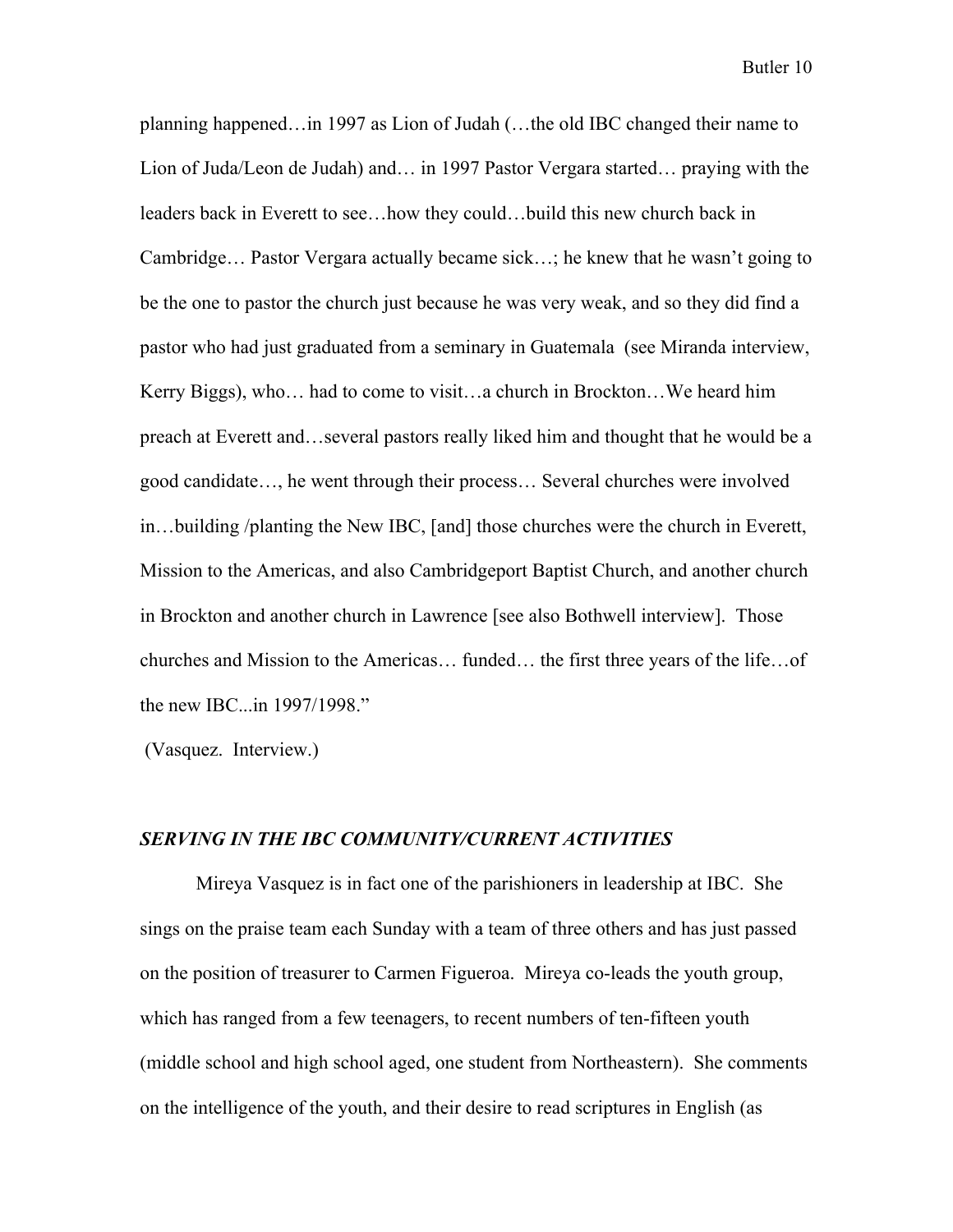opposed to Spanish); Mireya herself learned English at a young age in Honduras. From a privileged Honduran family (her father worked for a bank), she was able to attend the international school. She and her mother and brother emmigrated to Cambridge after living in Florida briefly in the early 1980s. Upon arriving in Cambridge, her immediate family did not consider themselves Christian, though her mother had attended a Pentecostal/Charismatic church in Honduras on occasion. A series of events put the family in touch with Pastor Juan Vergara, of the Old IBC, and eventually the family began attending services there regularly. First her mother professed belief in the resurrection of Jesus Christ, then her brother, and Mireya was the last of the three to become a Christian, though she remembers that her decision (at the age of 10) was not brought into a full understanding of faith until she was much older (after high school), and later still she attended a Youth With a Mission Discipleship Training School (intensive Bible study and evangelism school, geared toward Christian missions). Mireya's passion and desire to work with the youth of IBC is truly encouraging in the face of the crime, drugs, and emotional problems that Latino youth are facing today, still the majority of these youth are not from the Cambridge area. Besides engaging regularly in Bible study and fellowship, the youth recently learned a drama, exemplifying the state of humankind and the need for the restored relationship to God the Father through the crucifixion and resurrection of Jesus Christ. The youth performed the drama during the joint, bi-lingual IBC and CBC Good Friday service. The congregations were dually moved, and joined together in support of faith transcending language and culture. Mireya, currently just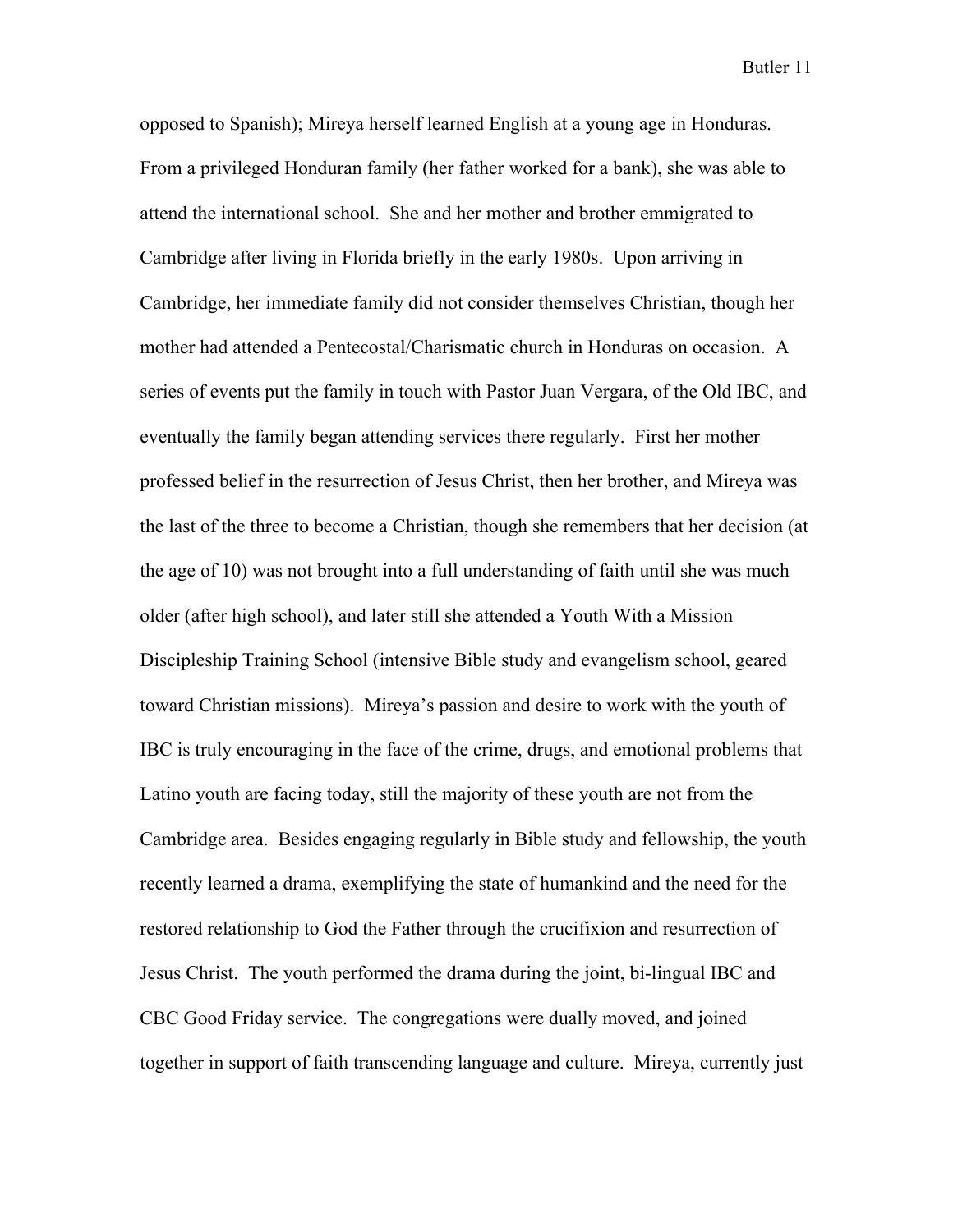moved into her own apartment in Malden and works at Fidelity; she has not resided in the city of Cambridge since coming to the Boston area. (Vasquez, Interview)

 Another prishioner lay leader in the church is Jocelyn Sierra, who often leads the Sunday morning praise and worship. She came from Puerto Rico (where she also completed a Youth With a Mission Discipleship Training School ten years ago) to the Boston area, and for a short time she lived with one of her spiritual mentors (the only person she initially knew in the metro area). Jocelyn, like Mireya, is entirely passionate about her involvement at IBC. Today, worship consists of the three or four singers, the worship leader, a drummer, and prerecorded keyboard arrangements of various traditional hymns and contemporary praise songs. Coming from a Pentecostal/Charismatic background, Jocelyn is excited to become involved in "Consecration Ministries" (a worship team mostly comprised of—excluding herself— African-Americans and ministers through dance and song to congregations all over Boston, as well as in public spaces). (Sierra, Interview)

 Carmen Figueroa, a Salvadorian, is the newly inducted treasurer of IBC, and came to know Christ through her husband, a Colombian, who has attended IBC for many year. Carmen is the director of legal services at Centro Presente in Area Four of Cambridge. She describes her conversion experience in terms of the law (she was not a Christian before attending law school at Boston College) and since law school, her perceptions are largely based on her legal training, "I realized that God had jurisdiction over my life." Since becoming a Christian, she has attended IBC regularly, continues to work at Centro-Presente part-time, and on her her own practices law part-time. What would be a full schedule for others, is hardly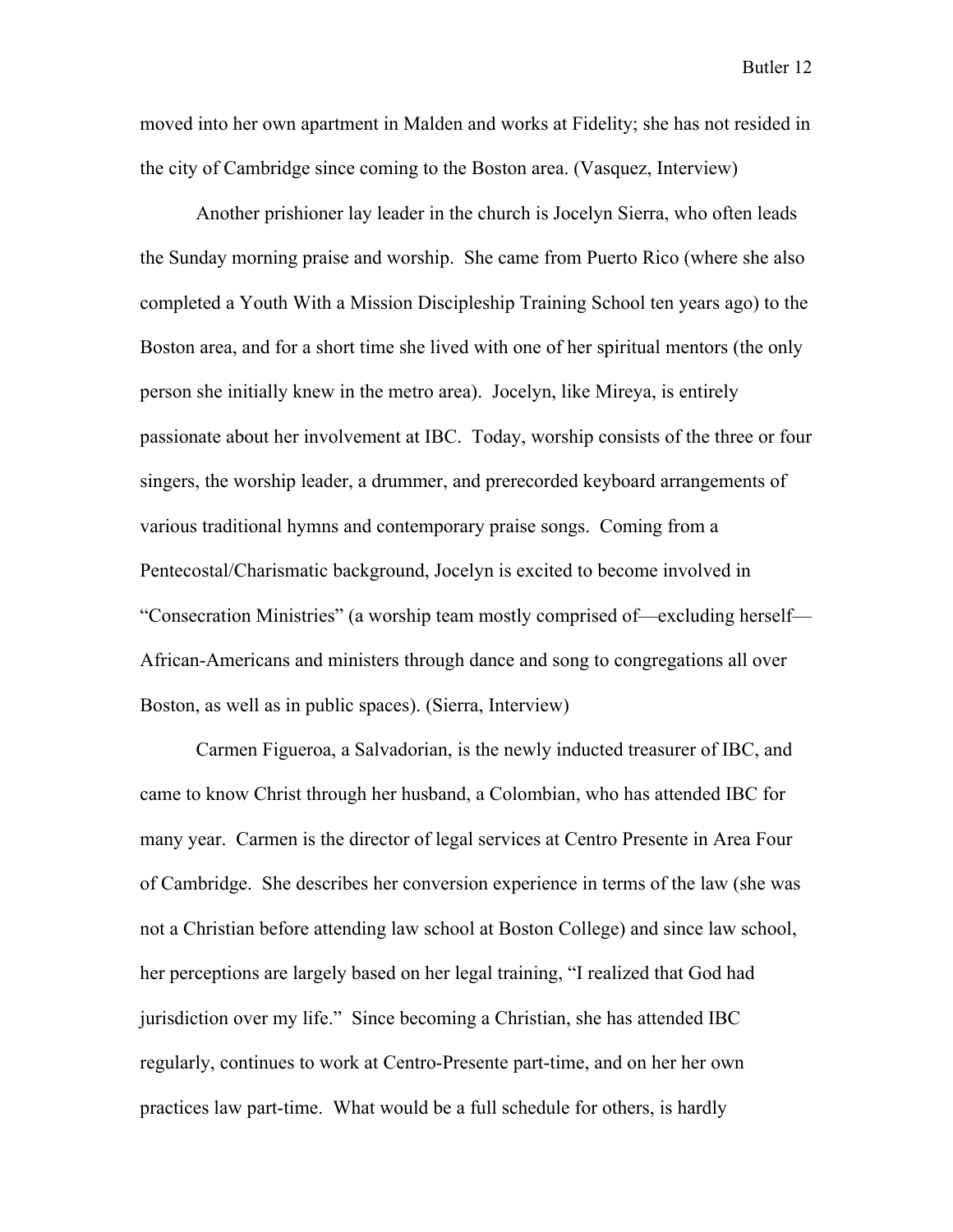satisfactory for Carmen. She spends her nights in ministry talking on the phone with Hispanics from all over the United States, giving them free legal counsel regarding issues from immigration, to bankruptcy, to divorce. She and her husband also began a ministry/non-profit of their own called Amen-Amen.net, "el Buscador Cristiano" (the Christian Search Engine) that is run from their home. The web-page provides an array of Christian services in Spanish: Scripture, Bible studies, devotionals, current events concerning Christian Latinos. One of the daily devotional lists has over 15,000 subscribers from around the world, and Carmen and her husband employ persons from as far as Peru and New Zealand to update the site. These services are not common in Spanish, though multiple websites provide the same services in English. Carmen and her husband fund the endeavor entirely from their own personal income. Interestingly, Carmen describes herself as a "conservative" Christian, and suggests that a co-worker, Maria Elena Letona would provide a more liberal example of Christian living. (Figueroa, Interview)

 Inter-rim Pastor William Mitchell of IBC preaches the sermon at IBC each week, and though not interviewed, Carmen says he is looking to increase the involvement of IBC in ministries to the community such as English as a Second Language (Figueroa, Interview). Paul Bothwell comments that this "transitional period" for IBC is picking up speed with new lay leadership having been installed in the last few weeks and Paul looks forward to more contact with the IBC congregation in the Urban Academy (see Hope for Cambridge section). The leadership team of IBC feels the need for more outreach into the community, but without a permanent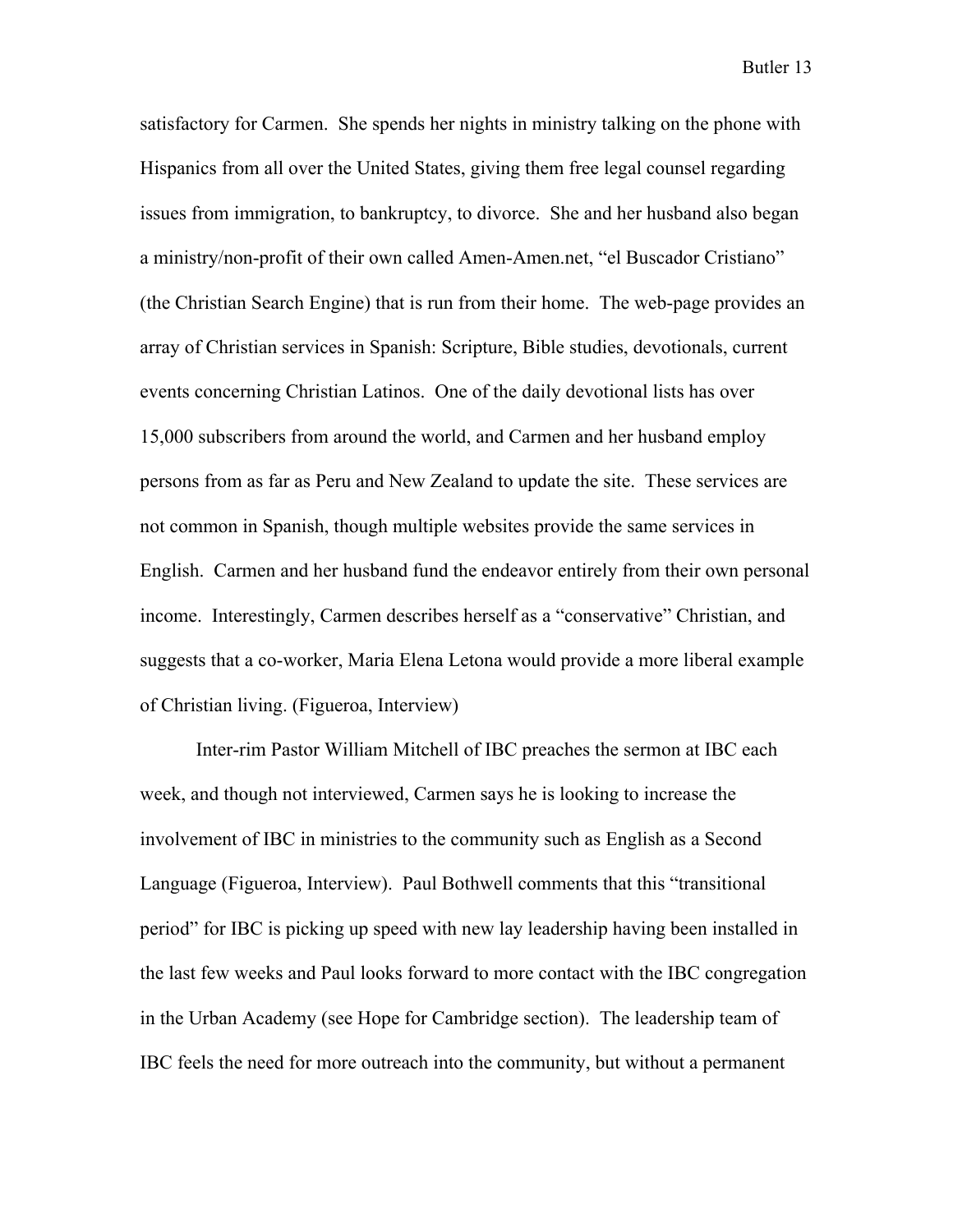full-time pastor, it has lacked the necessary organizational resources for community endeavors in the last two to three years. (Bothwell, Interview)

 Samuel Acevedo, who attended law school at Boston College along with Carmen Figueroa, heads up the community outreach at Congregación León de Juda, which is called H.E.R.C. (Higher Education Resource Center). HERC supplies English as a second language classes, and offers tutorials to minority youth (Hispanic and others), utilizing the help of Harvard student volunteers who assist with homework, and even standardized testing preparation (Figueroa, Interview). Acevedo, though difficult to get in touch with, runs the HERC ministries at the Emmanuel Gospel Center, in the South End of Boston (Bothwell, Interview).

 Mireya, Jocelyn, Carmen, William, and Samuel are only a few examples of the outreach leaders among the Latino evangelical/charismatic population in Boston. Notably, each is bilingual, and as Carmen commented, "Latinos who speak Spanish and English already have plenty to do in service provision, whether church-run or secular," and thus suggested that a shift and/or addition in overall leadership would be necessary to focus Latinos in Boston on policy change for the prevention of poverty and the forceful migration of Latinos from areas like Cambridge to the outskirts of the Boston area. Indeed, these servants are giving to their utmost ability are truly a blessing to their respective youths, congregations, and clients.

#### *SYMPTOMS OF POVERTY IN CAMBRIDGE*

The aforementioned brief history of Iglesia Bautista Central is merely a structural display/representation of the transformations that have taken place in the

Butler 14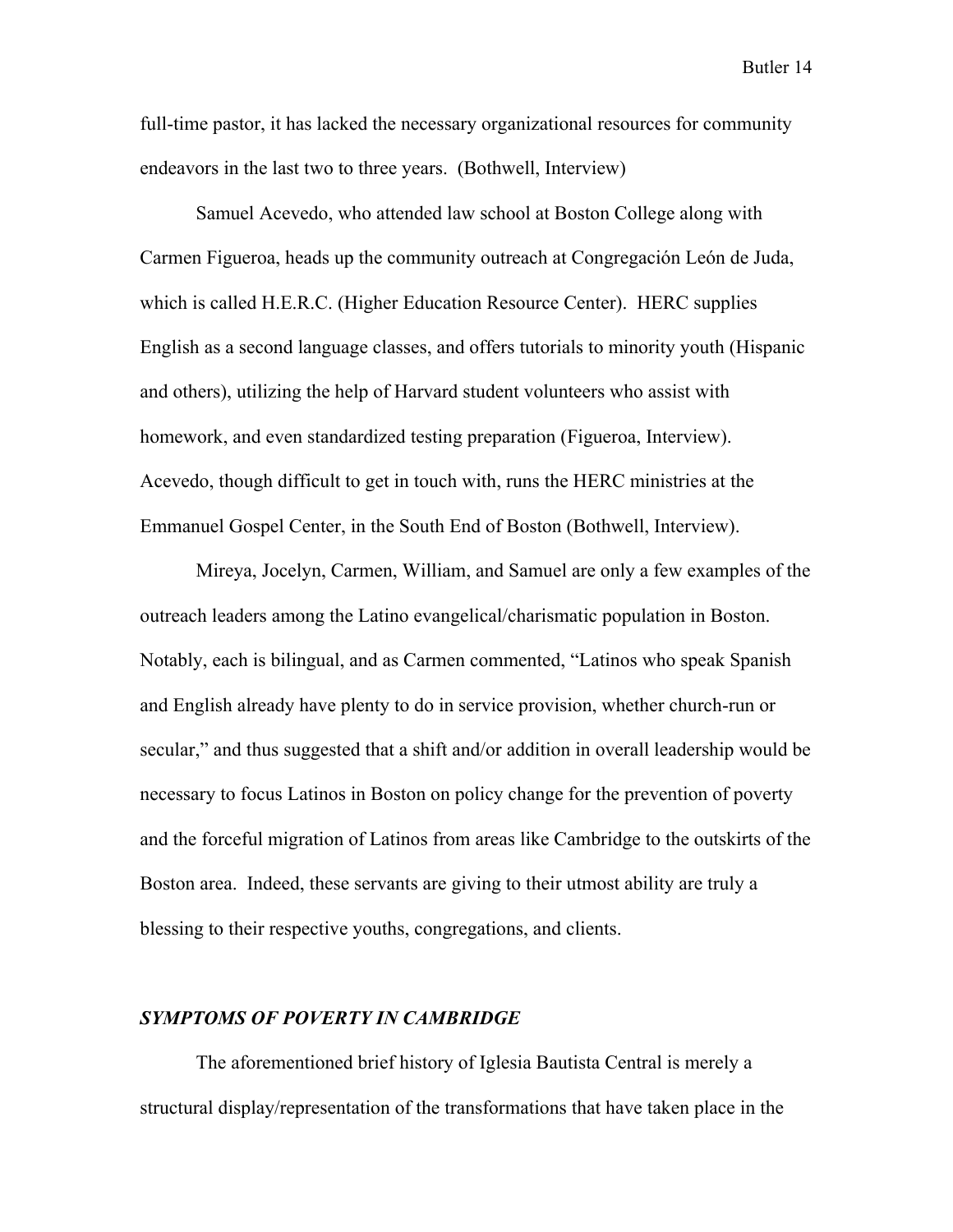Cambridge area. It is natural for churches to grow and split, grow and split again ever maintaining that balance of size and ability to collectively seek truth. Reformation and counter-reformation have been the cycle of growth for Christian churches since even the Early Church. But in fact, Mireya reports that over 98% of "old IBC" attendees followed Pastor Miranda to plant Leon de Juda in South Boston, seeking the "most needy" to provide service for them in the form of childcare, higher education services (see Miranda interview, Kerry Biggs). Statistically, a large portion of the part of that 98% that once lived in Cambridge, will have moved out by now. More and more Latinos have been moving out of Cambridge, according to 2000 Census Data as presented by the Mauricio Gaston Institute. Only a small percent of Latinos remaining in Cambridge actually own a home—most rent. With several expanding universities in the area, rent prices continue to climb as more and more dollars enter the city via the college student. Small business owners face extreme difficulty in keeping their businesses open (see Meredith Gruen report). Yet many Latinos remain in the city, and one can only imagine the horror of waiting for the bottom to fall out of their homes and families. Education at the available public schools is mediocre at best, and some of the best programs remaining are being forced to relocate (see Lyndsey Parman report), while there is even talk of shutting down the local high school Cambridge Rindge and Latin (see Ligaya Lei report).

# *POVERTY AND PERSONS OF COLOR: surviving as a Hispanic American in the United States*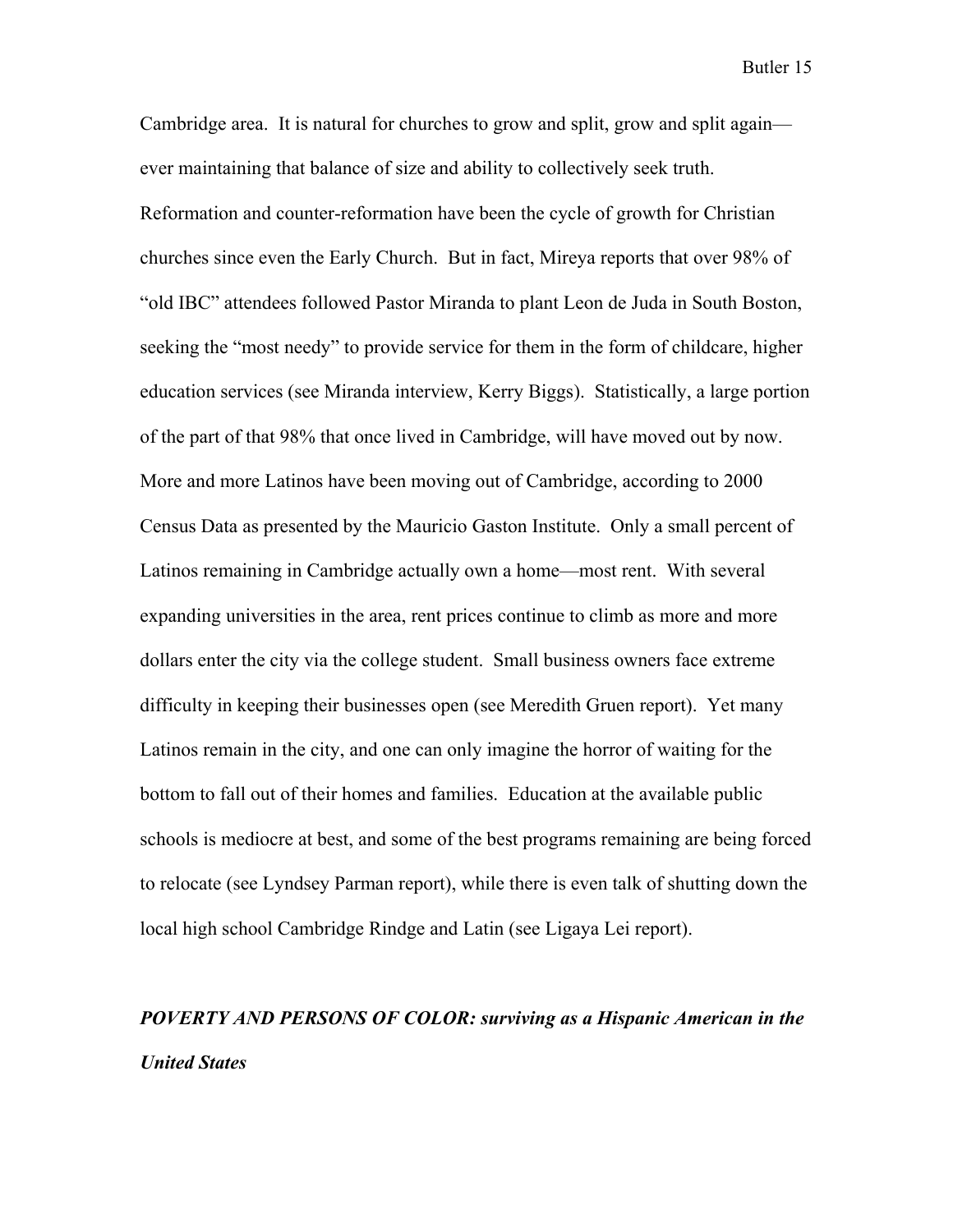All of these symptoms point to the heaping load of difficulty weighing down the minorities, including Latinos who live in Cambridge.

#### *SERVANTHOOD: A call to action versus a call to subcommittee*

 Perhaps no one could put it so well as Carmen Figueroa, a Salvadorian who works as the Legal Services Director at Centro Presente (cite old report about CP), who said "God gave me the know-how and strength to restructure." Centro Presente was on the verge of bankruptcy when she joined the board of advisers in the late nineties. She herself had only recently become a Christian, but the Legal Services department of Centro Presente badly needed restructuring and she chose to live out her faith in Centro. Nevertheless, having learned straight from the Bible about what service and justice really are, she knew that some compassion and patience would be required for the task that she had to do. Besides working at Centro Presente (with only one other lawyer and four paralegals, and a caseload of five thousand per year), and having her own part-time practice, Carmen has begun what she refers to as her own ministry outside of work. She freely gives out her name and home telephone number, and counsels Latinos from all over the United States during her evenings at home, regarding legal issues from bankruptcy and divorce, to perhaps the most frequently occurring issues of immigration. At Centro Presente though, a majority of her clientele come from East Boston, Chelsea, and Lynn, and even Providence, R.I. and Salem, MA. She discusses the "flight from Cambridge" with ease. She herself was raised in its neighborhoods, attending Cambridge Rindge and Latin for high school, later attending law school at Boston College. She notes that things have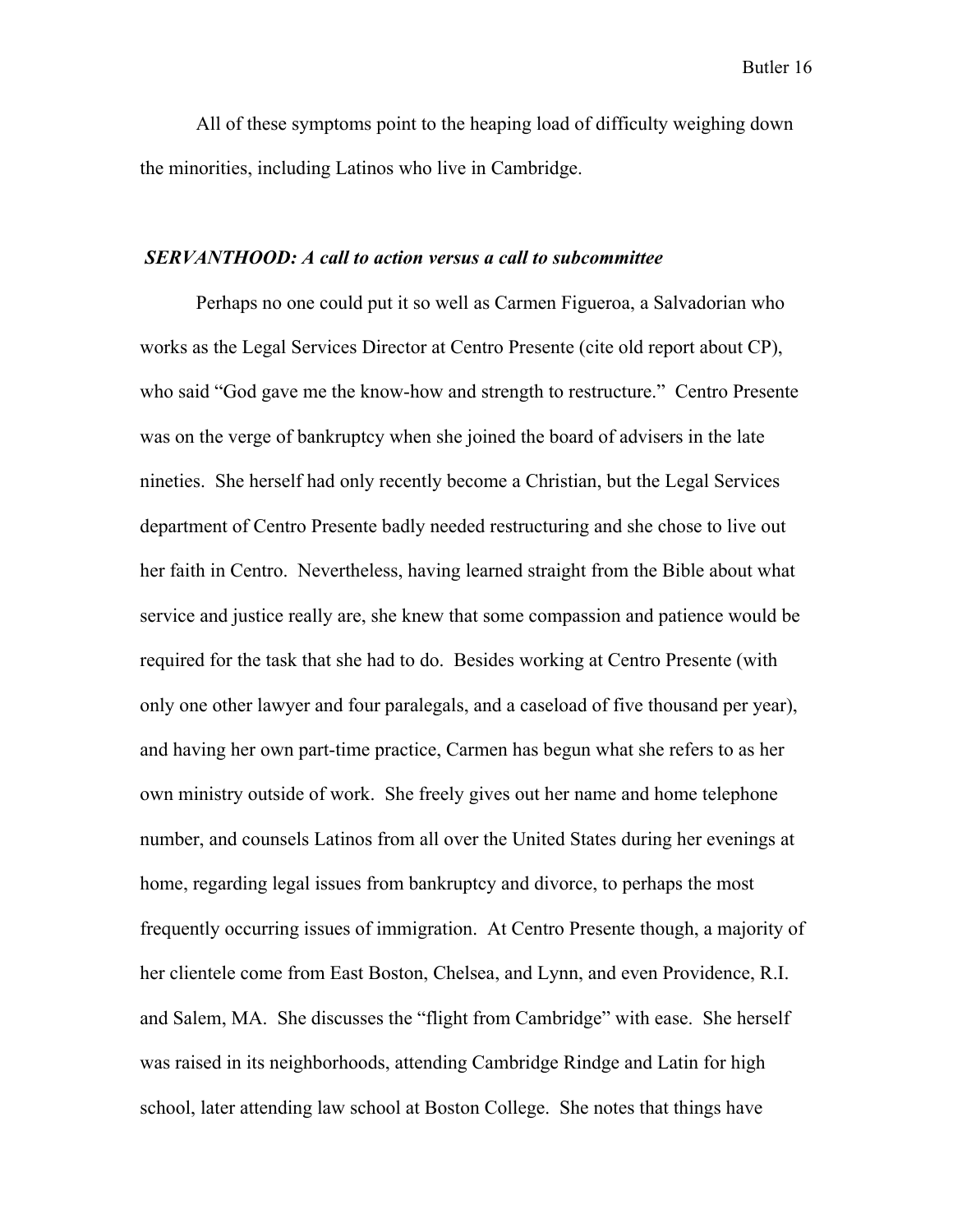"changed a lot" since she was there as a girl. She now lives in Rosaline, but attends Iglesia Bautista Central regularly with her husband (a Chilean), and is the newly elected treasurer.

Upon acknowledging the structural changes that IBC is undergoing (searching) for a new pastor), she suggests that once that problem is solved, IBC will be able to really focus on outreach to the community as so many of its members desire to do. In the meantime, Carmen (as well as Mireya and Jocelyn) continue to serve the community as best they can with the jurisdiction they have been given—jobs, youth ministry, legal counsel, etc. Carmen considers her own social justice view to be on the conservative side, because she does not attend protests, but rather often petitions the government via the legal system to bring justice where immigration is concerned. While many Evangelical Christians would argue against all of her social actions as futile (after all the end is coming anyway), Carmen states "In my work at Centro Presente and in ministry, I am above all, honest. I will under no circumstances lie for my clients. But, I will fight against unjust laws. When a law is unjust, it is wrong. The church in general needs to denounce what is wrong instead of avoiding the subject completely." Sometimes there is no time to resolve differences among denominations, races, and households, she adds, "and as a representative of Jesus Christ, I know that actions are what count the most." Delayed action will not suffice.

#### *PROACTIVE OR REACTIVE: SOCIAL WORK IN THE CHURCH*

 "The Loaves and Fishes Meals Program is located at the First Korean Church, 35 Magazine St., Cambridge, and has been operating for more than 20 years, feeding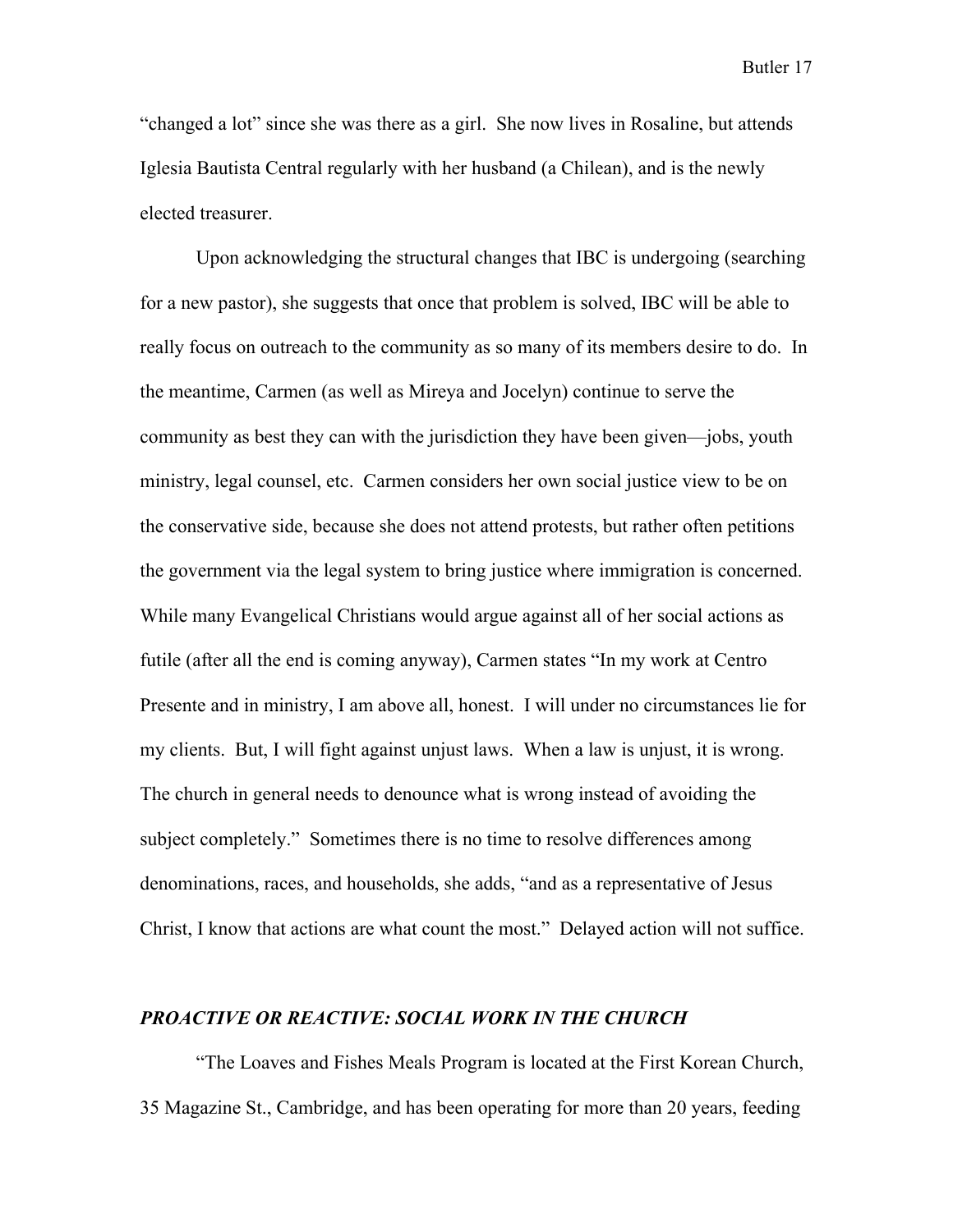up to 120 people each Saturday evening. In addition to feeding them, the program provides bags of groceries (of their own choosing) that each person may take with them. There is an experienced director and cook on duty each week to ensure quality and safety for those who attend." Colin Grey is the director of this Park Street Congregational Church City Works Outreach ministry. Primary volunteer opportunities include setup, cleanup and serving. This outreach has been and continuous to be extremely successful in recruiting volunteers from its predominantly Caucasian and Asian congregation. Thousands of people who would otherwise go hungry have been fed through Loaves and Fishes.

 Another extremely successful program: the Chelsea Community Kitchen. "The Chelsea Community Kitchen has been open since 1991, serving Continental breakfast and lunch to sixty to ninety people on Saturday mornings. It is located at St. Luke/San Lucas Episcopal Church, 201 Washington Ave., Chelsea." This outreach was initially begun as a secular social work initiative, but later became church-run. Again, the church was able to successfully outreach to the poor.

 In fact, Centro Presente itself began as a Catholic initiative, run by nuns. As time passed, the needs of the organization shifted from physical to policy, and the church stepped aside as United Way and other leadership stepped in to bring about change in the program's direction, focusing Centro in the direction of legal services and advocacy.

 These three outreaches have one thing in common, besides being located in largely Latino areas: the church volunteered to help. Feeding the poor, defending the immigrant—these are all righteous causes worthy of (and Biblically mandated in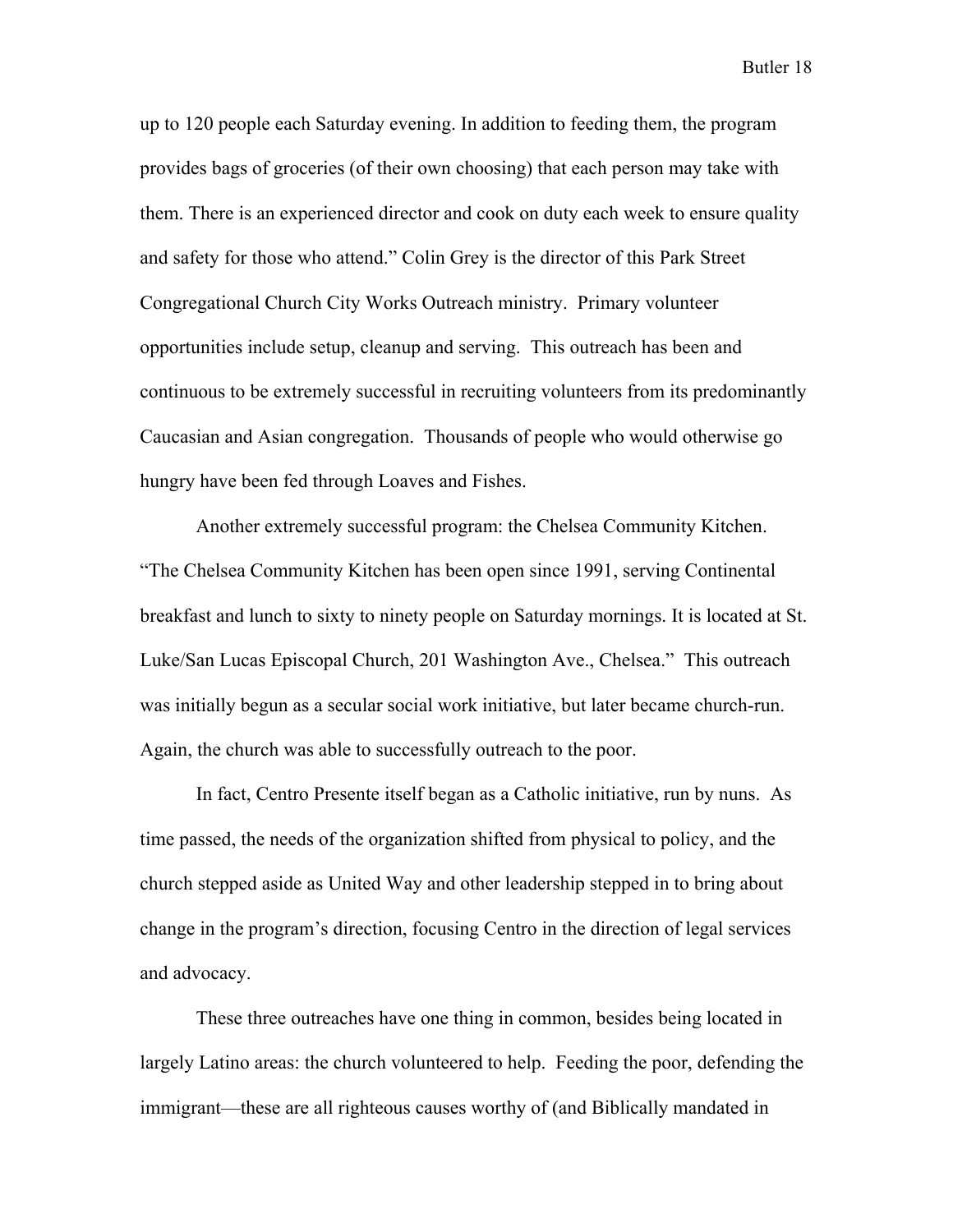Scripture—see Truth section) Christian service. But what would happen if the church stopped for a moment to mobilize toward transforming the racial systemization of life in Cambridge? Why are these men, women, and children of largely Latino areas experiencing such poverty in the first place? It is not a largely behavioral problem. It is almost entirely structural. Homelessness, poverty, immigration—for Latinos (and other persons of color), these issues are unquestionably linked with an American socio-economic system that (though perhaps unwittingly) discriminates against minorities.

 Under this racialized system of poverty and economic viability, persons within the church are forced to limit their ministry to the poor (an ever-increasing population) due to the mass quantities of people who require social aid/services. While this interpersonal racial reconciliation has been somewhat successful (non-Hispanic white churches, congregations and neighborhoods of color partnering for relief against the problem of poverty via an array of programs that provide poor persons with at least the basic needs of survival), and many individual Christians, congregations, and ministries have dramatically changed the climate of (especially) impoverished communities, however the hard truth remains that the lower-class of America continues to increase, and opportunities for persons of color to transcend the economic barriers they face steadily disappear. Thus, ministries have succeeded in the alleviation of individual immediate-needs; but until non-Hispanic white churches and congregations of color can partner against the almost entirely white-run economy of the U.S., there is little hope that the problem of poverty will be resolved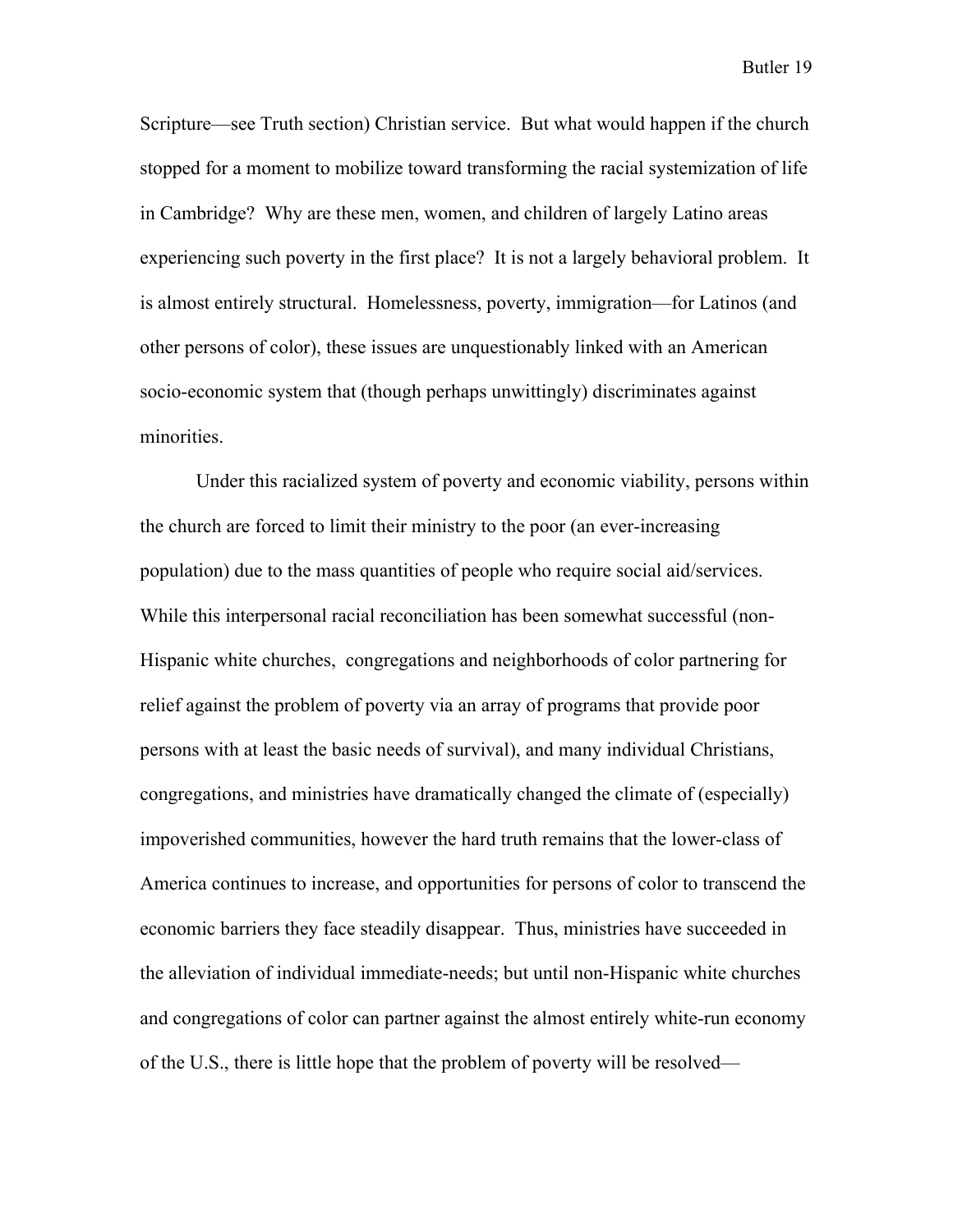populations of impoverished Hispanics (including Cambridge) will experience

continued downward spiraling viability in the economy.

#### *THE TRUTH: Solutions in Scripture*

The truth of the matter: these problems are factually and statistically rooted in

(and obviously fed by) a racialized culture (evidenced in many spheres outside of

poverty), politically run primarily by wealthy white Americans, a majority of who,

profess belief in Jesus Christ as Lord and Savior over their lives (Emerson).

"My brothers, as believers in our glorious Lord Jesus Christ, don't show favoritism. Suppose a man comes into your meeting wearing a gold ring and fine clothes and a poor man in shabby clothes also comes in. If you show special attention to the man wearing fine clothes and say, 'Here's a good seat for you,' but to the poor man, 'You stand there' or 'Sit on the floor by my feet,' have you not discriminated among yourselves and become judges with evil thoughts? Listen, my dear brothers: Has not God chosen those who are poor in the eyes of the world to be rich in faith and to inherit the kingdom he promised those who love him? But you have insulted the poor. Is it not the rich who are exploiting you? Are they not the ones who are dragging you into court? Are they not the ones who are slandering the noble name of Him to whom you belong? *If you really keep the royal law found in Scripture, 'Love your neightbor as yourself,' you are doing right. But if you show favoritism, you sin and are convicted by the law as lawbreakers.* [emphasis added] For whoever keeps the whole law and yet stumbles at just one point is guilty of breaking all of it. For he who said, 'Do not commit adultery,' also said, 'Do not murder.' If you do not commit adultery, but do commit murder, you have become a lawbreaker. *Speak and act as those who are going to be judged by the law that gives freedom, because judgment without mercy will be shown to anyone who has not been merciful. Mercy triumphs over judgment.* [emphasis added] What good is it, my brothers, if a man claims to have faith but has no deeds? Can such faith save him? *Suppose a brother or sister is without clothes and daily food. If one of you says to him, 'Go, I wish you well; keep warm and well fed," but does nothing about his physical needs what good is it? In the same way, faith by itself, if it is not accompanied by action, is dead.*" (*The Life Promises Bible*, James, Chapter 2, Verses 1-17).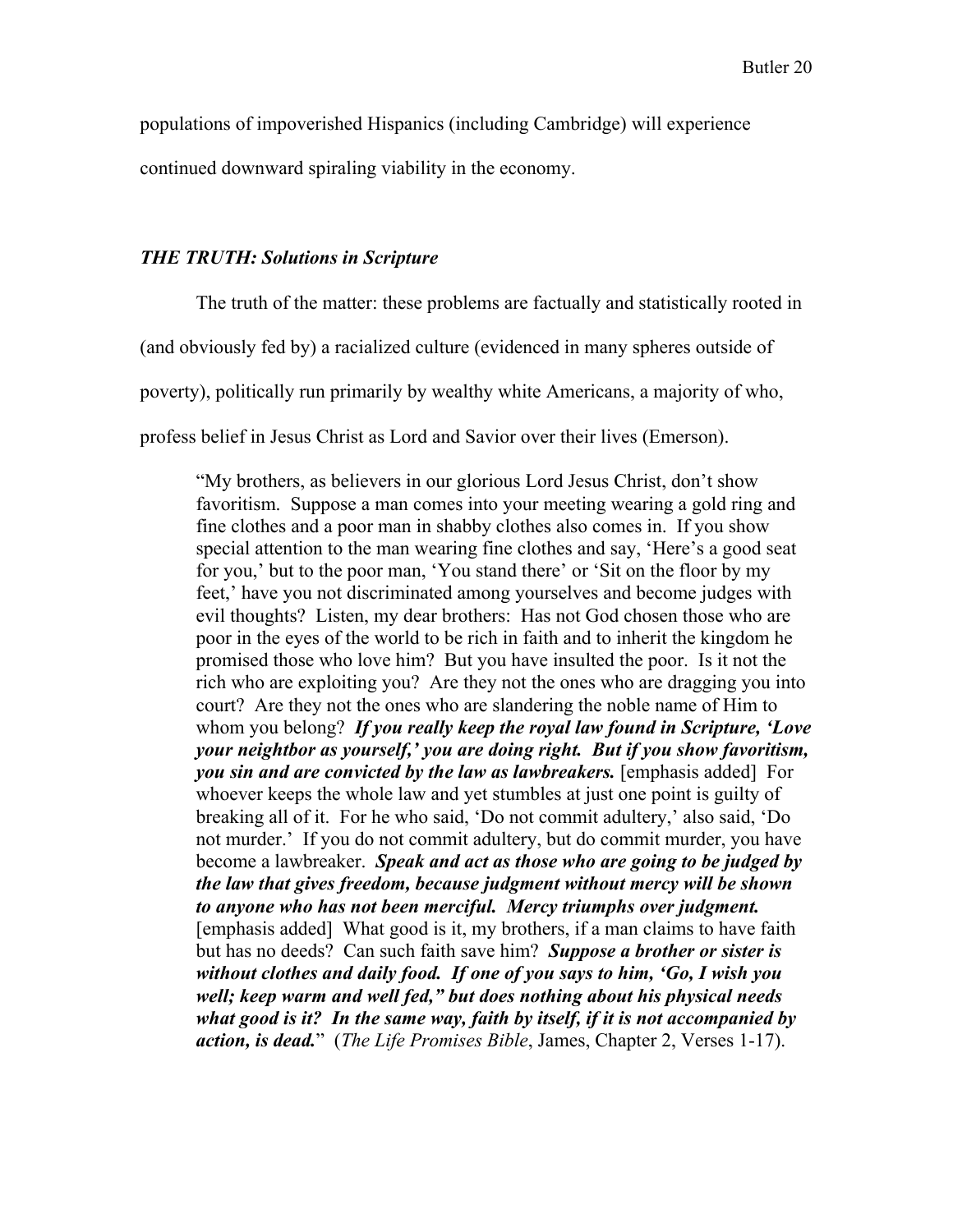James the apostle (a founding father of the Christian church) firmly cautions on the subject of generosity and compassion. He calls it "mercy." James reminds his audience that without the mercy of God (as manifest in the Person of Jesus Christ of Nazareth), the Christians themselves would be condemned to an eternity of separation from relationship with their Father in Heaven. In this way, James profoundly encourages these followers and believers-in-Christ that faith is not only a matter of the tongue (speech), but also a determinant of action. If there is no evidence of faith, then there is no faith, he argues. If there is no mercy, in the same vein, then one has not truly understood the truth and fullness of God's mercy for him/her. James also gives a lesson in economics: real wealth, for all people, believers and non-believers, cannot be seen in a person's appearance. Instead, he argues, the most "royal" sign of all is the action of loving your neighbor as you love yourself (which according to Jesus himself is a commandment second in importance only to loving the Lord your God "with all your heart and with all your soul and with all your mind and with all your strength (*The Life Promises Bible*, Mark, Chapter 13, verse 30)). Another example of Biblical compassion and generosity:

"They devoted themselves to the apostles' teaching and to the fellowship, to the breaking of bread and to prayer. Everyone was filled with awe, and many wonders and miraculous signs were done by the apostles. *All the believers were together and had everything in common. Selling their possessions and goods, they gave to anyone as he had need.* Every day they continued to meet in the temple courts. They broke bread in their homes and ate together with glad and sincere hearts, praising God and enjoying the favor of all the people. *And the Lord added to their number daily those who were being saved.* [emphasis added]" (*The Life Promises Bible*, Acts, Chapter 2, Verses 42-47).

 What is important to note is that these believers were gathered from all parts of the region. Most of them had recently converted in Jerusalem at the time of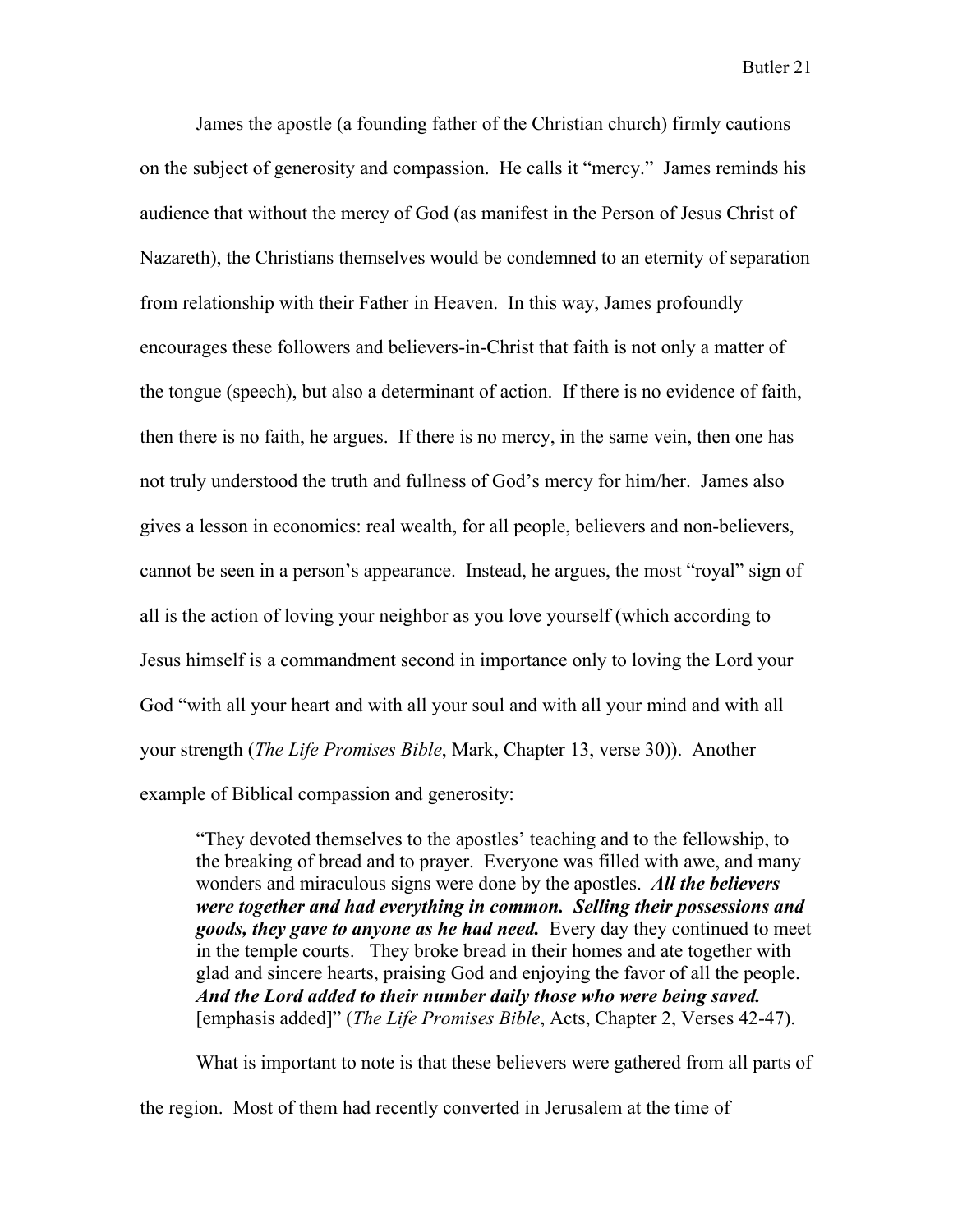Pentecost, shortly after Jesus was crucified and resurrected. These believers spoke many languages, and had actually very little in common with one another, but Luke (the author of Acts), tells his readers that upon receiving salvation in Jesus Christ they then "had everything in common" and gave generously and willingly to meet the needs of people they didn't even know! These acts of mercy toward one another certainly manifested the presence of Christ (this was also the first body of believers to receive the Holy Spirit—the presence of Christ) and completely glorified God, whose name they publicly praised together with one another. Through all this exemplified mercy (compassion and generosity), "the Lord added to their number daily," which indicates that many more people became Christians in the presence of such faith demonstrated by mercy.

 One might object that the believers in the book of Acts did not share with those who did not believe, but knowing that these believers had recently received the Holy Spirit, and many actually knew Jesus (pre-and post-crucifixion), they truly were following His teachings, and that is how people were attracted to the faith.

 In what is Jesus' most widely known sermon in Christian circles, called the Sermon on the Mount, the Lord Himself gives instruction on compassion and mercy:

"Do not store up for yourselves treasures on earth, where moth and rust destroy, and where thieves break in and steal. But store up for yourselves treasures in heaven, where moth and rust do not destroy and where thieves do not break in and steal. *For where your treasure is, there your heart will be also…*No one can serve two masters. Either he will hate the one and love the other, or he will be devoted to the one and despise the other. You cannot serve both God and money. *Therefore I tell you, do not worry about your life, what you will eat or drink; or about your body, what you will wear. Is not life more important than food, and the body more important than clothes? Look at the birds of the air; they do not sow or reap or store away in barns, and yet your heavenly Father feeds them. Are you not much more valuable*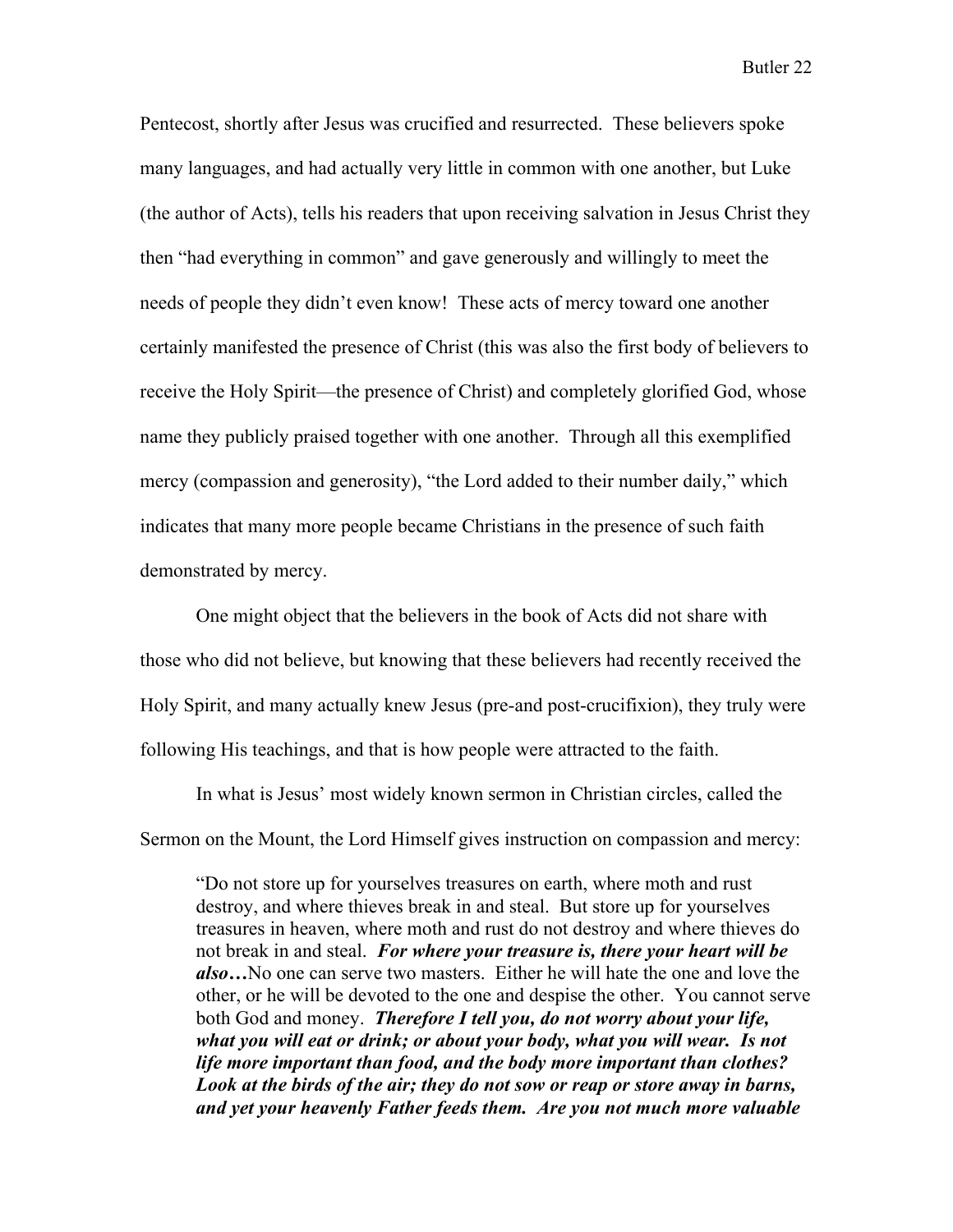*than they?* Who of you by worrying can add a single hour to his life? And why do you worry about your clothes? See how the lilies of the field grow. They do not labor or spin. Yet I tell you that not even Solomon in all his splendor was dressed like one of these. If that is how God clothes the grass of the field, which is here today and tomorrow is thrown into the fire, will he not much more clothe you, O you of little faith? So do not worry, saying 'What shall we eat?' or 'What shall we drink?' or 'What shall we wear?' For the pagans run after all these things, and your heavenly Father knows that you need them. But seek first his kingdom and His righteousness, and all these things will be given to you as well…

Do not judge or you too will be judged. For in the same way you judge others, you will be judged, and with the measure you use, it will be measured to you…*Ask and it will be given to you; seek and you will find; knock and the door will be opened to you. For everyone who asks receives; he who seeks finds; and to him who knocks, the door will be opened*. Which of you, if his son asks for bread, will give him a stone? Or if he asks for a fish, will give him a snake? *If you , then, though you are evil, know how to give good gifts to your children, how much more will your Father in heaven give good gifts to those who ask Him. So in everything, do to others what you would have them do to you, for this sums up the Law and the Prophets.*" (*The Living Promises Bible*, Matthew, Chapter 6, Verse 19 to Chapter 7, Verse 12)

In Jesus' most-famed and "quotably Christian" sermon, He presents what is

perhaps the most difficult to believe and follow for most Christians. It calls for compassion and mercy in such abundance for others, that the only way they can possibly understand and give such love is by knowing the Creator of compassion and mercy. Unfortunately, our worldly white-run America has chosen a different route: what is known as evangelicalism. Many academics and scholars shudder at the word, as it is often accompanied by pre-millenialist rhetoric (the idea that nothing on earth will be perfect until Christ comes a second time, so the job of Christians is solely to preach the Gospel (words) to an unbelieving world) accompanied by graphic explanation of the apocalypse and guilt-inciting church sermons, followed by a collection. What academics/scholars, and workers for and advocates of homeless persons must know, is that the message of Christianity is mercy and compassion—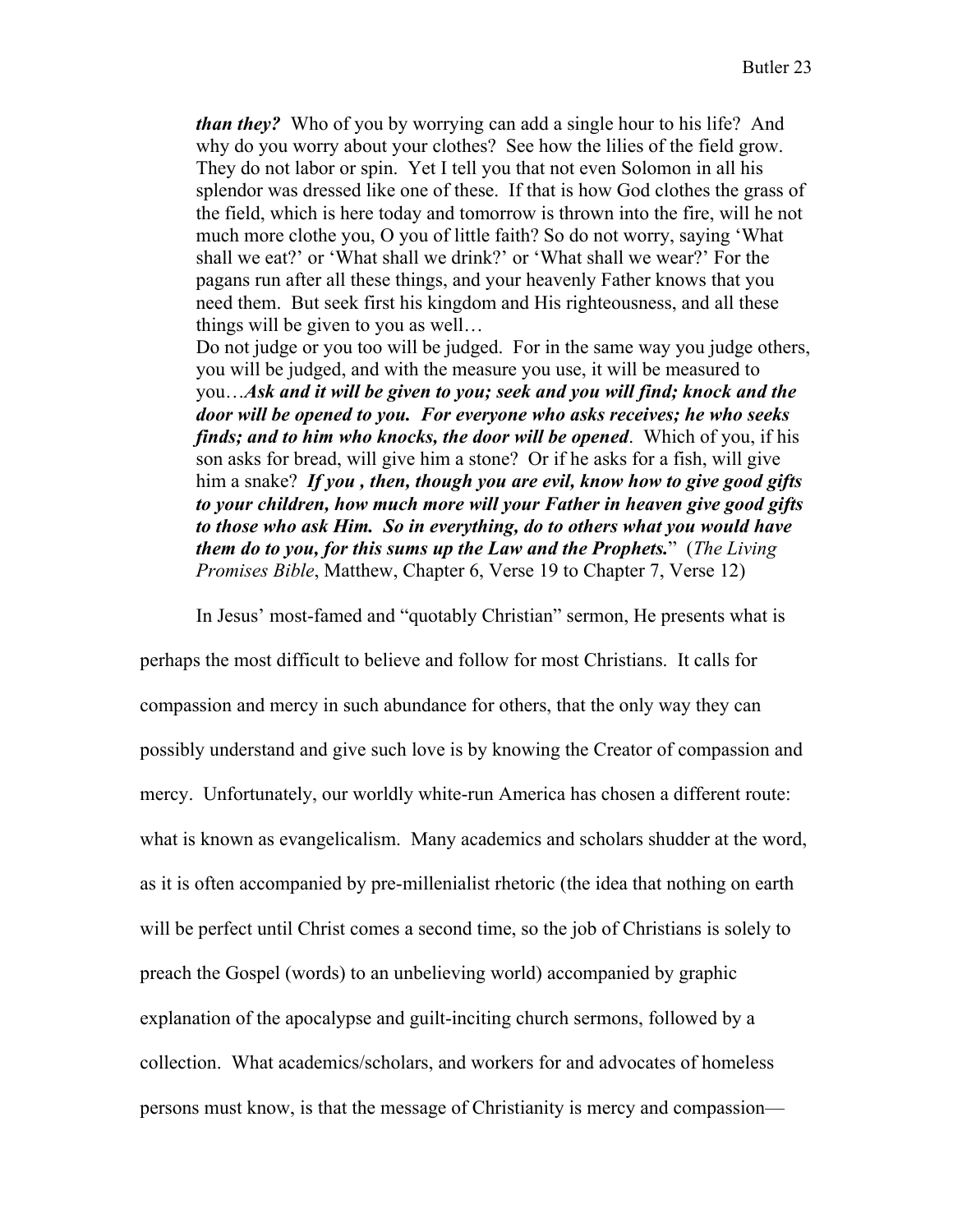giving until one literally has nothing left to give, including life itself, because this is the example of Christ as told in the New Testament scriptures.

 Additionally, Old Testament/Hebrew Scriptures continually warn against the oppression of the widow, the orphan, and the poor. Many Old Testament prophets, like Isaiah, Amos and Hezekiah, make crystal clear the meaning of what Micah articulates: "He has showed you, O man, what is good. And what does the LORD require of you? To act justly and to love mercy and to walk humbly with your God," (*The Life Promises Bible,* Micah, Chapter 6, Verse 8).

How then, is it possible that the Billy Graham crusades of the 1960s were segregated? Why would many preachers in the 1700s condone both loving one's neighbor and slavery all in one breath of sermon? Why would revivalists such as D.L. Moody and Billy Sunday hold segregated revivals? Even George Whitefield, a founder of the Great Awakening (one of the greatest "evangelical" revivals of American history), is said to be the embodiment of the "contradiction of present day evangelicals," because of he succumbed to the "brotherly reconciliation approach to slavery and poverty in America (Emerson, 30). This brotherly reconciliation approach currently fuels evangelical race reconciliation movements today, which often consist of individual sharing of experience and prayer together, but as stated by Emerson and Smith, "tears and hugs" are only a good start to mending the opportunity abyss that stands between whites and blacks, though they share one faith (67). These individualized reconciliations are useful, but often merely mask the greater problem at hand, thereby precluding any active solution to systemized racism,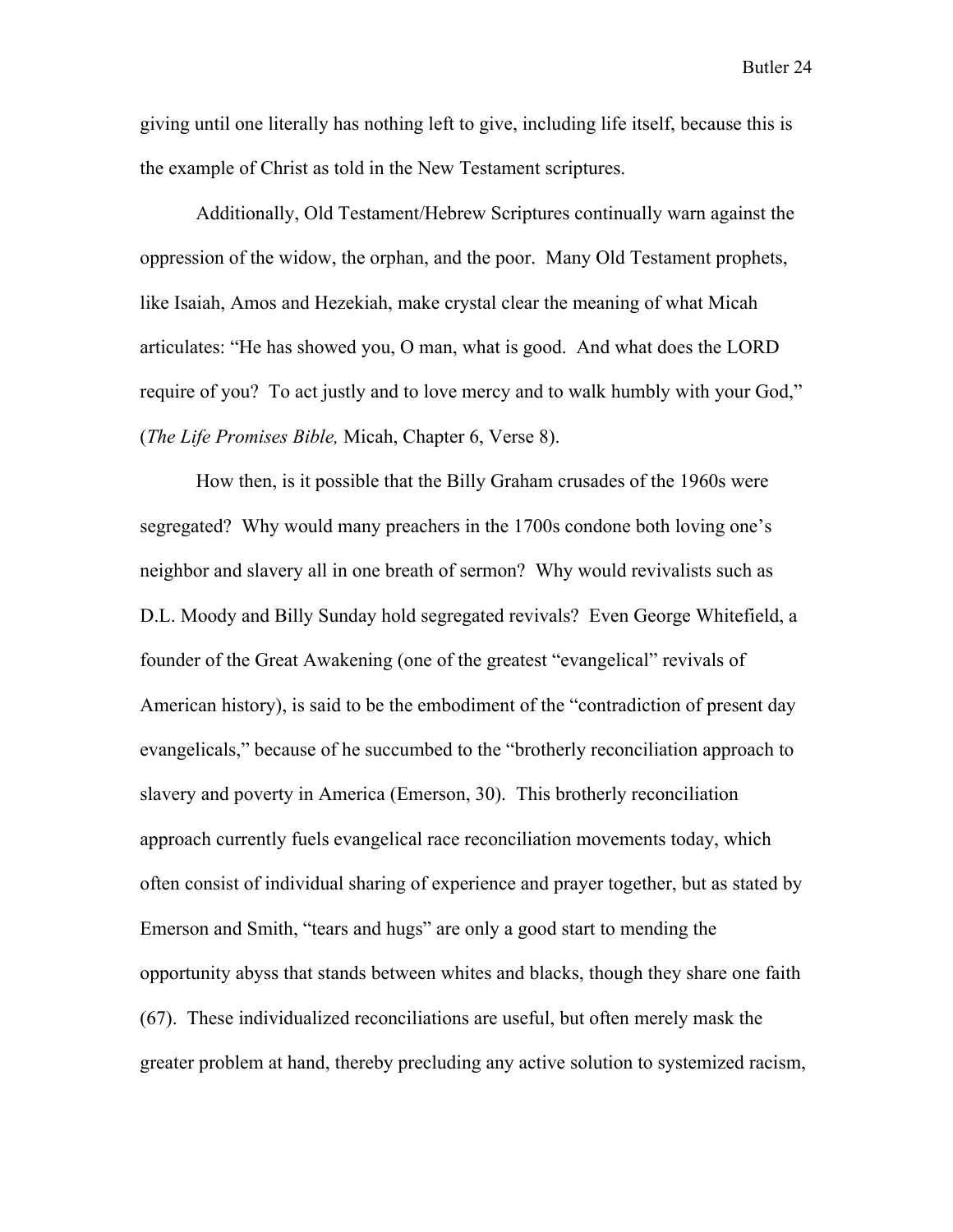which affects every sphere of society from television to crime prevention to education to church attendance.

The historic mistake of evangelical Christians is the perception that salvation alone is all that must be preached. As mentioned by the Apostle James, faith without good deeds is dead, and to show favoritism to any element of society, is decidedly wrong. It is an inconsistent Christian theology that would lead someone to preach the good news that Christ has risen from the dead, without—through generosity and compassion—giving everything that one possesses for the sake of loving his/her neighbors. In contemporary America, white Christian society has systemized the art of "I've done everything I can" to the extent that "compassion has turned to resentment" as mentioned in the first Hopper article. In fact, it seems that James, Luke, and Jesus Himself, would clearly encourage every believer to not only believe in the resurrection, but to give away *everything* that one has (implication includes economic power), for the sake of the socially "unfavored" and the oppressed.

#### *To Act Justly and To Love Mercy: The Two Handed Gospel*

#### *Continued Hope for Boston and Cambridge*

 Before Iglesia Bautista Central began in Cambridge, a powerful move of faith had already begun in Cambridge. After the "white-flight" to the suburbs from the cities of the 1950s and 60s, many mainline churches were left vacant, and the overall number of churches in the Boston area decreased from 400 to 100. This trend permeated cities nationwide—New York, Los Angeles, Chicago, and others. Even so, one Rufus Jones, dynamic man of God, from Chicago fought to keep the Body of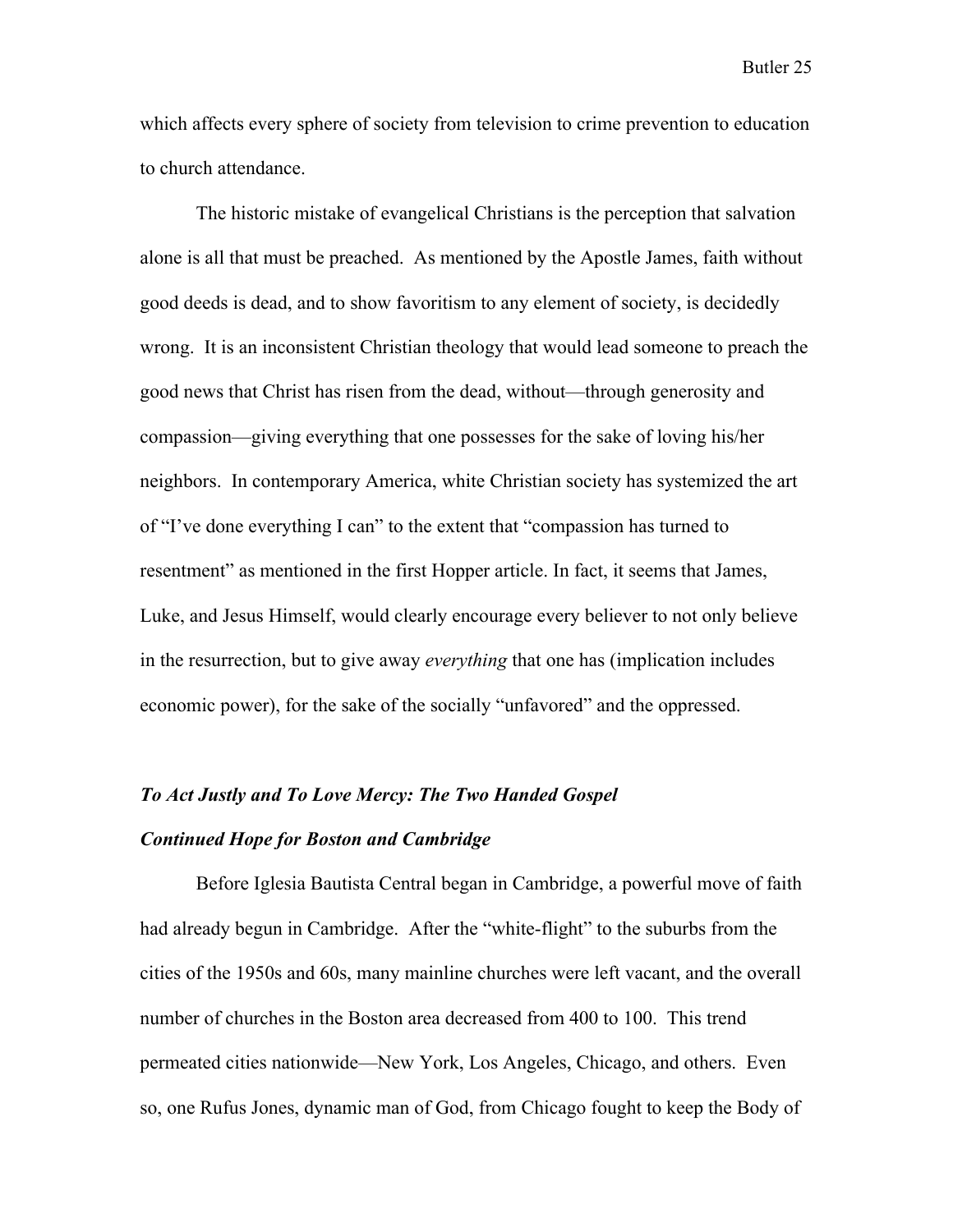Christ alive in the inner-city, and sought the renewal of faith for the poor and downtrodden urban minority, whatever color. At the time, he was serving on the Board of the National Association of Evangelicals, who blasted the idea "planting churches" in the inner-city. "Why shouldn't all resources be poured into overseas missions?" they asked. As a result, the Mission to the Americas was founded, and Rufus Jones headed up the ministry. Mission to the Americas remains to this day an arm of the Conservative Baptist Missions Association, whose vision is to "revive church planting in the inner-cities of the United States". Out of this radical Christian movement, Ralph Kee signed on as a missionary with MTA (Mission to the Americas), and planted the South End Neighborhood Church of Emmanuel (SENCE) in 1971, which reached a variety of ethnicities that were living in the area at the time, including Latinos. The vision for MTA in Boston was further refined to "provide visible, viable, and credible representation of Jesus Christ" in these inner-city ghettos and slums. By 1979, from SENCE three other congregations had been planted: one in Roxbury, one in Dorchester, and one in the Elmwood District of Providence, Rhode Island, each congregation with a Latino component.

These first churches found great leadership in arriving: Paul Bothwell signed on to plant the Roxbury church (called the Jesus Helps Neighborhood Church) after having attended SENCE as a new missionary with MTA. In 1977 he and his family moved to Roxbury and have lived there ever since. As Paul himself describes it, these leaders quickly found the need for more leadership a necessity, and "pastor heroics" could only sustain the growth of new congregations to an extent. This difficulty/scarcity of leadership within the congregations and lack of long-term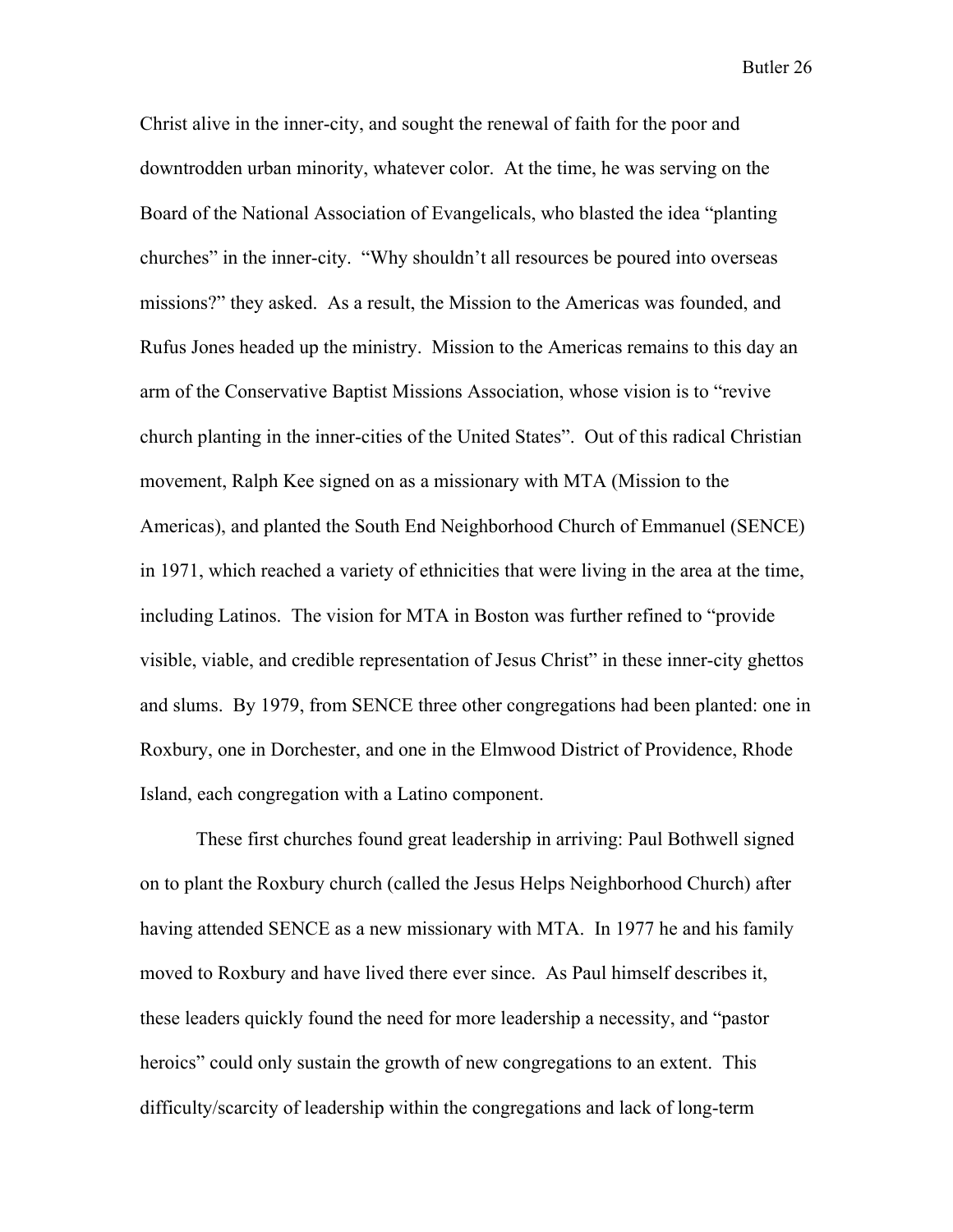discipleship led the MTA missionaries to design a new ministry for the Boston area: URBACAD (Urban Academy). In the early 80s there were really very few missions to inner-city areas, aside from the ones headed by MTA missionaries or affiliates. As a result, some Argentinians were recruited to formulate the plan of action for not only discipling (training in Christ-like character) individual members of the congregation, but also for the empowerment of the congregations wherever they are to be capable, creative, and courageous people of God. This kind of "active learning" slowly manifested itself in the growth and planting of other congregations all over Boston, almost all with a Latino congregation (MTA found that the most successful church plants held more than one congregation in one meeting—when IBC was founded, it was co-founded with Cambridgeport Baptist and another Haitian congregation that later moved to a new location because of sustained growth). The method of training taught to the URBACAD leaders by the Argentinian missionaries included a plan of action via: 1-Theology 2-Education 3-Extension. This method of learning has well served the congregations, and expanded them all over metro-Boston, with a message of both faith and works as evangelical Christians. Serving one another, these discipleship groups are outreaching via many cultures, including Latino, Portuguese, Italian, Haitian, and in mainline white-majority churches. The URBACAD constantly encourages consistency in faith and action, and as a result, just as the church in Acts, many are coming to know Christ. Hopefully the consciousness-raising nature of the Urban Academy will continue to break down barriers between cultures, and one day the people of color will no longer be systematically discriminated against by their white brothers and sisters, and persons of color continue to show themselves be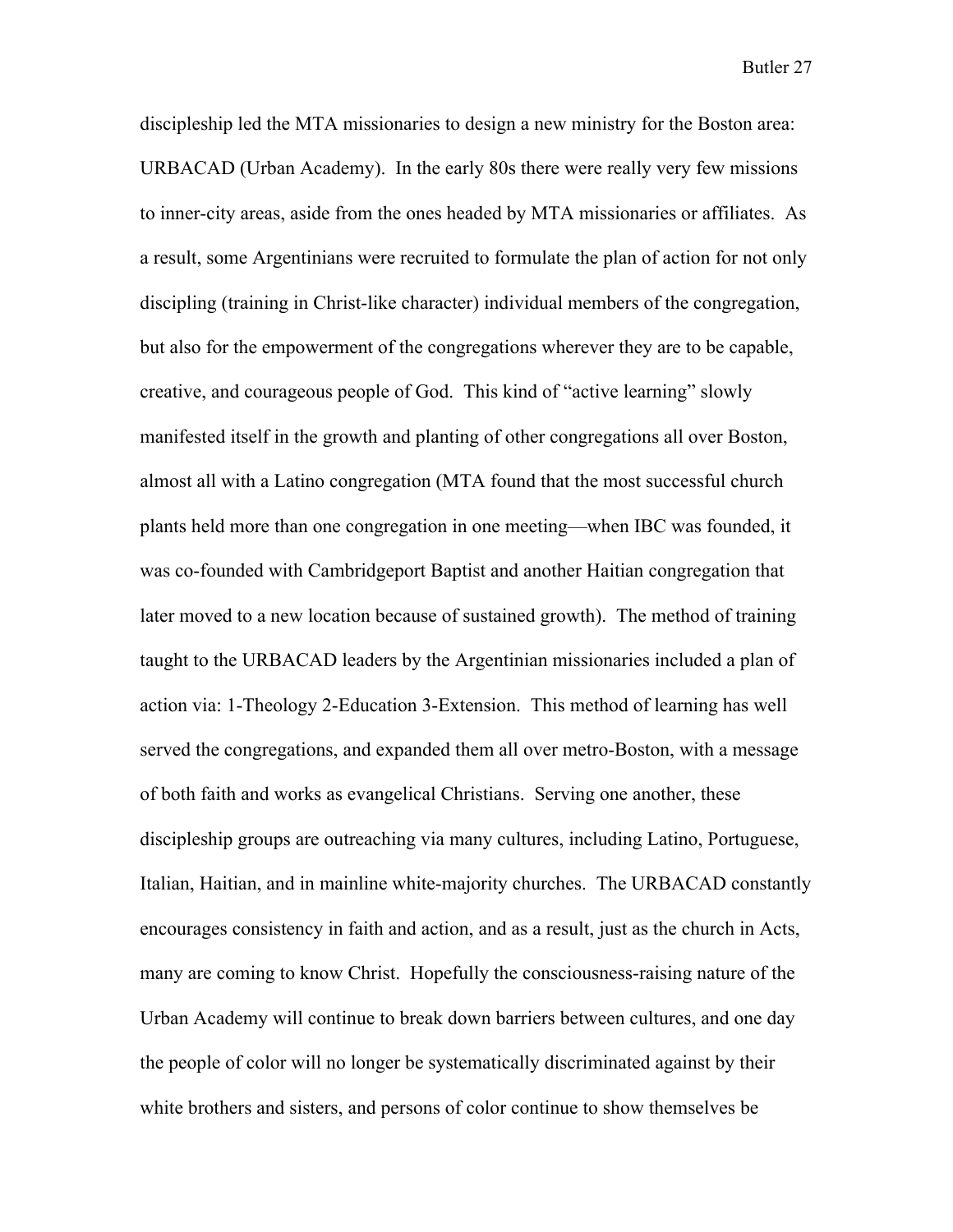sufficiently trained in leadership to breakdown such systems via policy change, and serving one another.

### *The Problem of Poverty as It Relates to Hispanics in the United States, and thereby, Cambridge: Conclusions for the evangelical Christians of color*

Jorge Santiago commented on the difficulty in mobilizing his fellow Latinos in Lawrence to speak up for policy change and other social needs. Paul Bothwell and the URBACAD (of which he is now the Director) have found that instead of seeking out people and telling them what their needs are and how they should act, it is far more effective to implement long-term training in choosing what is right in the world, via faith in Jesus Christ. This, more than anything else, has drawn multitudes of Latinos together all around Boston, and it will certainly happen again in Cambridge when IBC is back on its feet with leadership. Thirty years of change have seen some difficult times, and according to the Apostle Paul "[We] can do all things through Jesus Christ who gives us the strength we need.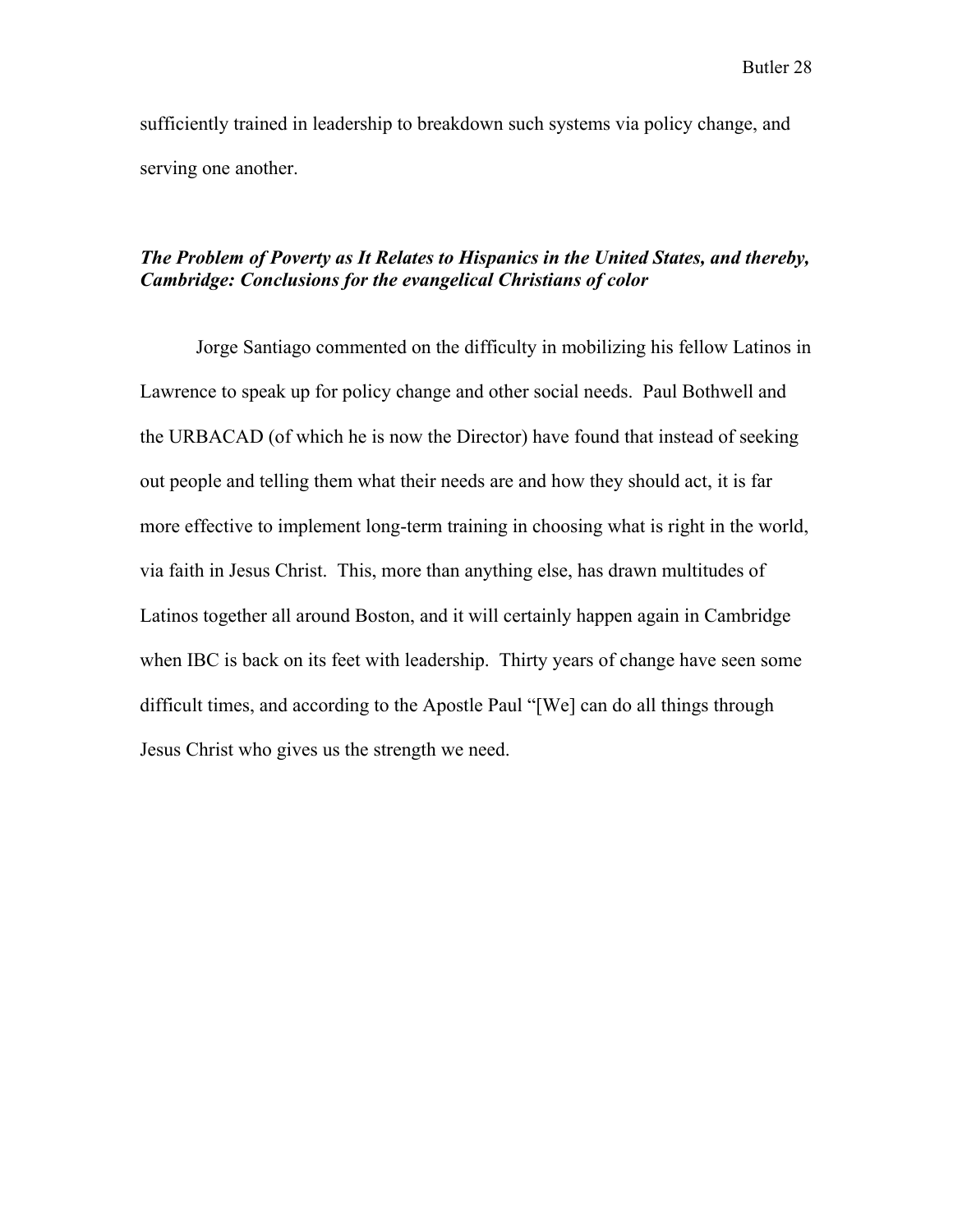#### *BIBLIOGRAPHY/WORKS CITED*

- Baker, Susan González. "Homelessness and the Latino Paradox". *Homelessness in America* Ed. Jim Baumohl. Phoenix, Arizona: The Oryx Press, 1996.
- Bothwell, Paul. Personal Interview. Interviewer: Elizabeth Butler. Transcription and audio available. 7 May 2003.
- Emerson, Michael O. and Christian Smith. *Divided By Faith*. Oxford: Oxford University Press, 2000.
- Figueroa, Carmen. Personal Interview. Interviewer: Elizabeth Butler. Audio available. 1 May 2003.
- Finfer, Lewis. "Organize! Turning Out People for Housing." January/February 2001. *Shelterforce Online*. 5 May 2003.

*Greater Boston Interfaith Organization.* 2000. www.gbio.org . 5 May 2003.

- ---. Homelessness Panel Representative. 28 April 2003.
- Haugen, Gary A. *The Good News About Injustice*. Downers Grove, IL: Intervarsity Press, 1999.
- Kushnick, Louis and James Jennings, eds. *A New Introduction to Poverty*. New York: New York University Press, 1999.
- *The Life Promises Bible, New International Version.* Kenneth Boa, gen. ed. Grand Rapids, Michigan: Zondervan Publishing House, 2001.
- Miranda, Roberto. Personal Interview. Interviewer: Kerry Biggs. Transcription and audio available. 16 April 2003.
- Reed, Adolph Jr., ed. *Without Justice for All*. Boulder, Colorado: Westview Press, 1999.
- Santiago, Jorge. Social Welfare in Massachusetts Speaker. March 2003.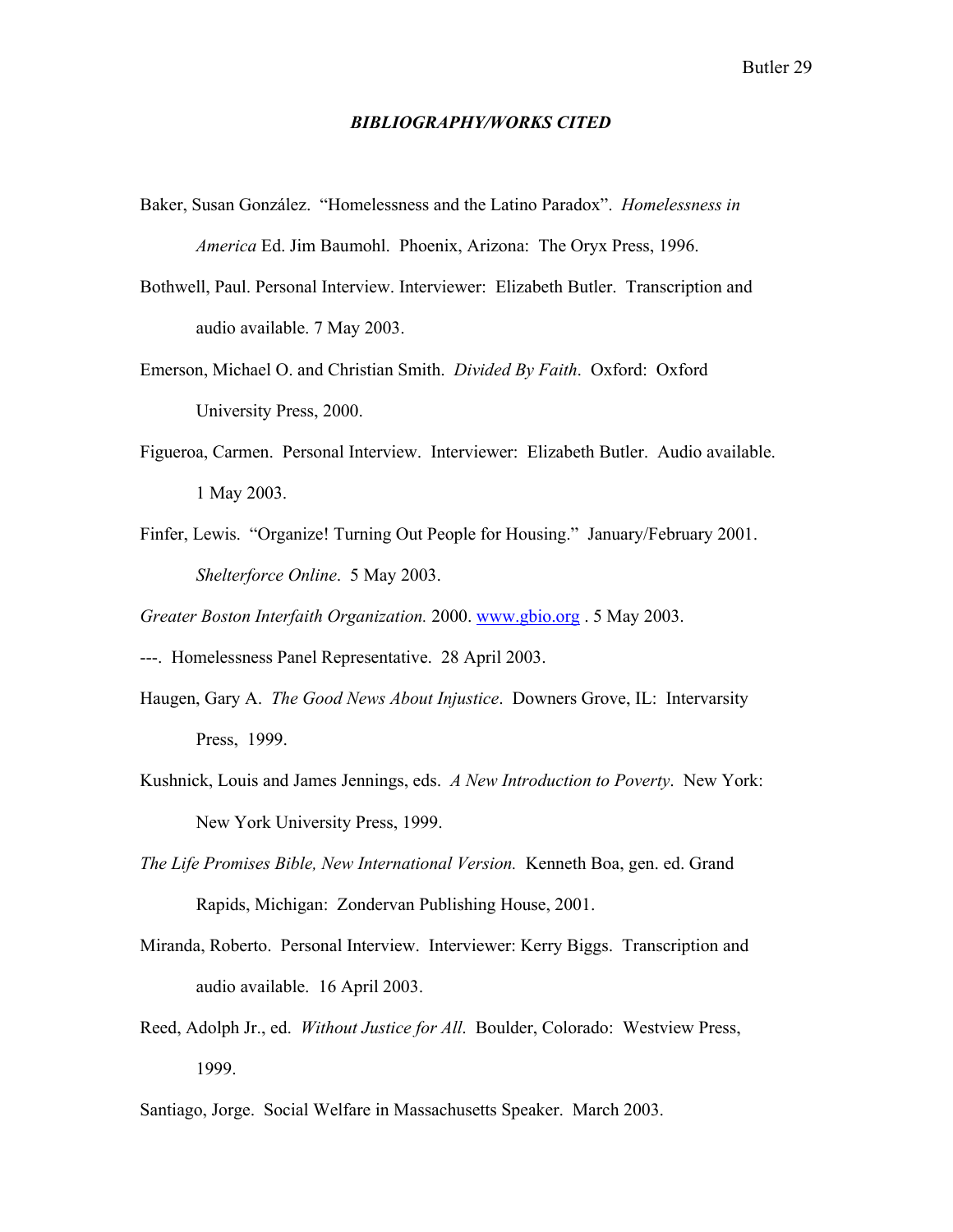Sierra, Jocelyn. Personal Interview. Interviewer: Elizabeth Butler. Audio available. 9 April 2003.

Vasquez, Elba Mireya. Personal Interview. Interviewer: Elizabeth Butler. Transcription and audio available. 9 April 2003.

Urban Borderlands Class Reports, 2003.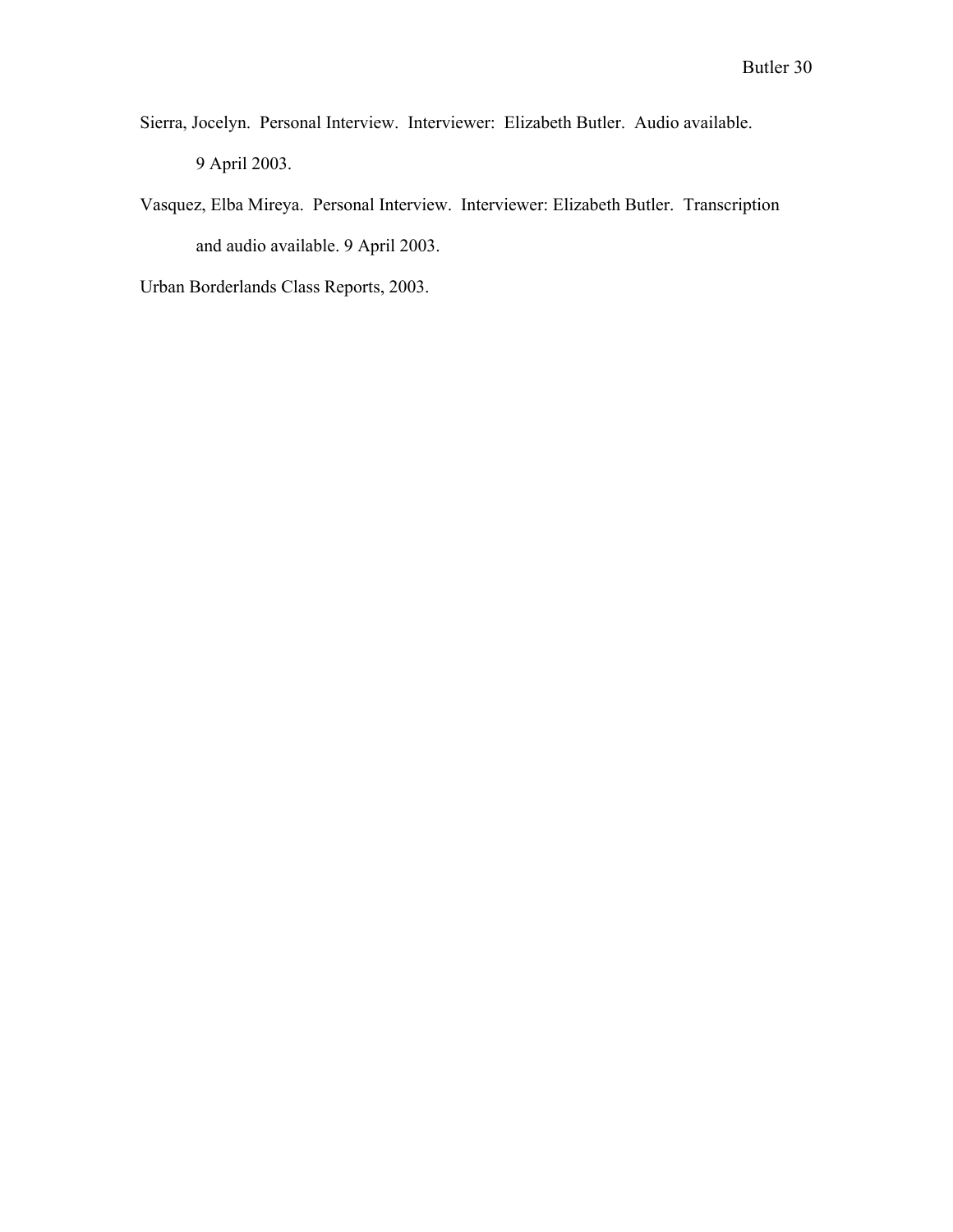#### **APPENDIX A**

Definitions from www.webster.com to differentiate an evangelical Christian and a charismatic Christian.

\*\*Iglesia Bautista Central is considered evangelical; Leon de Juda is considered charismatic. This factored largely when Leon de Juda split from the old IBC, and in the forming of both the New IBC, and Primera Iglesia Bautista de Everett.

Main Entry: **evan·gel·i·cal**

Pronunciation: "E-"van-'je-li-k&l, "e-v&n-

Variant(s): *also* **evan·gel·ic** /

Function: *adjective*

Date: 1531

**1 :** of, relating to, or being in agreement with the Christian gospel especially as it is presented in the four Gospels

#### **2 : PROTESTANT**

**3 :** emphasizing salvation by faith in the atoning death of Jesus Christ through personal conversion, the authority of Scripture, and the importance of preaching as contrasted with ritual

**4 a** *capitalized* **:** of or relating to the Evangelical Church in Germany **b** *often capitalized* **:** of, adhering to, or marked by fundamentalism **: FUNDAMENTALIST c** *often capitalized* **: LOW CHURCH**

**5 :** marked by militant or crusading zeal **: EVANGELISTIC** <the *evangelical* ardor of the movement's leaders -- Amos Vogel>

- **Evan·gel·i·cal·ism** / *noun*

- **evan·gel·i·cal·ly** / *adverb*

Main Entry: **cha·ris·ma**

Pronunciation: k&-'riz-m&

Variant(s): *also* **char·ism** /

Function: *noun*

Inflected Form(s): *plural* **cha·ris·ma·ta** *also* **charisms**

Etymology: Greek *charisma* favor, gift, from *charizesthai* to favor, from *charis* grace; akin to Greek *chairein* to rejoice -- more at YEARN

Date: circa 1641

**1 :** an extraordinary power (as of healing [or speaking in tongues]) given a Christian by the Holy Spirit for the good of the church

**2 a :** a personal magic of leadership arousing special popular loyalty or enthusiasm for a public figure (as a political leader) **b :** a special magnetic charm or appeal <the *charisma* of a popular actor>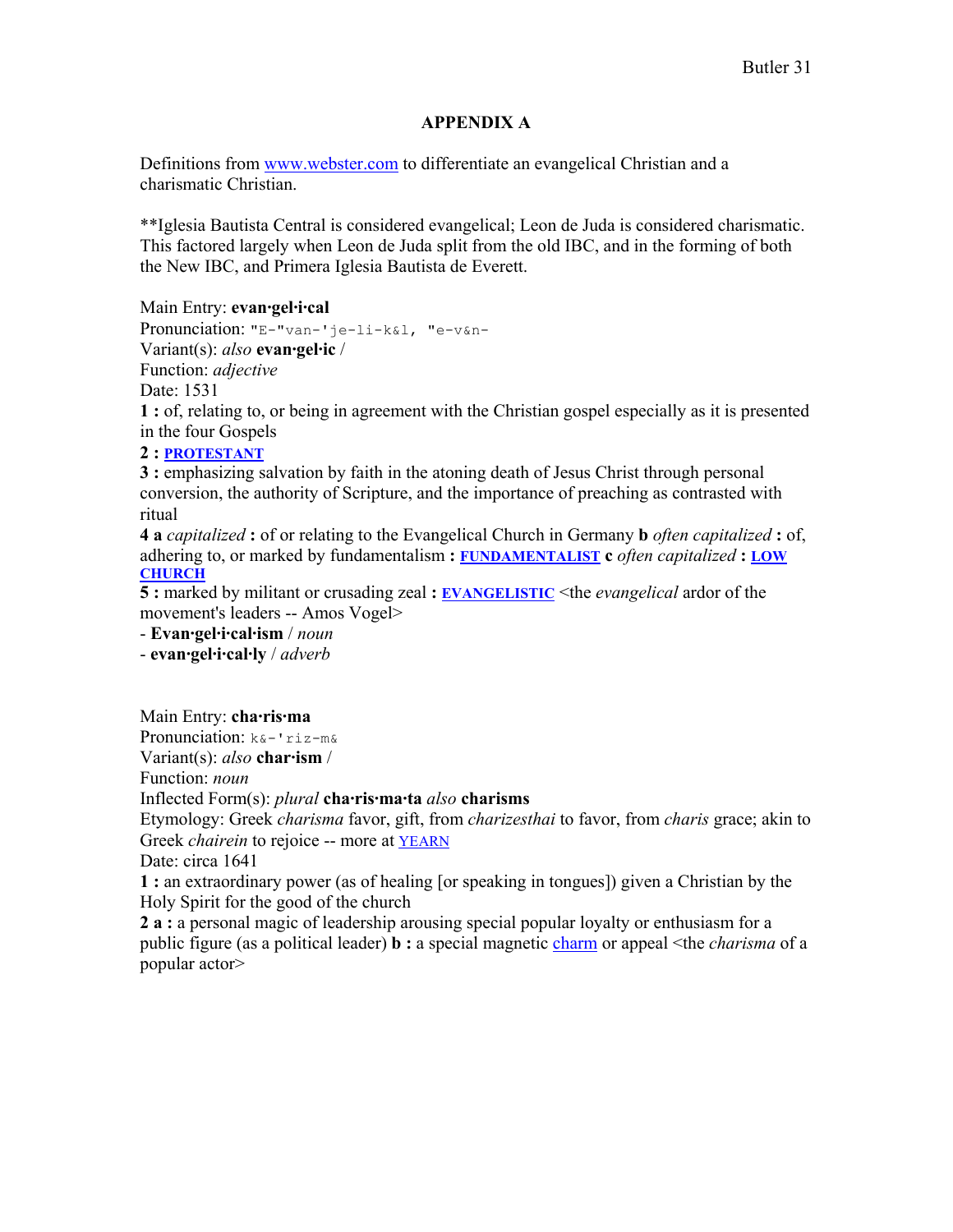#### **APPENDIX B (under construction)**

#### **To access a collection of photos taken during this research project, please visit the Tufts University Digital Archives**

**The photographs will be in the Urban Borderlands section.** 

#### **APPENDIX C**

**To access the audio recordings of interviews with Mireya Vasquez, Jocelyn Sierra, Carmen Figuera, and Paul Bothwell, please contact Profesora Deborah Pacini-Hernandez at the Tufts University College of Arts and Sciences Anthropology Department.**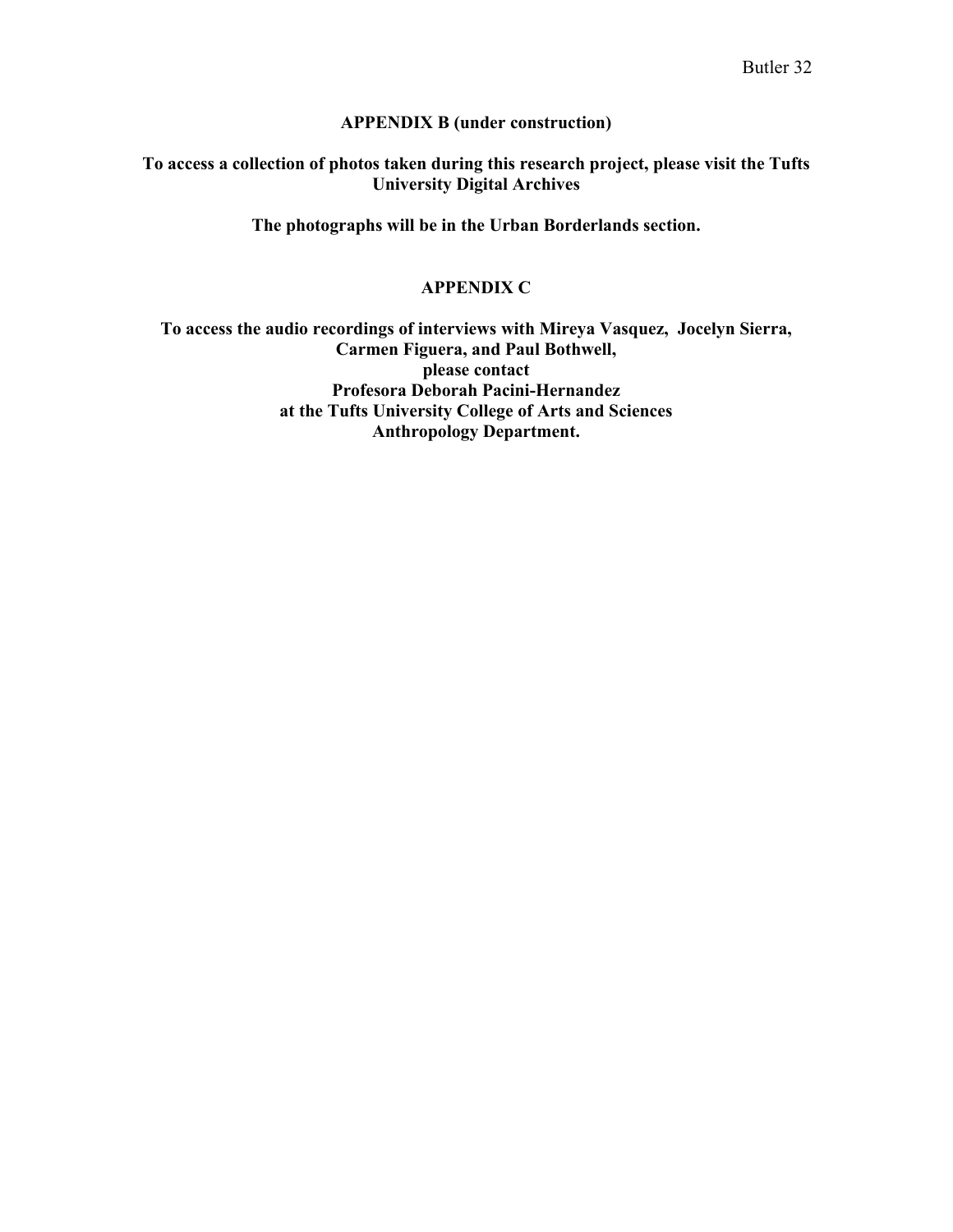# **APPENDIX D**

# **Interview Reports**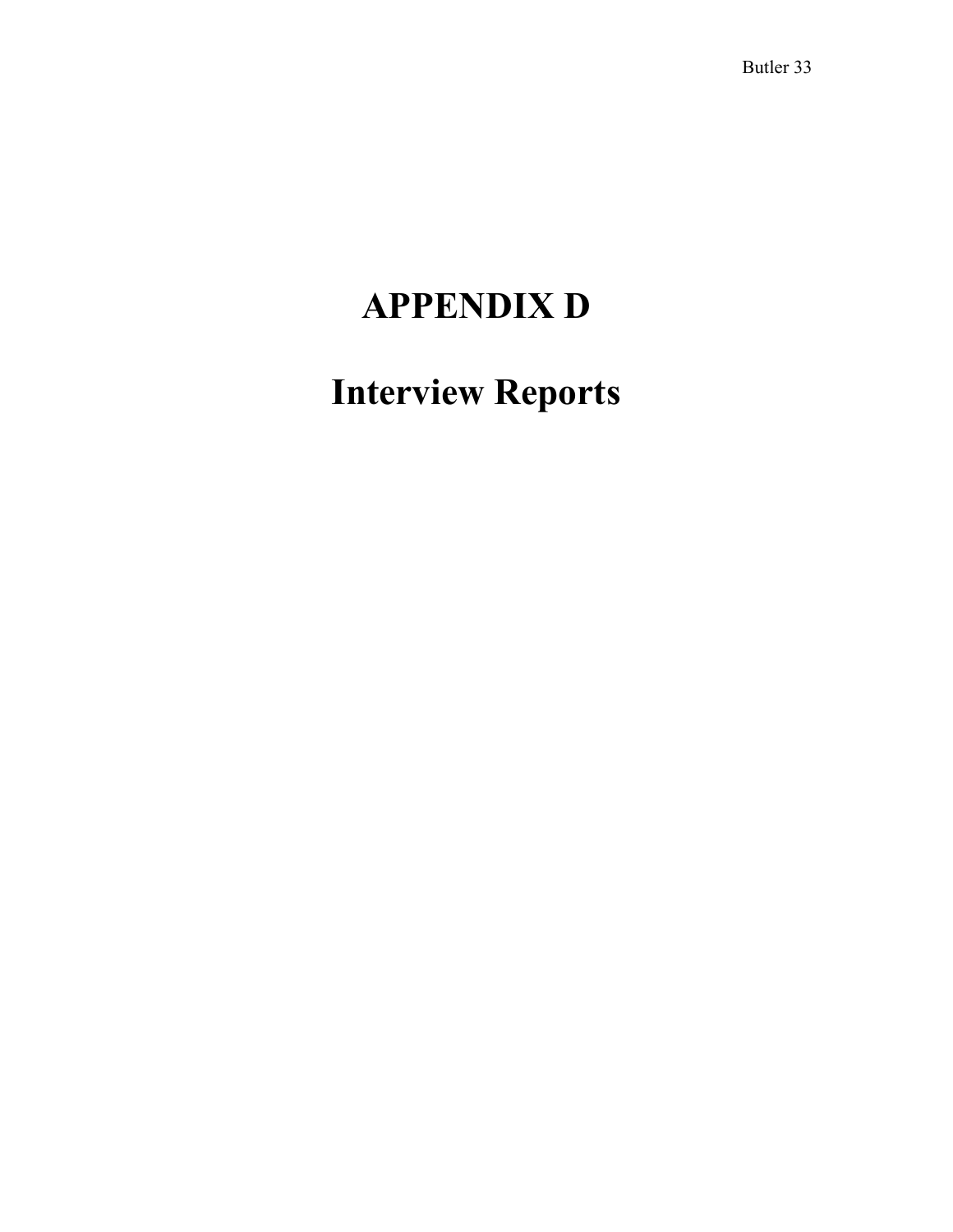### **Race, Povert, and the Evangelical Church in Cambridge**

General Topic: secular non-profit work in the Latino community of Lawrence, Massachusetts

LECTURER: Jorge Santiago INTERVIEWER: Elizabeth Butler

DATE: March, 2003 PLACE: Child Devolpment Bldg Library College Ave. Tufts University Medford, Massachusetts

PERSONAL DATA: TAPE: no audio available Occupation: Professor, Dean Northern Essex Community College Lawrence, MA Office phone: (978) 738-7601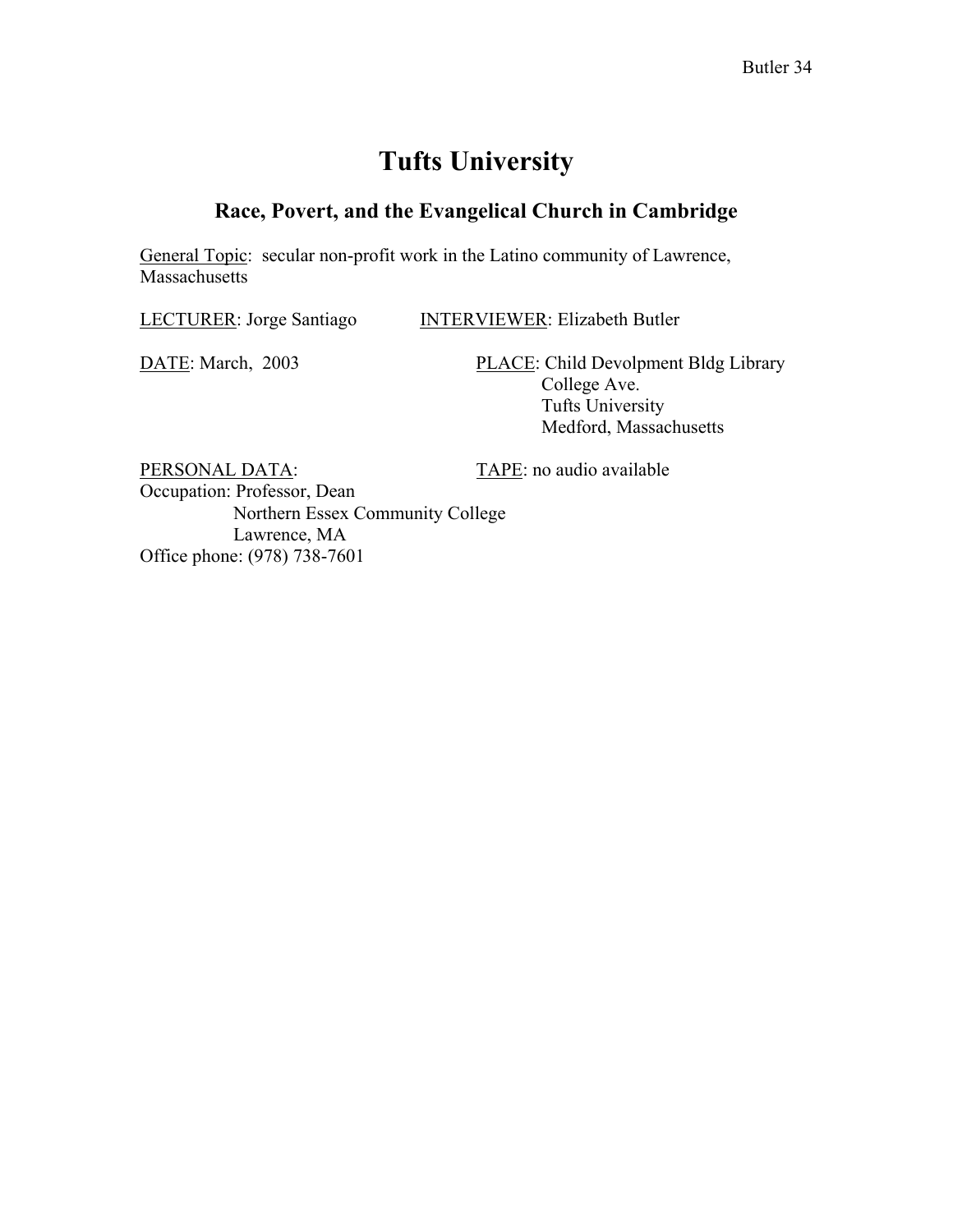# **Tufts University**

### **Race, Poverty, and the Evangelical Church in Cambridge**

General Topic of Interview: the history and current activity of Iglesia Bautista Central

NARRATOR: Elba "Mireya"Vasquez INTERVIEWER: Elizabeth Butler

DATE: April 16, 2003 PLACE: Jocelyn Sierra's apartment Charles Bank Apartments Longwood Boston, MA

PERSONAL DATA: TAPE: #1 Occupation: Fidelity Bank Member and Leader at IBC Home phone: 781-324-4807 Cell phone: 617-650-3321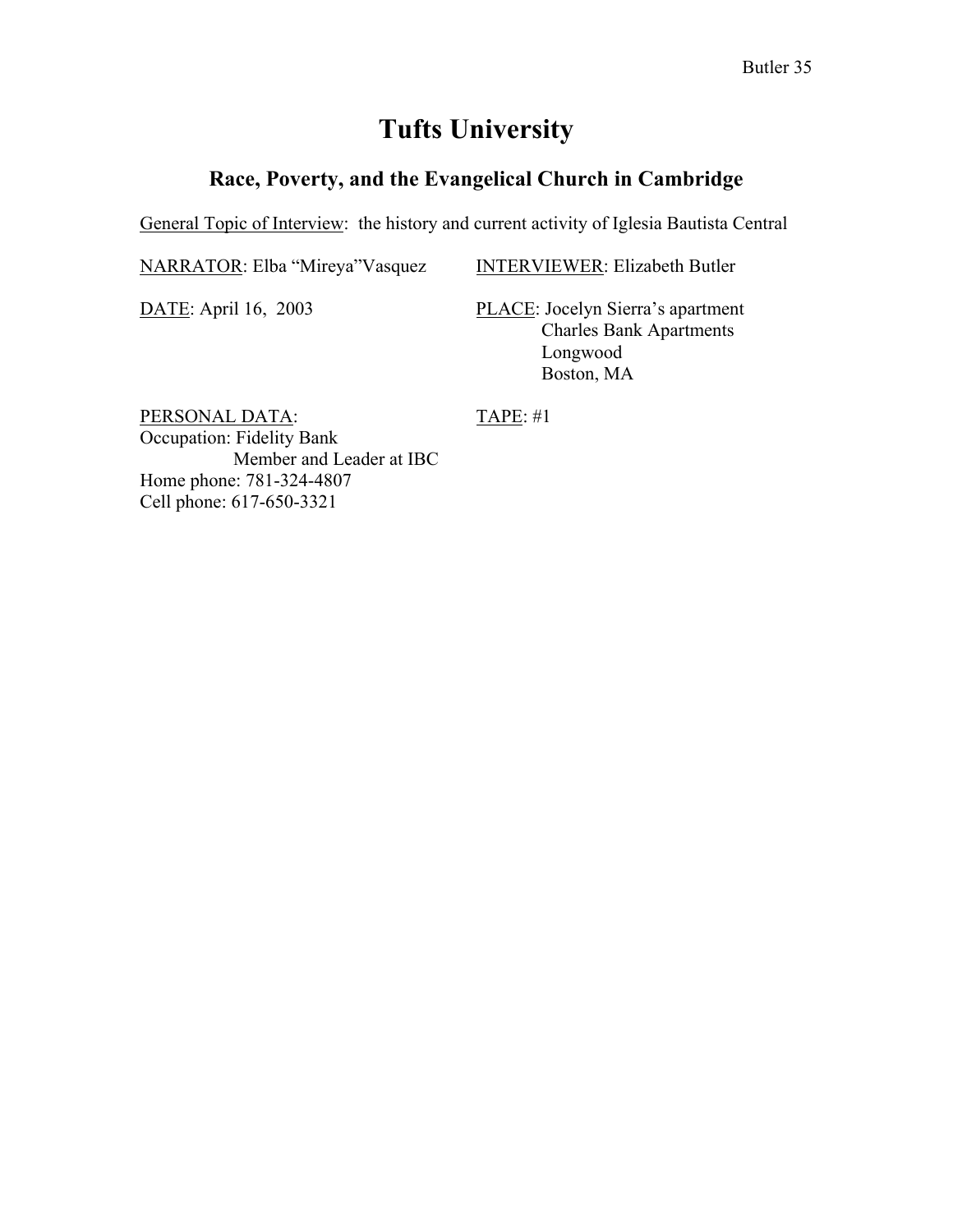## **Race, Poverty, and the Evangelical Church in Cambridge**

General Topic of Interview: the history and current activity of Iglesia Bautista Central

NARRATOR: Jocelyn Sierra INTERVIEWER: Elizabeth Butler

DATE: April 16, 2003 PLACE: Jocelyn Sierra's apartment Charles Bank Apartments Longwood Boston, MA

PERSONAL DATA: TAPE: #2 Occupation: Harvard Public Health Member and Leader at IBC Home phone: 617-731-9725 Cell phone: 617-365-6639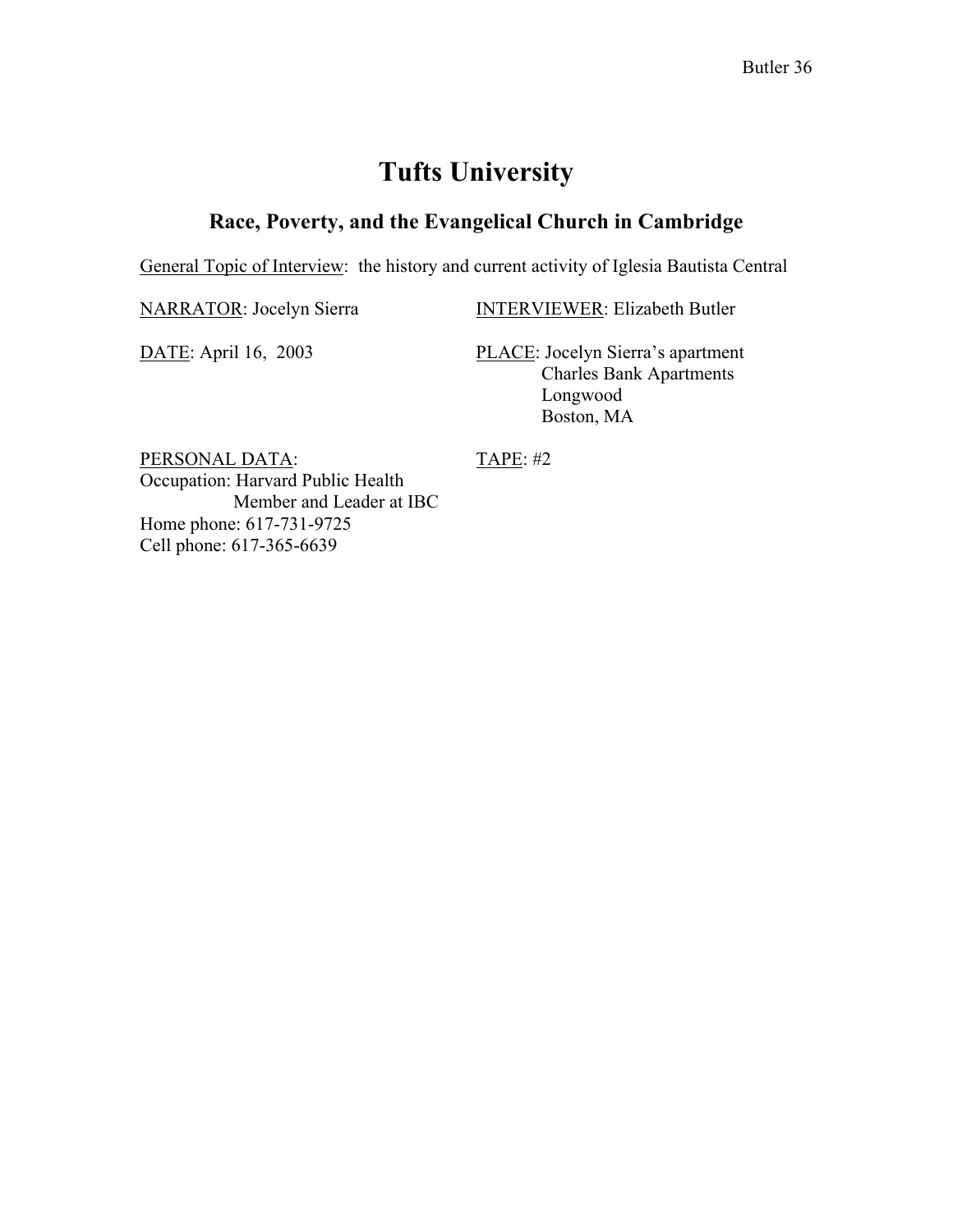### **Race, Poverty, and the Evangelical Church in Cambridge**

General Topic of Interview: faith-based mobilization for policy welfare change

PANELIST: Lee Stewart INTERVIEWER: Elizabeth Butler

DATE: April 28 2003 PLACE: Andersen Building Tufts University Medford, MA 02155

PERSONAL DATA: TAPE: no audio available Occupation: Greater Boston Interfaith Organization 307 Bowdoin St. Dorchester, MA, 02122 Nehemiah Homes project Office phone: 617-825-5600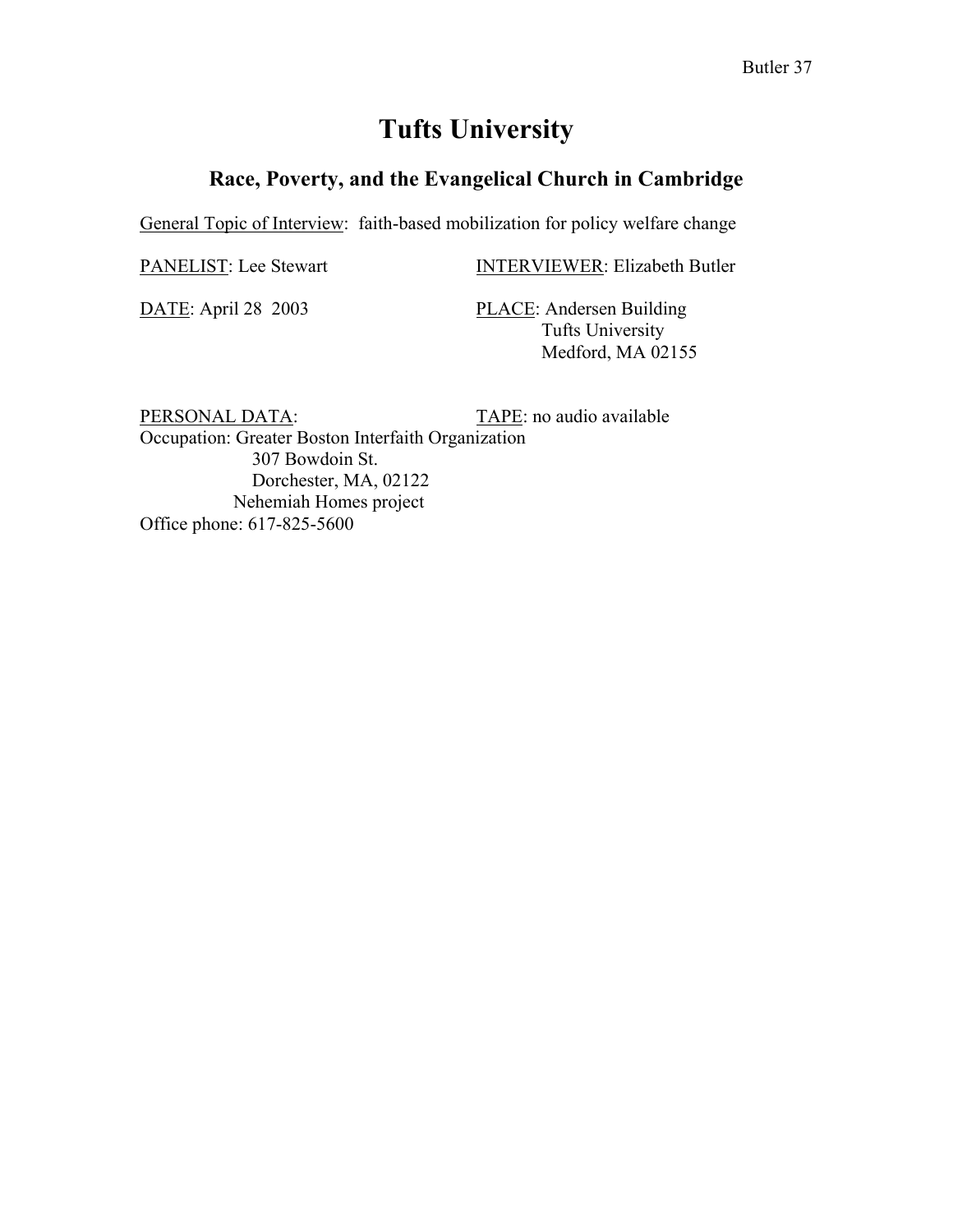### **Race, Poverty, and the Evangelical Church in Cambridge**

General Topic of Interview: work/outreach of members of Iglesia Bautista Central, Carmen's personal story, working as a Christian at Centro Presente, the role of faith in service and community

NARRATOR: Carmen Figueroa INTERVIEWER: Elizabeth Butler

DATE: April 30, 2003 PLACE: Centro Presente 54 Essex St. Cambridge, MA 02139

PERSONAL DATA: TAPE: #3 Occupation: Lawyer Member and Leader at IBC Home phone: 617-522-1434 Centro Presente: 617-497-9080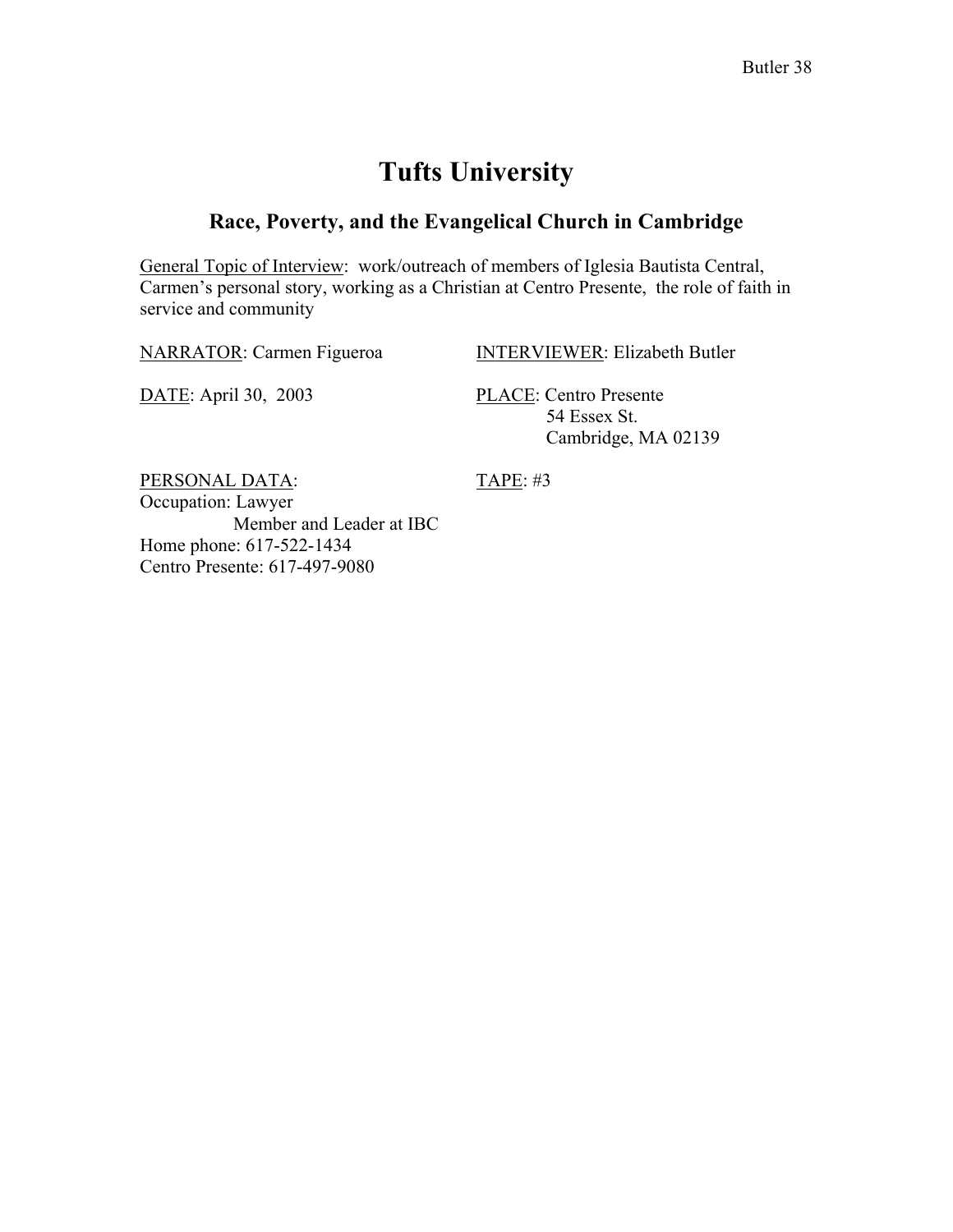## **Race, Poverty, and the Evangelical Church in Cambridge**

General Topic of Interview: begginings of contemporary Latino churches (recent-last 40 years) in Cambridge, and greater Boston, Mission to the Americas, the two handed Gospel

| <b>NARRATOR: Carmen Figueroa</b>       | <b>INTERVIEWER: Elizabeth Butler</b>                                                      |
|----------------------------------------|-------------------------------------------------------------------------------------------|
| $\overline{\text{DATE}}$ : May 7, 2003 | PLACE: Iglesia Bautista Central Offices<br>Putnam and Magazine St.<br>Cambridge, MA 02139 |

#### PERSONAL DATA: TAPE: #4

Occupation: Mission to the Americas-Urban Director Curriculum developer and Director for URBACAD Office Phone: 617-576-2651 Bothwellmta@juno.com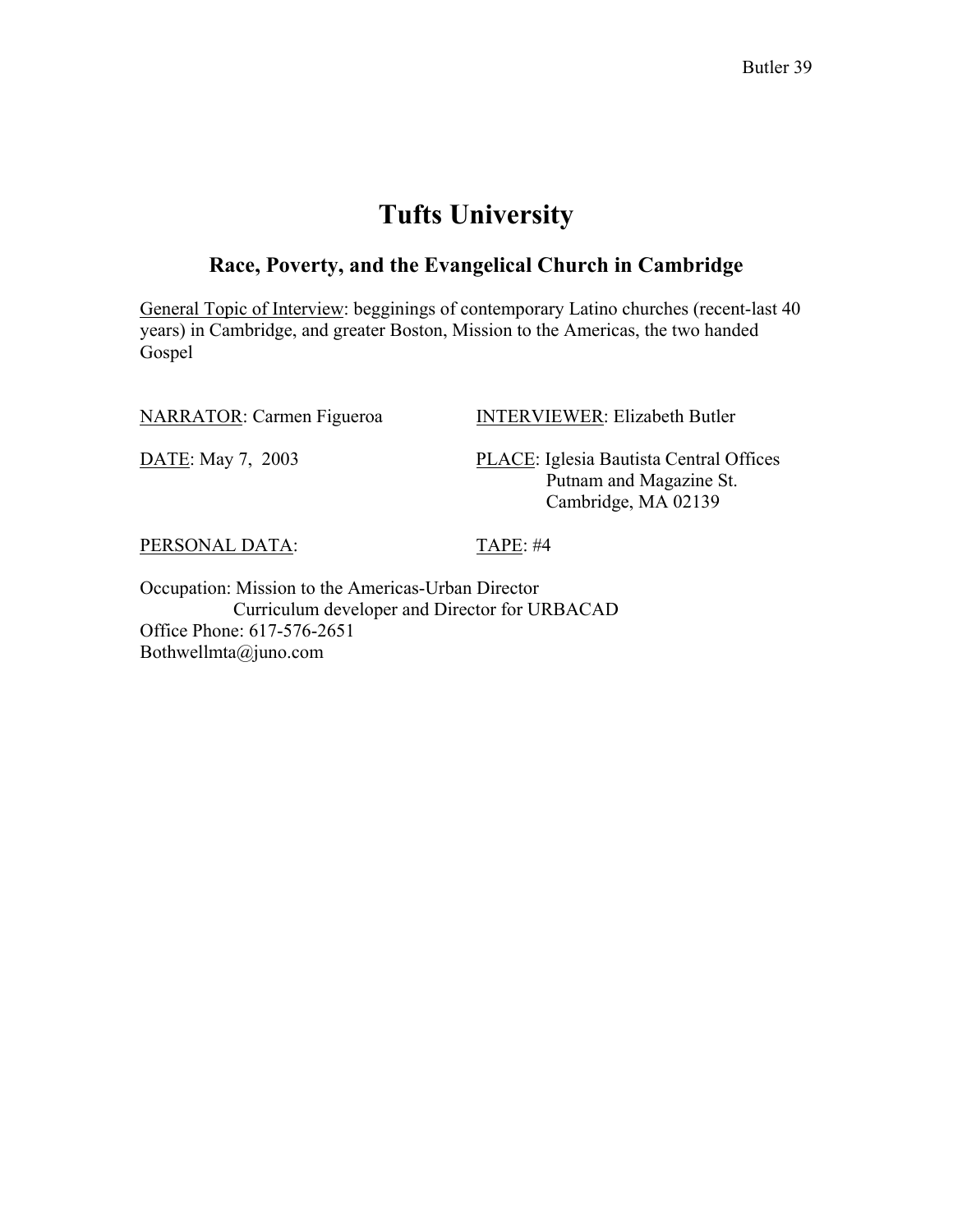# **APPENDIX E**

# **TRANSCRIPTIONS**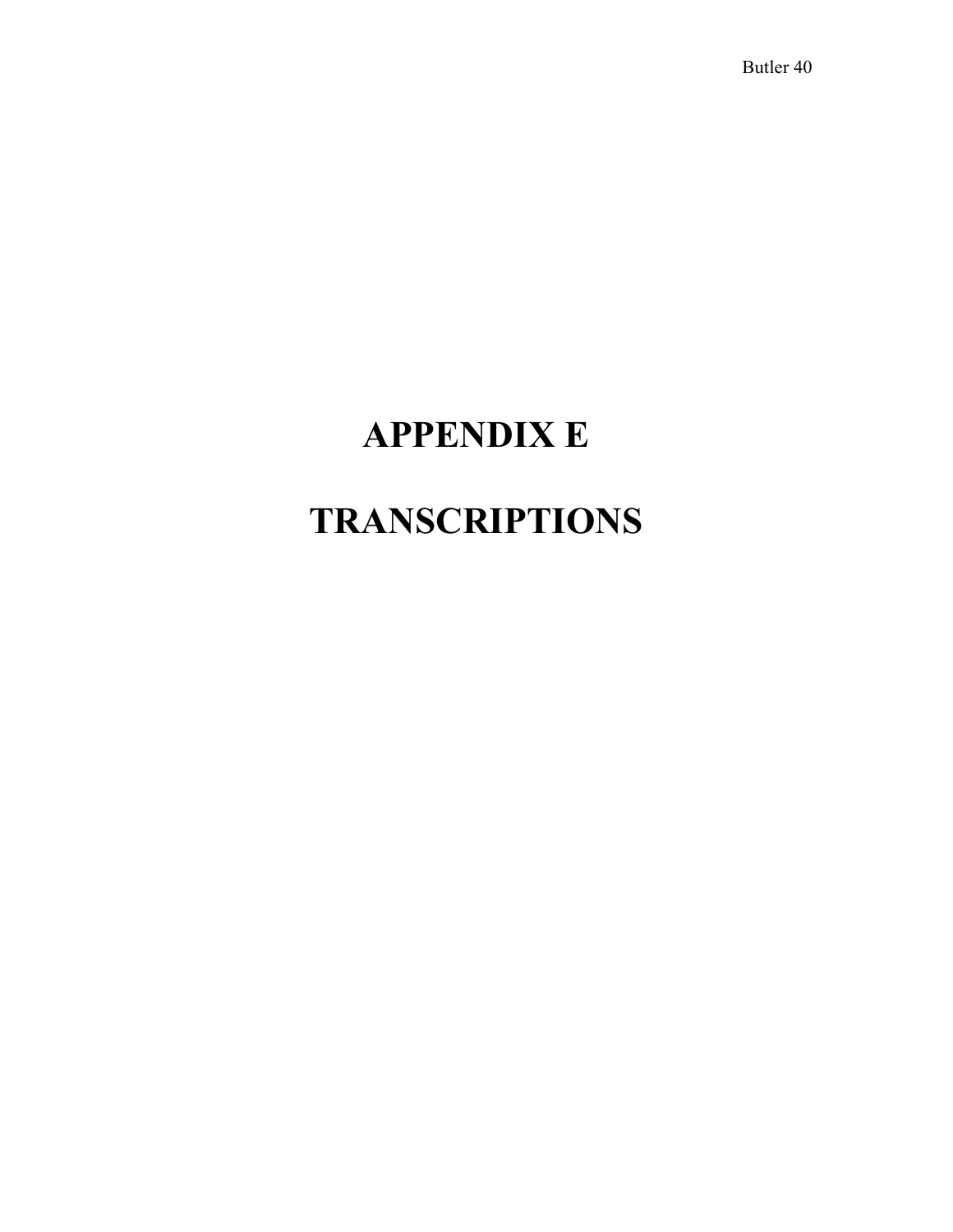**DATE: May 7, 2003** 

### **NARRATOR: Paul Bothwell**

 **-founding inner-city church planter -Mission to the Americas -founding part of the Dudley St. Neighborhood Initiative -director of MTA's URBACAD** 

## **INTERVIEWER: Elizabeth Butler**

# **LOCATION: Cambridgeport Baptist Church Offices**

# **CONTACT INFO: bothwellmta@juno.com**

# **TRANSCRIPTION:**

Elizabeth: Well hi, Paul, my name is Elizabeth Butler and today is May 7, 2003, and I'd like to thank you for agreeing to do this interview with me for the Latino Oral Studies, and I'd just like to get your verbal permission that it's ok to use this interview in the research paper and the transcription in the digital archives at Tufts. Do you agree to that?

Paul: Sure, yes, I do.

Elizabeth: Great; well the first thing I'd like to ask you is your full name?

Paul: Paul Bothwell; and we're being—we're talking here and meeting at work, this is with Mission to the Americas (MTA); my office in Cambridge, 459 Putnam Ave. in Cambridge; I live in Roxbury, but I work here.

Elizabeth: So the first thing I'd like to ask is how you've come to be involved with MTA?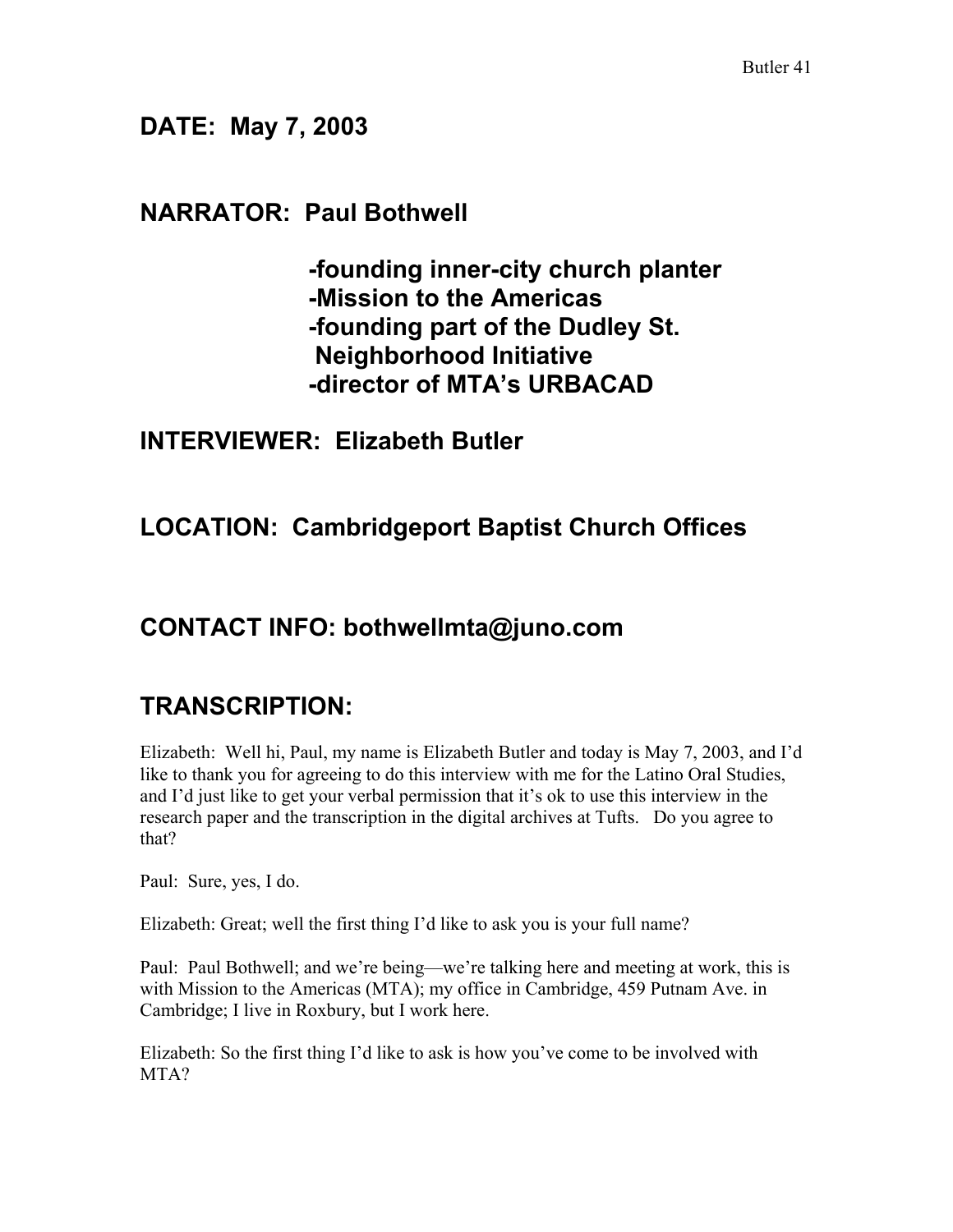Paul: Well I've been working in the Greater Boston area here with MTA for well over 25 years. I came to college in the 60s and the early 70s when those were wild radical times, and I was—a couple of reasons—kind of the worst or the best or whatever you want to call them—kind of the political radicalism. And then after that some more turbulent and tumultuous years, before ending up wonder of wonders, coming to Boston to go to seminary. So I came to Boston here to go to seminary, and during that time I became involved in ministry in the city, or the church in the city, and ministry in the city. After you finish in seminary, and I felt like well what am I going to do, and I felt like this represented and organization and was the kind of place I wanted to be connected with. Because it had to do with the city, a neighborhood in the city. It had to do with the establishing and extending of the kingdom of God in the city, and it had a lot to do with the power of the church in the city. And there are some good things, and rare, that are very costly things going on, in terms of the life and the work of the church in the city. And so I felt like it was a place I wanted to get involved with. So I got involved with them, to do urban ministry.

Elizabeth: And how did you first hear about MTA?

Paul: Well it's connected to the Conservative Baptist Denomination. And off and on I've been related to them. I was born and grew up in Africa, in the Congo. My parents were missionaries there so I lived there until I was almost 16 (15-16), and we were there with the Baptists, so in my wild years I swore I would never ever enter the building Baptist, or the church, or with God for that matter, and you know wonder of wonders, as the years went on I got involved with MTA, which is sort of the missionary arm, you know, to North and Central America, geographically speaking. So the "home of home missions" as opposed to foreign missions. Kind of our home for Baptists, so that's kind of the connector.

Elizabeth: And you said you attended seminary in Boston? Where did you go to seminary?

Paul: Well I went to Gordon-Conwell Seminary, and was incensed that it was out in the middle-of-nowhere, you know where it is, out in Wenham, and Beverly there…North Shore. And the fact that it was so unconnected to the city—and so a bunch of others that were there at the same time as I, and I and a bunch of otheres who were there at the same time, really just sort of turned the place upside down there, and you know sort of pushed for and demanded you know a constructive…[component]…be put into place an Urban Campus, you know not only sort of just a campus, but a center where all of us could come, and it's been here now for 25 years almost. It's called C.U.M.E.—the Center for Urban Ministerial Education, which is a very solid and well-reknowned Urban ministerial education. So for, city pastors and church leaders of many languages, many kinds, many traditions…so it was a very solid group once, so we you know we'd ring people's necks kind of institutionally, we had them set up kind of thing. So I was there probably the third year within the city here, and then continued on from there.

Elizabeth: So that became while you were there a subset of Gordon-Conwell Seminary— CUME?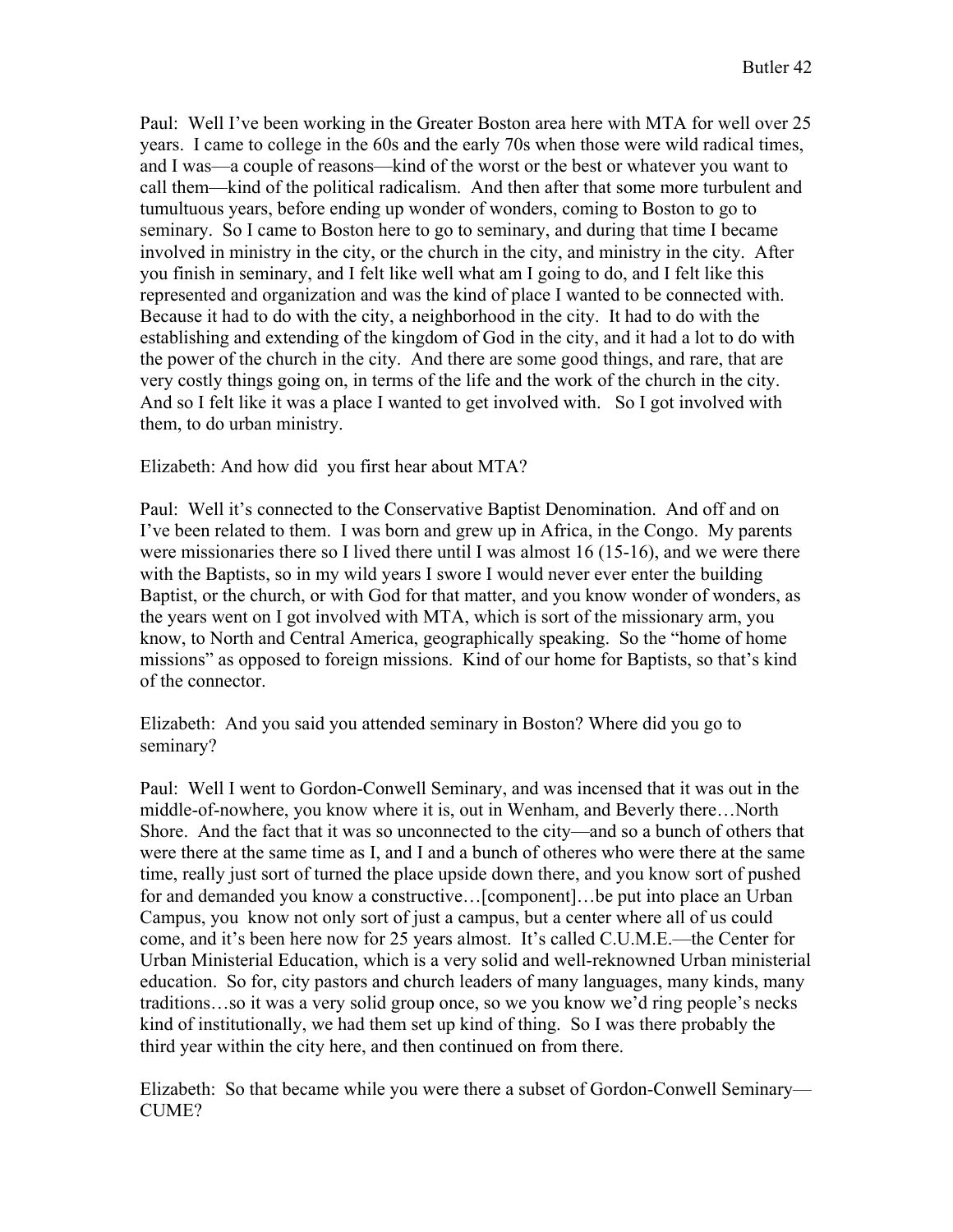Paul: Yes, yeah it's part of Godon-Conwell.

Elizabeth: Um, so then you were in the city, and once you graduated from seminary you just signed on with MTA at that time?

Paul: Well we did; then you have to raise support, you know kind of a faith mission kind of thing, and all , so it was a year and a half of raising support before we got started here—at least in full time ministry. We were connect during that time during seminary and during that time, with a small church in the South End called the South End Neighborhood Church of Emmanuel (SENCE). Still coming along, but anyway we got involved in that church. That church's vision was to reproduce itself, to see itself—to contribute to church expansion, the planting of other new churches in other new communities of need in places where churches were needed. And so our first assignment, my wife and I and our family, our first sort of job and the first placement we went up, settled in, and were sent by that church to Roxbury, we lived in Roxbury there, to plant another new church there, where some of the people from that area that were going to SE Church, so people kind of went back to their own neighborhoods so to speak, to establish a church there. So I pastured that church for 7 years, almost 8. Others were doing the same thing during that time, and so it was the beginning of the work of the church that began to be established in the city and in Providence and Lawrence. It was during that time when we began to grow a leadership development program, or a ministry training program as we call it, called URBACAD, it's short for Urban Academy. But it was during that time that we had to, we desperately had to design and build some sort of learning institute program that put sort of regular old people right off the street, you know, in sort of long term discipleship, and leadership development and ministry training. And by that we're not meaning "the ministry—vocational" only just to live a life of ministry. So that's where URBACAD got started during that time.

Elizabeth: So just a couple things, the church in Roxbury was called what?

Paul: Jesus Helps Neighborhood Baptist Church

Elizabeth: And about what year was it you moved to Roxbury?

Paul: 77 we moved there. The church was started in that year.

Elizabeth: And you pastured there how many years?

Paul: 7.

Elizabeth: And then you pastured at another church?

Paul: Well I was overseeing pastoring pastors, you know the churches, so I would sort of pastor with them for a while and so I was kind of overseeing pastors.

Elizabeth: And what were those other churches?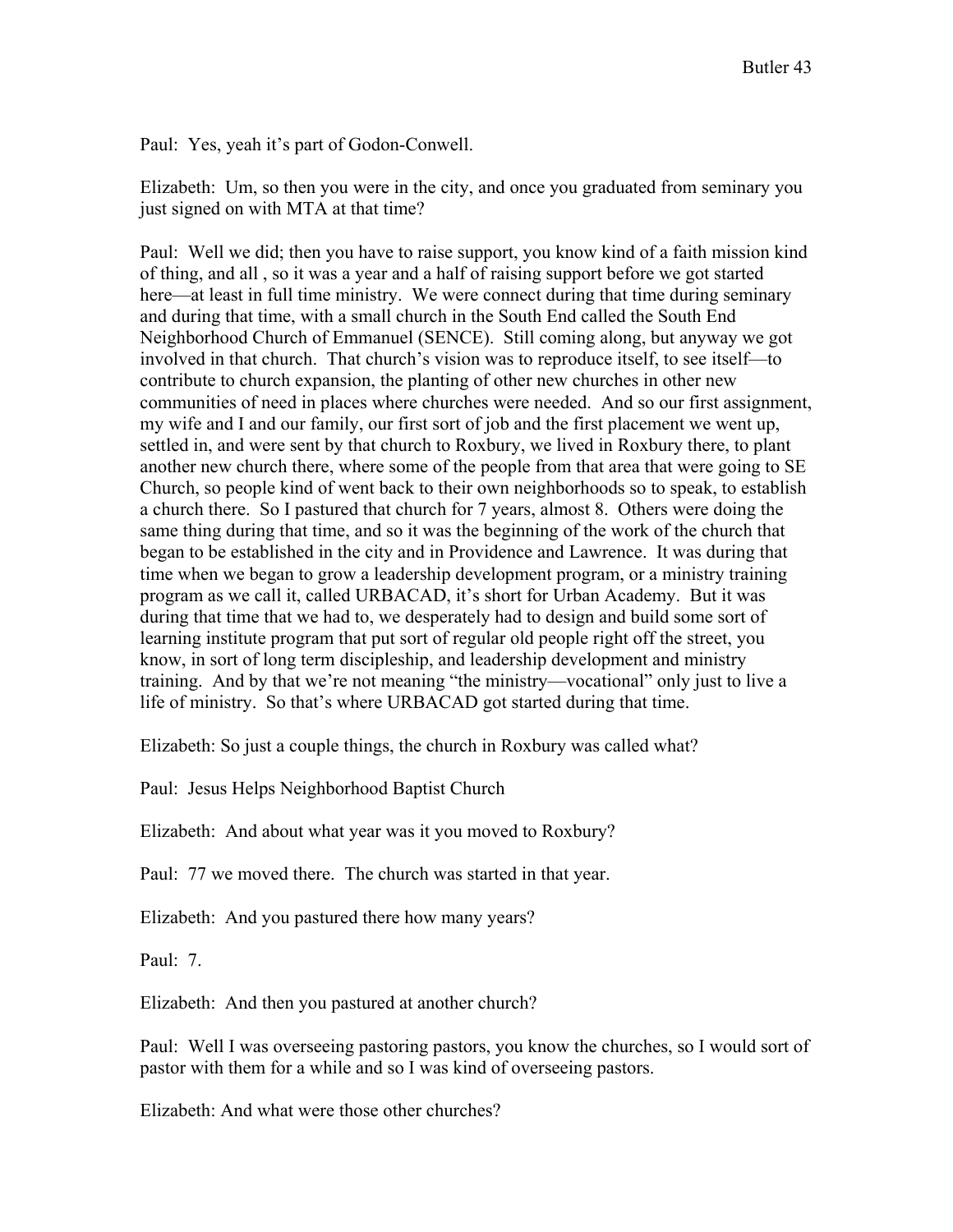Paul: Well one of them was right here; this one in Cambridge. This is one that had declined, you know, very badly in what was so typical a way in kind of old big famous churches, and this one had declined to about literally 6 or 7 people who had no idea what to do, they kind of went through one inter-rim pastor after another…one room in the basement…and eventually when they sort of got connected with these new flourishing churches that were being planted, you know with the whole MTA team, and they finally were able to see that there were possibilities here that they hadn't thought of, mainly that they would the sort of thing to do was just sort of disband, and just took out the life of this church which was Emmanuel Baptist Church, one of the big churches on Magazine St. in Cambridge; so they disbanded the church and gave the building and you know the parsonage and so forth to MTA, on the condition that they were able to send new church planters over here to start over again. So one church ended on the condition that it was the seed for new churches started up over here, with them related to who was here now and what it was like here now. So I was part of the team that was over here, planting the church. So here we started an English and Spanish congregation at the same time. There's a history to that. We begun by that time to sort of plant multiple language/cultural congregations if it was possible physically, you know space-wise, and they all grew faster, and they all grew faster. So we started here with an English and Spanish congregation.

Elizabeth: So each of those languages grow faster…?

Paul: Each of those churches grows faster and is stronger than it would be alone. That is with just a Spanish church or just an English church or just a Haitian Creole church. Again spacewise permitting, there's something more than invigorating…there's something…it's really sort of powerful planting multiple congregations in the same place in the same time. They really do feed one another in terms of vitality, and creativity, and strength and stability and vision and the ability to maximize outreach and the multiple things that they are able to do.

Elizabeth: So the Emmanuel Church Disbanded in what year?

Paul: It disbanded in 82; I came over here in 84—they had already started.

Elizabeth: And it became Cambridgeport Baptist at that point?

Paul: The English congregation was Cambridgeport Baptist church, the Spanish congregation was Iglesia Bautista Central.

Elizabeth: So I noticed on your web-page that MTA is actually based in Denver; how broad is the organization and how did it end up in Boston and Cambridge, specifically?

Paul: Well it's…broad based. It's a national entity. Based up til very recently in the Chicago area. So it has about…this is the sort of fundraiser thing you know at the end of 2000 (shows brochure), it's a bulletin has things about…it just sort of illustrates the 4 or 5 dimensions of this thing. One is working internationally with those in Central America and in Canada. So through church planting and really other things internationally.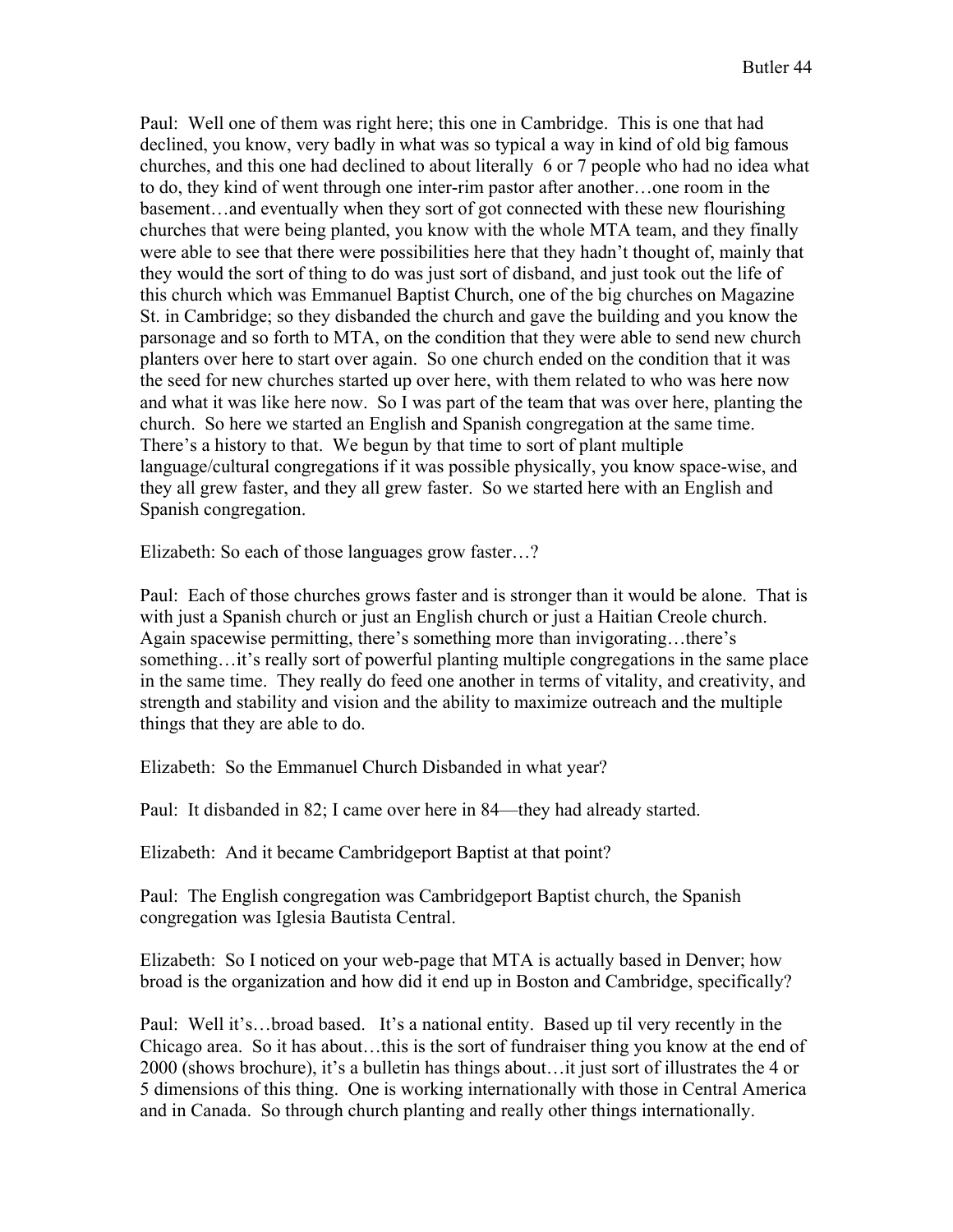There's campus ministries all over the U.S., Central America, and Canada as well, Urban Ministries of different types and different kinds of focus that are very costly—ministry to and among the urban poor—the really poor—the people who used to be called the "disenfranchised" and so forth, which are the really poor parts of urban areas that are so often not … (inaudible)…in places like this one here Cambridgeport/Emmanuel Baptist and many many others and not only Baptist. And then there's church planting teams and systems all over the metropolitan areas all over the US and Central America, and then this new ministry center was in Denver…moving into the so-called InnerCity of Denver. And I mean it's, we're not making fun of it…it certainly is a smaller city and a very different kind. Nonetheless, it was a conscious decision to move there as opposed to the suburbs where everyone else was moving into. So it's you know got several dimensions to it of ministry of sort of different kinds. But it is a national organization. And it's been around since the 50s and for the first 25 years or so of it's life had a tremendous visionary director that was WOW just sort of solid, hardly politicized ministry in the city when that was the dimensions, but also somebody like that was…could just sort of attract wild, risktaking radicals like nothing else. It really is interesting, and there was very little of that at the time, let me tell you. It was probably before you were born!

#### Elizabeth: Probably! What was his name?

Paul: Rufus Jones. Yeah sort of a real legend. We got not only our denomination, there were just different Christian communities…he had a lot to do with the forming of the National Association of Evangelicals entity. He always was on the board of the National Black um Evangelical Association or something like that—really traditional black churches in the US. And other things; so part of transcending our own back yard here. So you were asking how I got connected to Boston here, and the reason here I think was again what part of MTA was interested in and determined to be doing was sort of "reviving" I'm going to say "reviving" the church in the city. And that is a little bit ludicrous, I realize, that is you've got that sort of illustrates that you're coming from a certain perspective of thinking, that is sort of the 50s and the 60s that the church…I'm saying that the White church had been fleeing like mad from the cities as white people had been fleeing from the cities and "taking the church with them". And so those people flocked to the suburbs because the cities were getting bigger and "oh they were such a bad place and filled with all these people of color and all these immigrants and all these who knows what" and you know on and on, so the church just fled. And there was this mass exodus of white churches from the cities in the 50s and 60s including Boston here, such that in Boston the number of churches went down within a decade from 400 (which even isn't that big or that many churches for a city this size) from 400 to 100. which was just incredible. Of course the 100 that had been here all along and weren't going anywhere; black churches, Latino churches, a few other kinds, but you know the ones that couldn't move out and didn't and wouldn't. They weren't able to even if they wanted to. And so we're talking sort of about "reviving the church in the city" which is somewhat ludicrous because the Church never left the city, the church was still alive and strong, but sort of reviving the nature of—reviving awareness in the city for one thing, you know among white people from earlier from white church—reviving Church planting in the city. The renewing and reestablishment of the church in the city. So MTA was a tremendous forerunner in that, and hardly anybody else was doing that and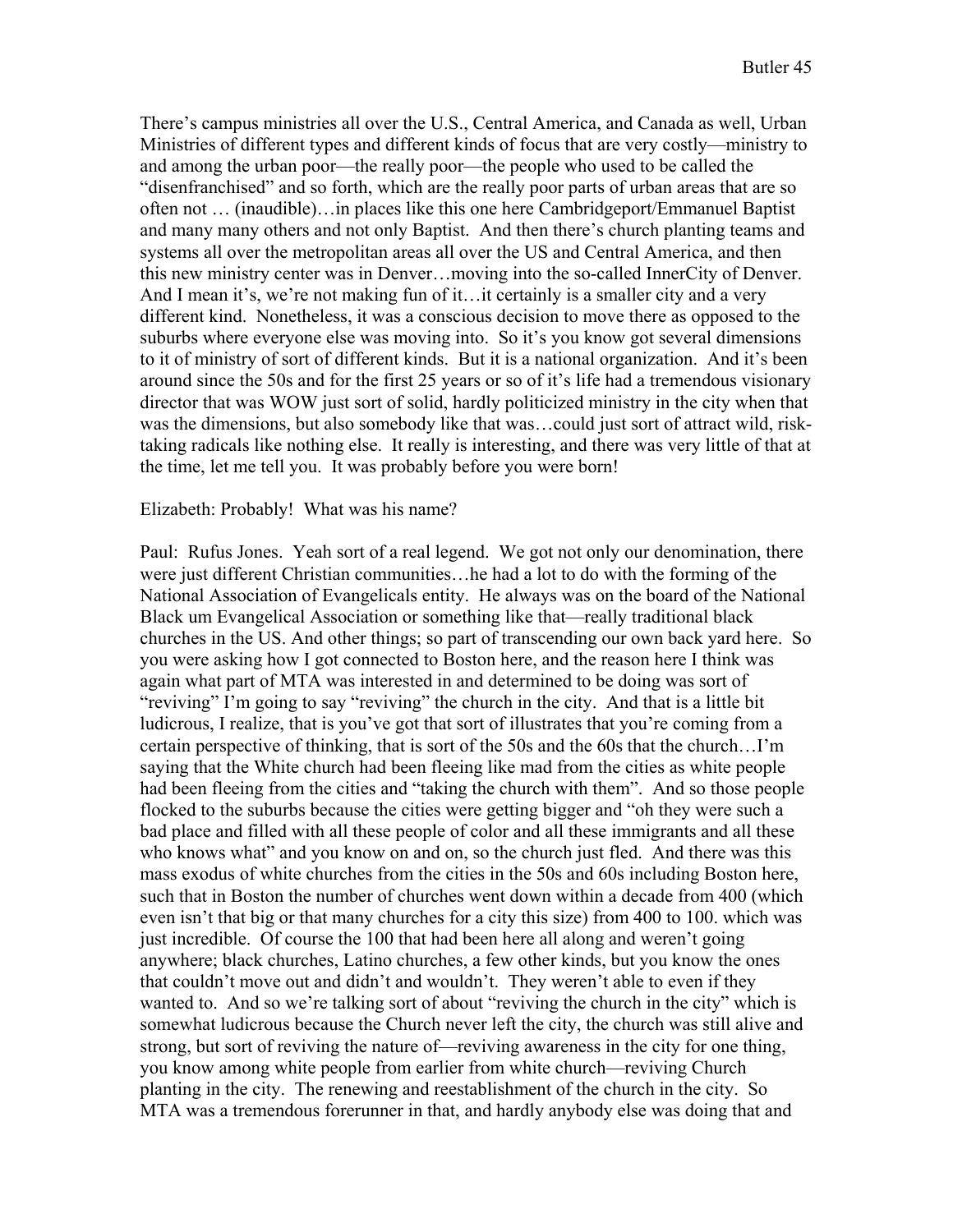we took a lot of heat, abuse from the Christian community for this ridiculous notions of "planting churches in America"you know "I mean what we do is we plant churches overseas, we go everywhere else, we don't need to plant churches in our own cities for crying out loud". So MTA was at the forefront of sort of political activism coupled with realistic dynamic view of the church in the city. By the way there was one other person who was here already with MTA, Ralph Kee, maybe you've seen or met him—K-E-E he was someone who had begun the South End church and that was one of the…so he was part of that church. Others were part of that church who ended up her in ministry as well. So he sort of was a magnet here for...

Elizabeth: Going back to the South End church, was that the church that Pastor Vergara ended up pastoring eventually?

Paul: Well that's where he first began, then he was here. So the South End church, that was one of the things I was going to draw quickly for you (refer to digital picture: Reestablishing the Church in the City, Appendix B)

1971- South End Neighborhood Church of Emmanuel

1977-Paul plants Jesus Helps Community Church in Roxbury

1978-Dorchester church plant

1979-Dorchester plants a church in Elmwood District of Providence, Rhode Island

These four churches out of desperate need, wondered "how are these churches going to survive on anything other than pastoral heroics?" How do you build people? How do you disciple them? How do you build solid, capable, courageous leaders in the church? So that people will not only survive, but the church will grow and reproduce itself, but how do you do that? It just was not the—there was nothing that helped us at the time.

So it was during this time when we developed URBACAD…(inaudible)…those four churches really helped the initial shape URBACAD which we learned from overseas…(inaudible) People from Argentina for several years who helped us from their experience develop a whole training program here that was very much like South America. And so that really helped us—the reason we began to move these churches forward and was enabled this church planting effort in order to sort of progress much more strongly and more broadly than was happening only with the missionaries.

So for example then by 1981 or so, the South End church had been led to and been brought to a place where it was able to establish a Spanish congregation because there community of people had been increasingly Hispanic, and so it was hard not to get on it…(inaudible)…So about 81 or so they'd established a congregation there which was led by this Juan Vergara who had come from Puerto Rico with his wife here (she was finishing/working on her doctoral degree at BU). So then by 19 (that was in 81 or so) but by 82 that's when (inaudible)…each of these churches…(inaudible)…sent people over to this church (CBC/IBC) to plant churches over here and shortly after that…(inaudible)…a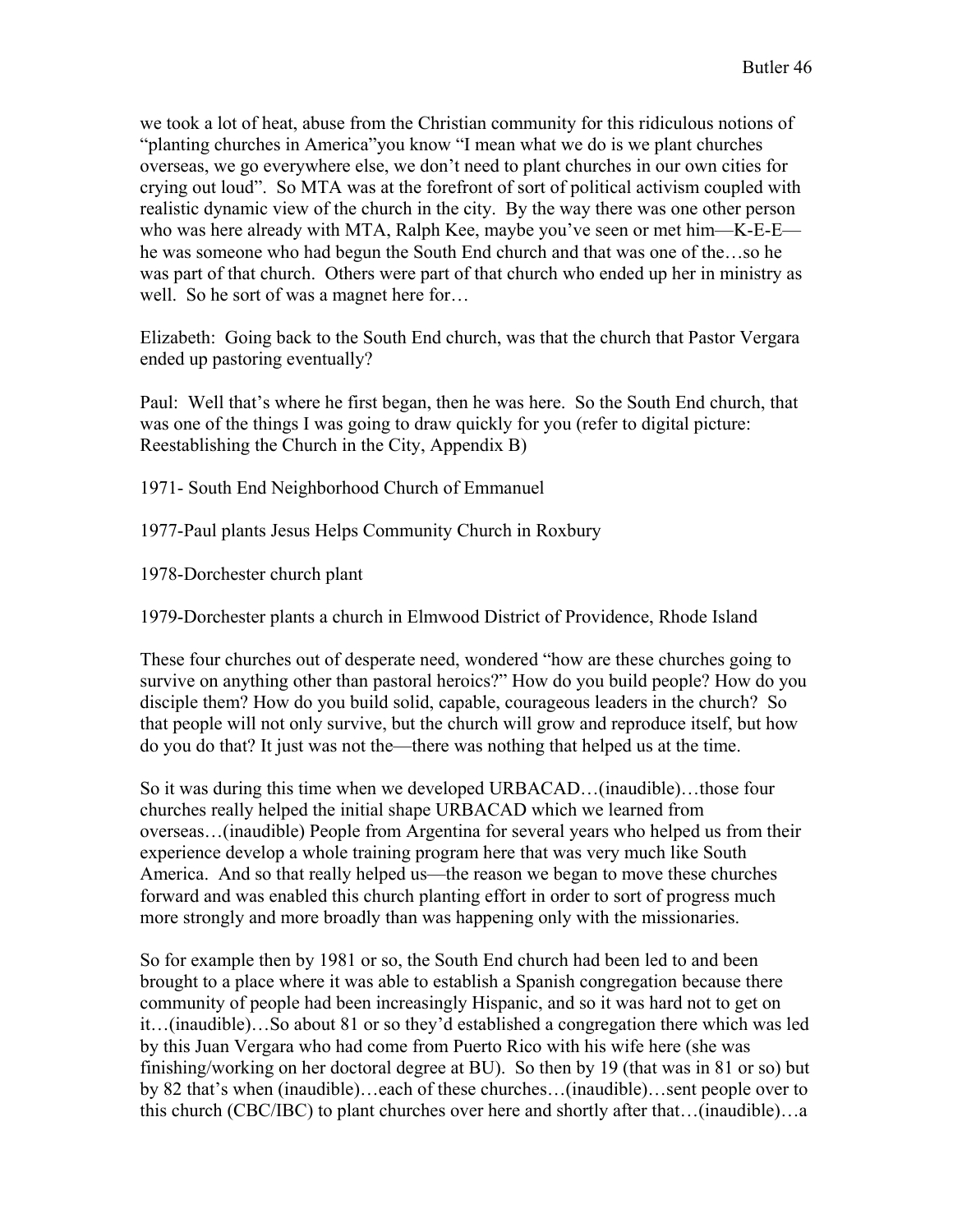Haitian Creole church as well. And, so we began to get better at that, and then these churches were getting used to the English, and began to move over into East Boston. It was Italian at that time. And this church was able to help revive a church in Lowell, a dying church on the Fall River. So Fall River was able to renew its vision and plant a sister church…(inaudible) a Portuguese congregation, which was predominantly Portuguese speaking. And that church…(inaudible)…planted another in New Bedford. People from here (Fall River) uummm…there are connections that go through network wise…(inaudible)…and clusters continue to grow…This church IBC that was a planted church, planted a church in Lawrence, one in Brockton, one in Everett, one in East Boston, and then when this church and the IBC which moved and became Lion of Judah…(inaudible)…and as it was moving there, they quickly planted a new one here, which was the new IBC so there was a carnation there. These churches (Lawrence, Brockton, Everett, East Boston) together ended up planting more, so the generations go on and the church in Everett and the one in Brockton together planted new IBC here and one in Malden, and Melrose. There was 5 or six different languages, so you can see the fabric how something grows, where churches are learning how to reproduce themselves and do it well and do it with indigenous leadership…(inaudible)…So we've learned more about equipping people's lives for ministry and people's networks. Now, I don't know if that related to what you were talking about.

Elizabeth: Oh that related to everything.

Paul: Here's a quarterly bulletin thing, but this one has to do with Latino ministry and how again the percentages of Hispanic peoples in the US have grown and grown (in audible) and so forth. These are some of the people that are again MTA personnel that are working among Hispanics and most of them are Hispanics themselves…(inaudible).

Elizabeth: Well I do have one question, and this may be a little scattered: I actually have read a book as part of the research called Divided By Faith, have you ever heard of it?

Paul: Yes, sorry to say.

Elizabeth: Exactly, so according to their research something like 90% of Christian Evangelicals are white, and um, and I…

Paul: Are white?

Elizabeth: Mmhmm.

Paul: Ok.

Elizabeth: And as a result, there's kind of become this racialized society that gets played out in religion and segregated churches and what not. So I was really excited and surprised when you were talking about Rufus Jones being black and being on the National Association for Evangelicals, because that's very encouraging. So one of the things that I'm focusing my paper on specifically is how evangelicals can work to change the existing policies that exist politically, to kind of do the two-handed Gospel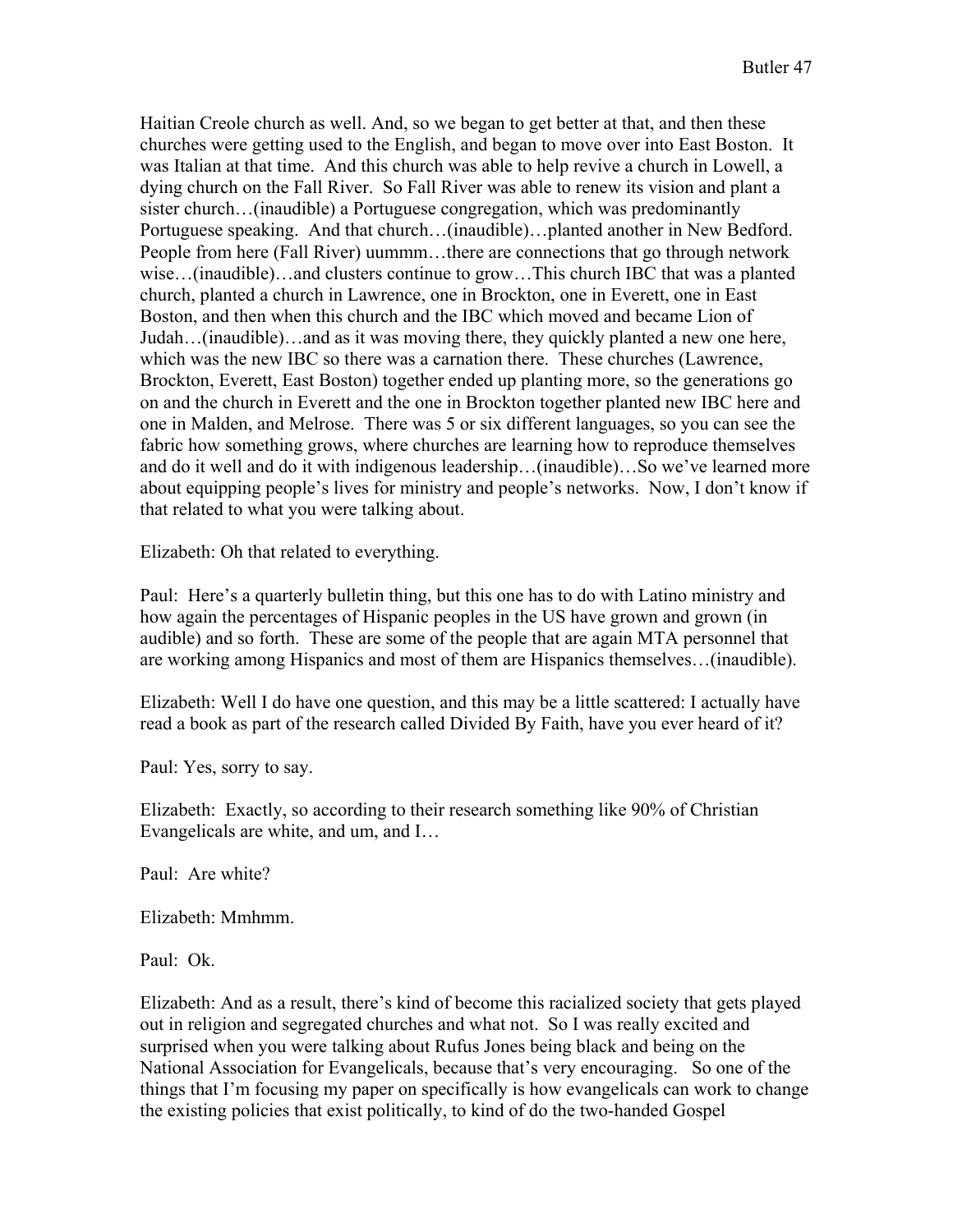thing…more than just having soup-kitchens type thing. So I was just wondering exactly how Mission to the Americas is doing about it here, and what you've found being successful and unsuccessful and in reaching out particularly to minorities, Latinos or African-Americans?

Paul: Well, I think that uh—let's see where to jump into that--.I think in the book it talks about painful, awful manifestations of the nature of institutionalized, in this case, racism. That is that people can say nice things, and mean them, and can talk about "all my best friends are black", tolerate one another, in fact laud one another, but in terms of just sort of institutionally there've got to be infrastructurally, you know the framework of the church that is the Christian community, to say nothing of the world and sort of the secular institutionalism, that it does not know how to, and perhaps doesn't care to change. That calls for really massive, deliberate, very intentional systemic change. And uh, my sense is that the church, the white church at least has done nothing but reflect the nature of society as opposed to defy it and live about something different. And live about something different, so there's this kind of reflecting, same kind of ritual and kind of class divide as society. Well I think that just defies any Biblical notion at all; it's not only ridiculous, it's not only sad, it's not only—it's immoral, it's ungodly, and it is in defiance of what God wants and what the church ought to be—there is no divide between the nature of evangelical faith and a life of holiness and obedience to Christ and so forth. There's no divide between that and kind of social activism and the renewing/the redeeming of society, the redeeming of the world, of the city. There is no divide between those. You would say that there is, looking at what you see with your eyes. But there simply isn't any divide between those. And there's Rufus Jones and others who were really courageous prophets in a really bad time in the history of the church as well as the history of our society in the US. They were prophets of a very different gospel, and prophets of a different structure and fabric of society and the church, and we could not, would not, must not, cannot abide by that. So these churches in the city all over, not only here in Boston, but again the ones that I would know best are in Boston, whether New York or Chicago or Miami or Los Angeles, they were very very different churches in that regard, that is they were always right in the middle of the cities. They were all in very poor communities, very disenabled, they were all among peoples of color, although they were mixed as the churches. And that was the intent, it wasn't by accident. They had to be doing that intentionally. And that's one thing that this whole growing cluster began here in the Greater Boston area, as well as across the US and across North America, but that's one of the things that's a very die hard value that we live by, and that is: these churches will be and must be sort of truly urban churches that not only reflect who is there in that community, but in fact they are and they will be led by and be under the control of whoever the people are that are there. That they'll be under black leadership or under Hispanic leadership or African-American or black. And that the whole cluster and community of clusters will be owned by the churches, owned by, run by, and shaped by those churches. Ok so I don't know that that's stating it that well, but there has to be a severe intentionality about that or it doesn't happen, or it's not sustainable, and they start out one way but then it's constantly renewing the vision—keeping the fires going…(inaudible).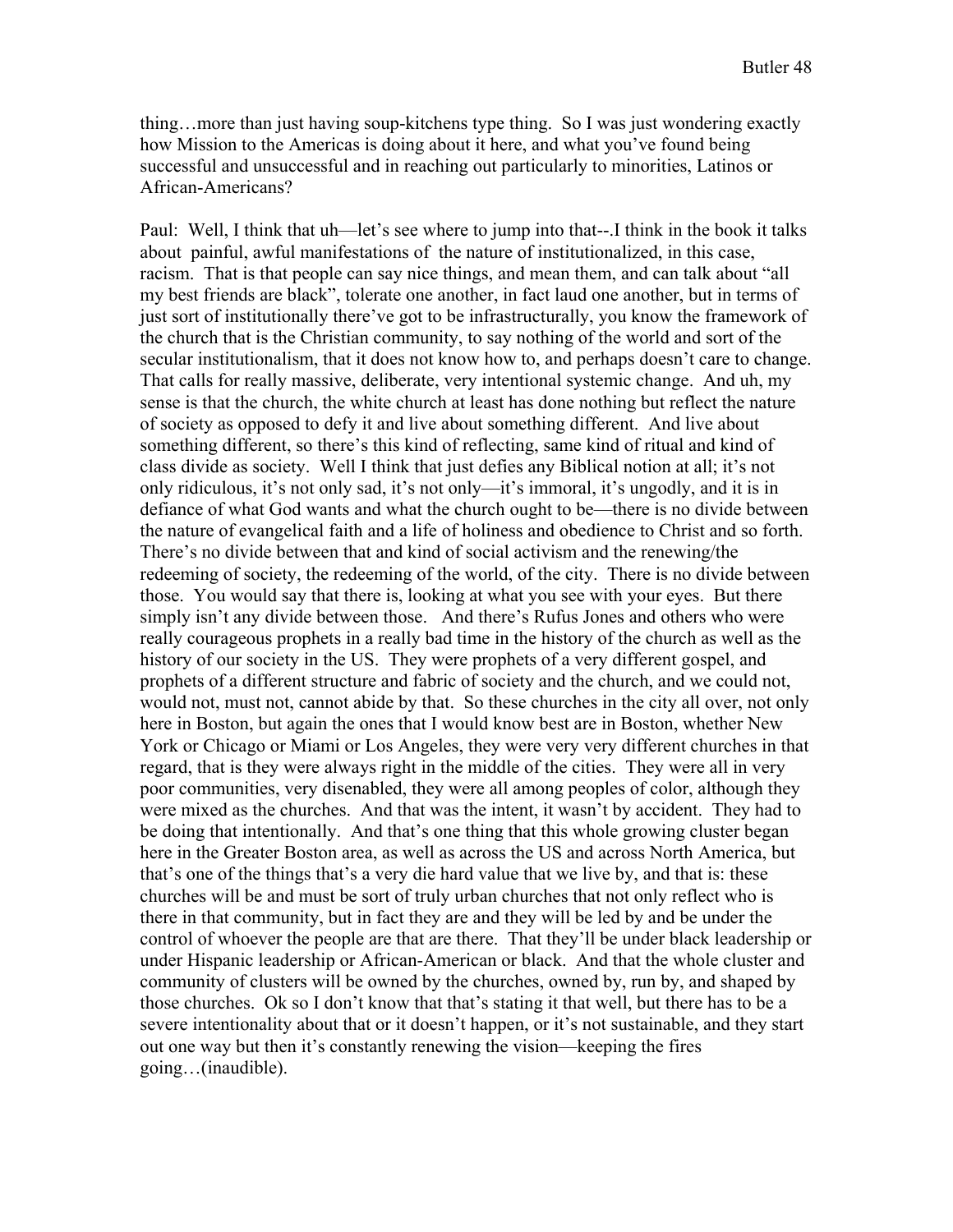Elizabeth: One question, with URBACAD, how exactly when you're outreaching to communities, and training leaders to outreach to their communities, what are they trained for in terms of not only the Word of God evangelism, but also generosity, compassion, mercy type giving evangelism, because I think it's all one evangelism that has been somehow split over the years?

Paul: Well I think, for better or worse (in my perspective it's better) and as I have been directing URBACAD since we've been shaping it in the beginning, that it really reflects my perspective and my perspective has been shaped certainly by who I am coming into it, but also by my living and working in Roxbury, and particularly my involvement with DSNI, which is Dudley Street Neighborhood Initiative. So this DSNI is 15 years old or so, but it's this big, powerhouse community organization that is really a leader in the field and in the whole world. There's folks that have written about it, in the news, documentaries have been made about it—it's an entity, this movement of people/the residents for the residents of that community of four different languages and four different cultures have worked over these years very hard to build, to rebuild that community in a way that is determined by, led by, and controlled by the community. Because it is us, the people in that community, that organize—tremendous organizing that goes on all the time—it's we who organize, it's we who plan for, it's we who create, and it's we who control this vibrant, high-quality, diverse community collaboration of community part of it. So I helped to found that group when I was pastoring the Jesus Helps church, so that church was a key part of the founding of DSNI. And so I've been actively involved with DSNI ever since then. And when we talk about there's been tremendous journey that has me and everybody else in that community highly active, highly politicized, highly going all the time in the ability to obtain or to get power and use power for the common good. So I've been highly influenced by that as well as highly giving to it. But I've been highly influenced by that. But needless to say that has had something to do with the shape of URBACAD.

Elizabeth: Definitely for the better.

Paul: And so URBACAD, I have different fliers on that too, but there's this approach to learning that we learned from South America at the time. It's an approach that is used T.E.E. around the world. And that's Theological Eduational and by Extension. It was born in the early 60s and over several decades it garnered tremenedous effectiveness, tremendous power worldwide. Mainly it's the process of taking theological education with training by extension, that is taking the learning to the learners as opposed to the learners who do everything and come to school somewhere or another. So it really was very very novel and unheard of approach in missions and in theological education worldwide. And it really has influenced the nature of education period world-wide. And that's just one of those concepts that have influenced the nature of education, education not only in the church but just education. So liberation theology and all that kind of thing--it was the empowering of people where they are to be capable, creative, courageous, people of God. And so you're sort of decentralizing the learning process so that everyone has access to it, and then it's highly integrated into life. But then it's been shaping URBACAD in that it's a program where learning is set to resume all these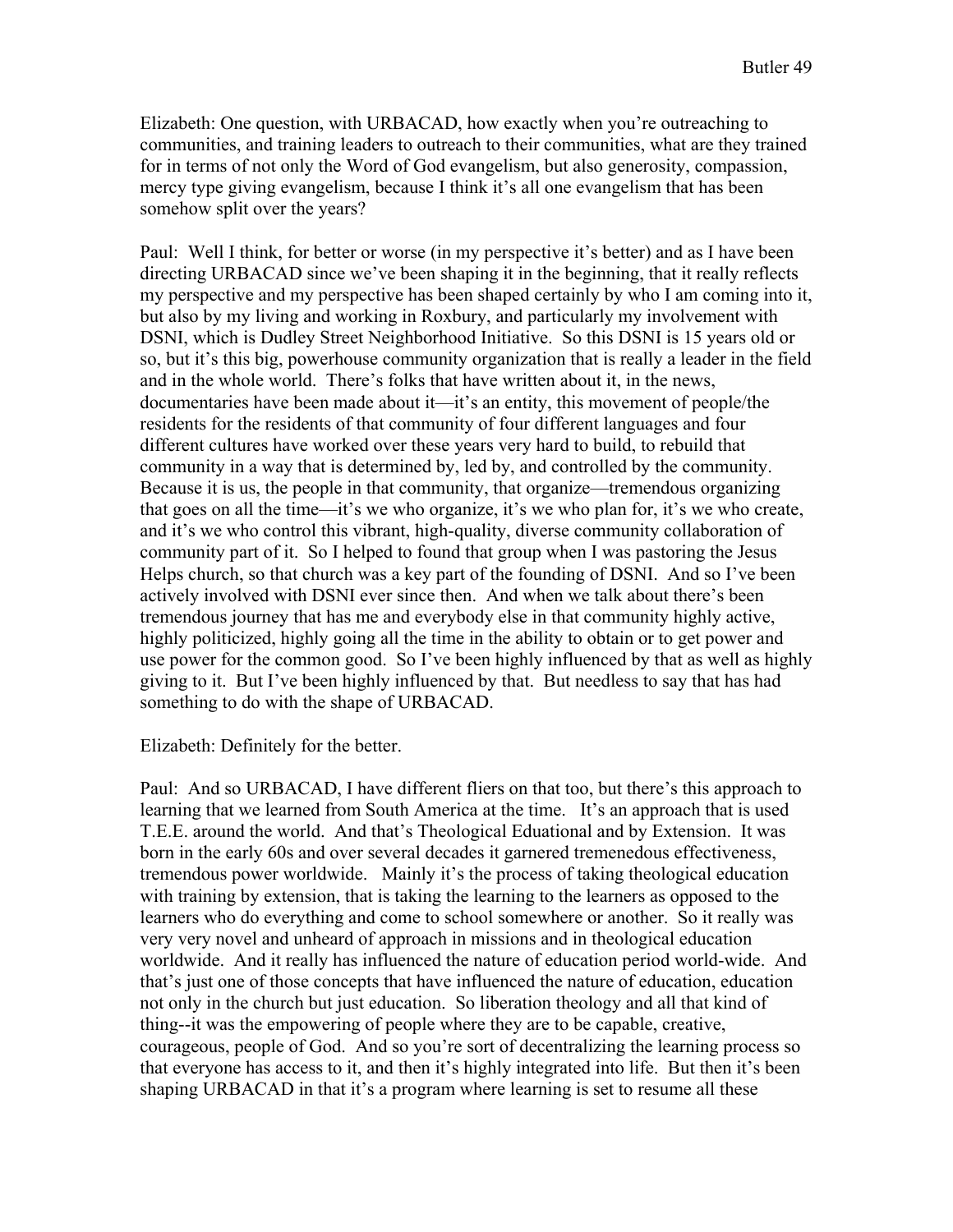churches that we talked about, Portuguese or Creole or whatever language. A learning group of each church…

#### *END TAPE SIDE A*

…keeping churches inter-connected. They're all involved in the same kind of highly directional, highly intentional learning and growing of the people in the churches, and they're doing it together. So that sort of is one element of it. The other element is that learning from T.E.E. and from other parts of the world, that's built in such a way that everything about it (inaudible) are always integrating learning through "head-heart-hand" –English is nice because it's all H's; other languages use other things—but learning, the act of learning must, must be evidenced by you must be seeing physical, long-term changes, in "head-heart-hands" (inaudible) thinking, acting, and being that affect life around you. So that's sort of a formal definition. But the learning process really must be resulting in visible, long-term, and short-term change in people's lives and in churches in thinking-head, acting—hands, being—heart…so growing in knowledge of the Bible, why we use it there's tremendous usage of head, but then it must make a difference in heart, mainly character. Christ-like character. We must be becoming someone different, someone new, and if it's not visible and if we don't see changes then don't tell me it's happening because it's not happening. And so that's built into the program. And then this issue of hands—that is you must be using them, you must be doing something with them—what are you doing with them? What is its impact? Not only on you, but on your family, on your church, on your community, on the prison/Criminal justice system or wherever you're involved. Is there an impact? Is it being seen or is it not? And so in the body and in the learning; are we learners all the time involved in cognitive development. And so we work in books and so forth every week, work in the Bible, every week. As well we're working on spiritual growth goals every week. Working with hands and ministry and practical ministry and so forth all the time. So they start off with little tiny things and they get bigger and bigger and then they develop into their own projects, but then all these are monitored all the time, in that sort of integrative nature is all the time a part of this whole thing, such there is just simply not those divisions you know between oh this is the gospel…this is something else…this is salvation…this is something else. That's not what this is about. That's not what life is about. That's not what the church is about. And we have to institutionalize that in a way that's very visible, and that struggling is keeping that alive and real.

Elizabeth: So I guess my last question is, how is Iglesia Bautista Central involved in the URBACAD right now?

Paul: Well it's very little involved; not much.

Elizabeth: And are there any plans for the future?

Paul: Oh yeah sure there are. And others of the Spanish churches are involved with URBACAD right now, and with English churches, Haitian Creole, French. IBC here has not, the first three years of the church here with the Church planting pastor who happens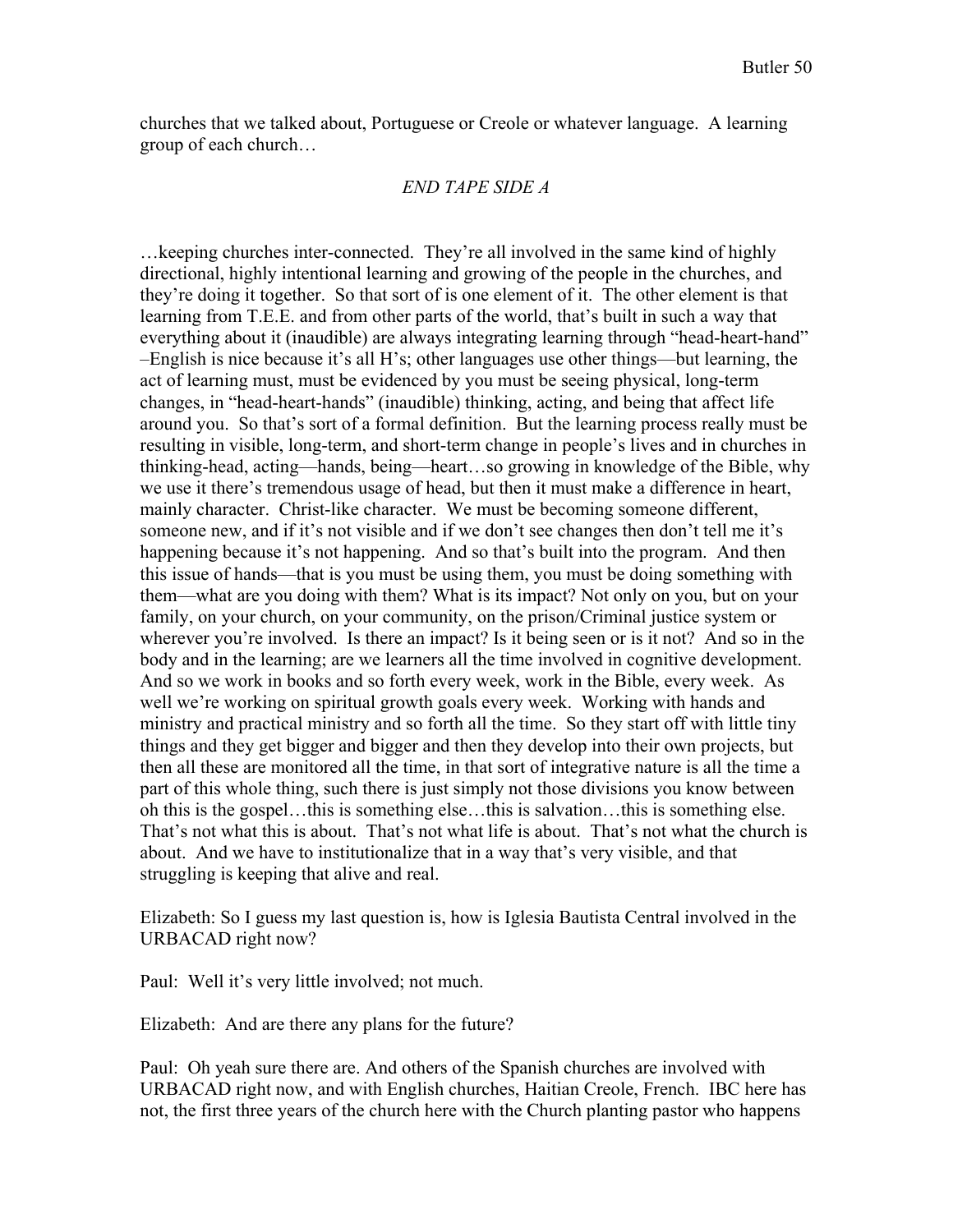to be not here anymore (inaudible)…After Roberto Miranda was the pastor here (inaudible)…Jose Luis was pastor until 2001, so it's been a year and a half that he's been gone. The interim pastor is doing a very fine job. But in this time the URBACAD usage sort of declined, so it's not good, but I know the Inter-rim pastor has sort of taken (inaudible) and said "hey you can't kind of keep floating for long, for this long" and so he's just—you know in March new officers were elected and then this and that, so he's eager to jump back in and get people going. So there's only one learning group here at the moment.

Elizabeth: So a learning group would come and meet with you?

Paul: When people are in learning groups it at this church, this church, and this church anywhere from 5-12 people you know in a learning group…(inaudible) with this topic, this topic, and this topic. What is the work of deacons and elders? Or Community Development, sometimes general topics or more specific needs. So these learning groups are led by group leaders, and my job is training the group leaders then there's a facilitator in all of these learning groups.

#### Elizabeth: OK.

Paul: Over at Lion of Judah, they have as many as 250 people at any given time that are involved in URBACAD. They're always coming.

Elizabeth: The HERC ministry at Lion of Judah, is that related to URBACAD?

Paul: URBACAD certainly has been influential in just sort of contributing to the thinking over the years in the nature of how do you keep people growing, I guess learning and growing, and where does it go? Where are people going with this? Do people really have power? Are they really growing in the ways that significantly impact the church? And how are they growing in life? Because people were coming through high school and not even making it high school. And once they're through high school are they going to college? Are they even thinking about college? Most of them don't stay in college (inaudible). So URBACAD through the Emmanuel Gospel Center really had a lot to do with the establishing of what was called the Boston Educational Collaborative, and out of the BEC, one of the arms out of that is the HERC program. Funded in the Pew Foundation, so the HERC centers have grown out of the BEC, and I'm a part of that, the BEC. And the HERC centers and they're whole ministry is not directly related with URBACAD, but it's in the sense of sort of life as a whole, it's a different dimension that's trying to do the same thing.

Elizabeth: Well thank you so much for your time! END INTERVIEW.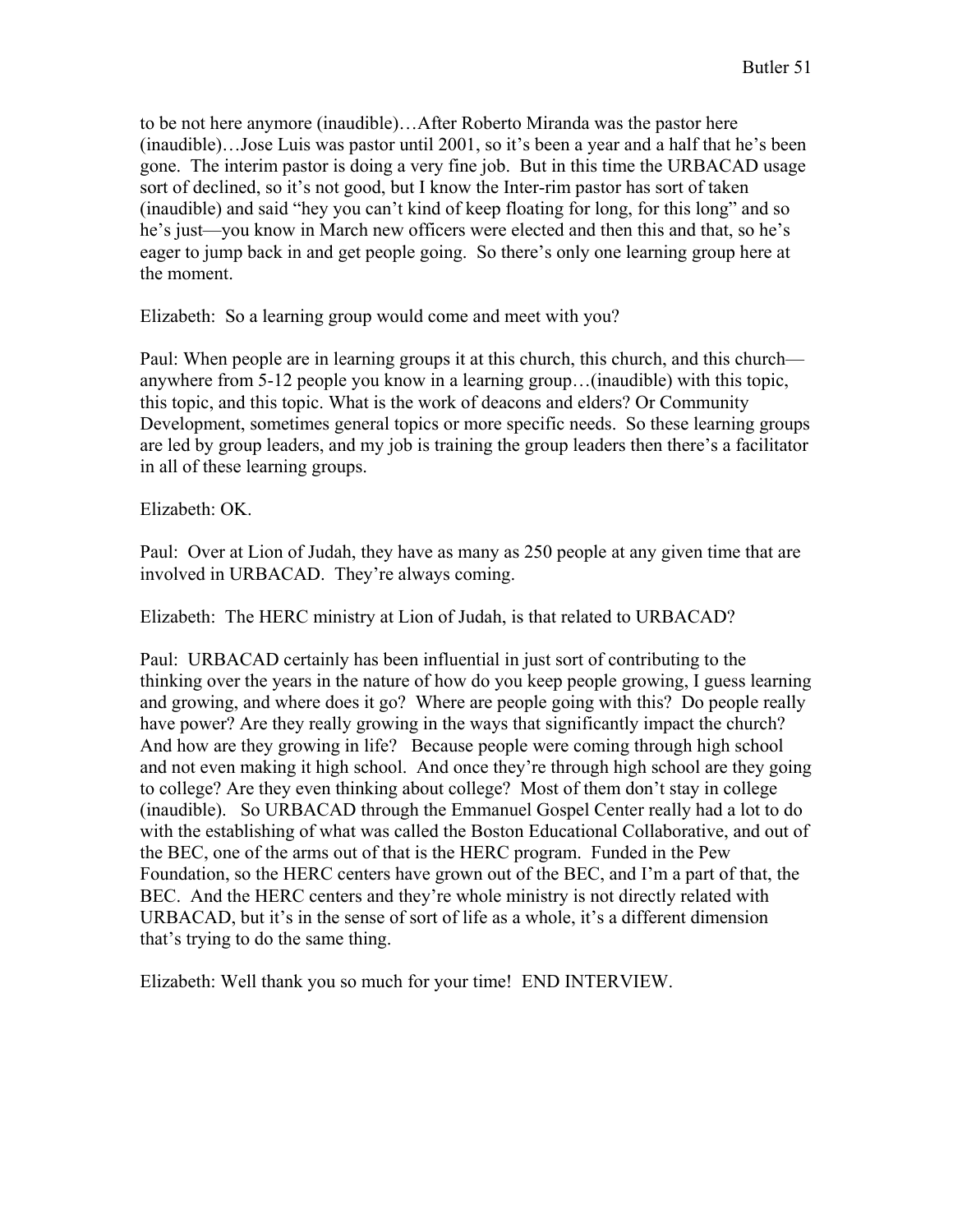## **DATE: April 9, 2002**

## **NARRATOR: Elba "Mireya" Vasquez**

## **-member, Iglesia Bautista Central**

## **INTERVIEWER: Elizabeth Butler**

# **LOCATION: Charles Bank Apartments, Longwood area**

# **CONTACT INFO: Elba.Vasquez@fmr.com**

# **TRANSCRIPTION:**

Elizabeth: So Hi Mireya, my name is Liz Butler and I'm just going to interview you to ask questions about your experience in the in Cambridge Latino faith community, Massachusetts, and I just need toverbally get your permission to use this in research for an Anthropology class project through at Tufts University, so do I have your full permission to use this tape?

Mireya: Yes you do.

Elizabeth: And I'll just start by asking you for your full name.

Mireya: Elba Mireya Vasquez.

Elizabeth: And when and where were you born?

Mireya: Tegucigalpa Honduras on September 27, 1972.

Elizabeth: And over the years where have you attended school?

Mireya: Just here in the states?

Elizabeth: Oh starting from the beginning.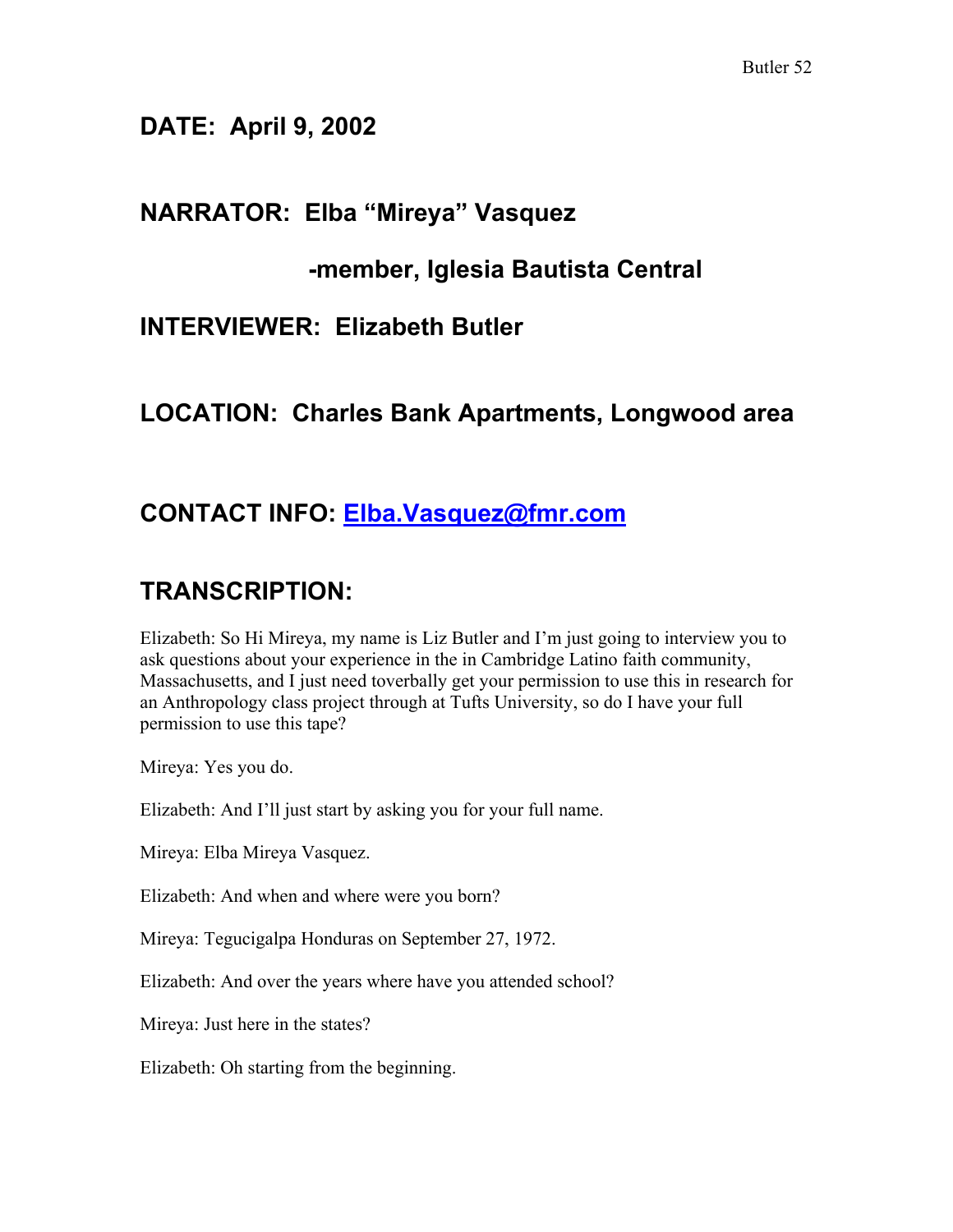Mireya: I went to school in Honduras until the age of 10. Then that's when we moved to the US and were in Florida for maybe like 3 months where I went to school there which was fourth grade, and then we came to the Boston area and from there that's where I've been really in school. I went to middle school here and then high school and then I went to a two year college and got my associates degree and now I'm going sort-of part time on and off to finish my undergrad.

Elizabeth: And what are the names of those schools here?

Mireya: For my middle school it was William Howard Taft, that was in Brighton, I went for my MS then for HS I went one year to English High, and then the last 3 years of HS I went to Boston technical HS, and then I went to Bay State College in Boston. And part time I'm going to Northeastern.

Elizabeth: And are you currently working?

Mireya: I am.

Elizabeth:: And where do you work?

Mireya: I work with Fidelity Investments.

Elizabeth: And what do you do for Fidelity?

Mireya: I am a information associate. I basically—there's a department for the equity research dept and we have sort of an info center where we are basically just support to all the equity managers, so any type of research that they're looking for that's what we're there for, to provide them and facilitate them with less information, you know they have to funnel through so much information so the more narrow information and sort of geared to their research we give them.

Elizabeth: And you mentioned you moved from the FL area to the BOS area? Why did you decide to move?

Mireya: Well my Mom had/has a sister living in Miami and so initially we came there and so my Mom was looking for work there but it was sort of hard in the state of her to find something permanent and you know she had to pay for school you know and be there for us, and so the reason why we moved to Boston was because at that time she had a friend who lived here in Boston who sort of told her you know if you come here with your kids there's more opportunity and also you don't you know Boston Public Schools are free…you would be better off, so she figured, she'd try it.

Elizabeth: And specifically where in Boston have you lived? Have you lived in multiple places or just the same place?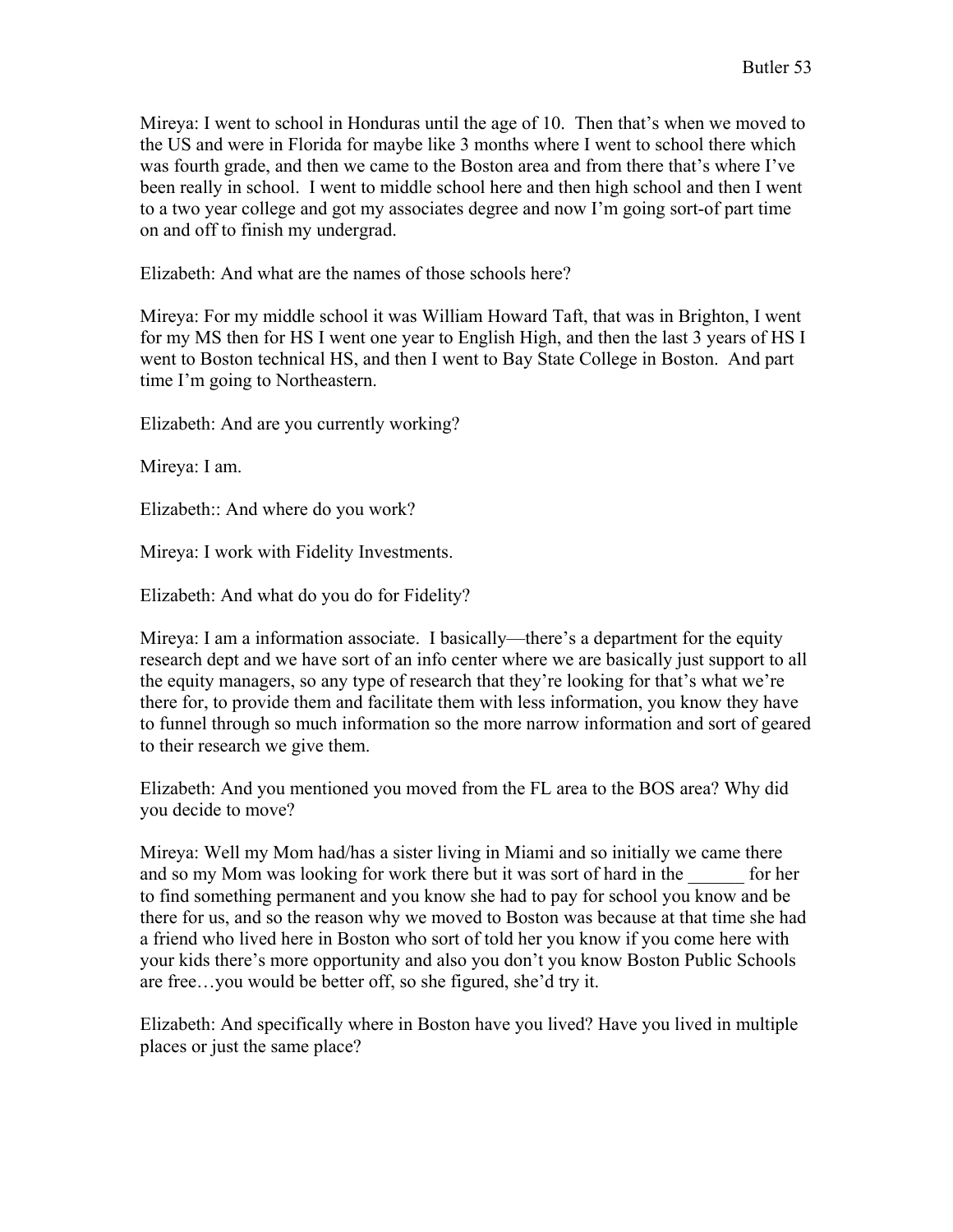Mireya: Um most of the time I lived in Allston, I would say a good part of the 20 years that we've been in the states has been in Boston. We moved in one year to Randolph, I mean to Quincy, for one year but then we came back to Allston.

Elizabeth: Ok.

Mireya: And now I live in Malden, and I've been there for about 7 months now.

Elizabeth: Ok and so you mentioned that your mother brought you to the US and the rest of your family is here with you? Or still in Honduras?

Mireya: Um my brother and my mom they live here in Boston, then my dad and aunts and uncles are back in Honduras.

Elizabeth: When you first came to the United States were you or your mother or your brother, were any of you Christian already? Or were you non-Christian?

Mireya: Uh we were non, in Honduras we used to go to a Catholic church, and then it wasn't til just before we were coming to the United States that my mom sort of started seeking you know sort of like a change in church. So I know in Honduras she visited a couple of churches, but we weren't really committed to the Christian church.

Elizabeth: So how did the three of you end up eventually, in terms of attending church?

Mireya: Well it was through—what happened was my mom when we came to the States the reason why we were coming was because she was splitting up with my dad. And so when that happened of course that brought a lot of stress and depression to her and she was very sad and stuff. And so when we came to Boston that was even a more stronger reason to sort of seek God because she was you know, sort of you could say, a single mother here in the US, didn't know the language, and so you know she wanted to have a community I guess and so she had already to seek that and back home she actually wanted to find something here. So what happened there was that one day we were watching TV and we were watching a Christian sort of Jimmy Swaggart show and so she called, she asked me to call (cause at that time I already spoke English) she asked me to call and see if they had somebody that could speak Spanish for prayer. And so I called, they put somebody on the phone and then the person who actually spoke to her was the founding pastor of the church that we currently attend. So that's sort of how we go to the church that we attend now.

Elizabeth: oh ok. So your mom became Christian after that phone call?

Mireya: Yes, um we started basically, what happened was that after that phone call the person who was on the phone of course who was from Boston, even though the show we were watching was somewhere else, you know he took all my mom's information down. I think within that week, he and a couple of other people from his congregation came to our home and decided to visit us. And you know they basically arranged so that—you know we didn't have any transportation to get to church, somebody could come pick us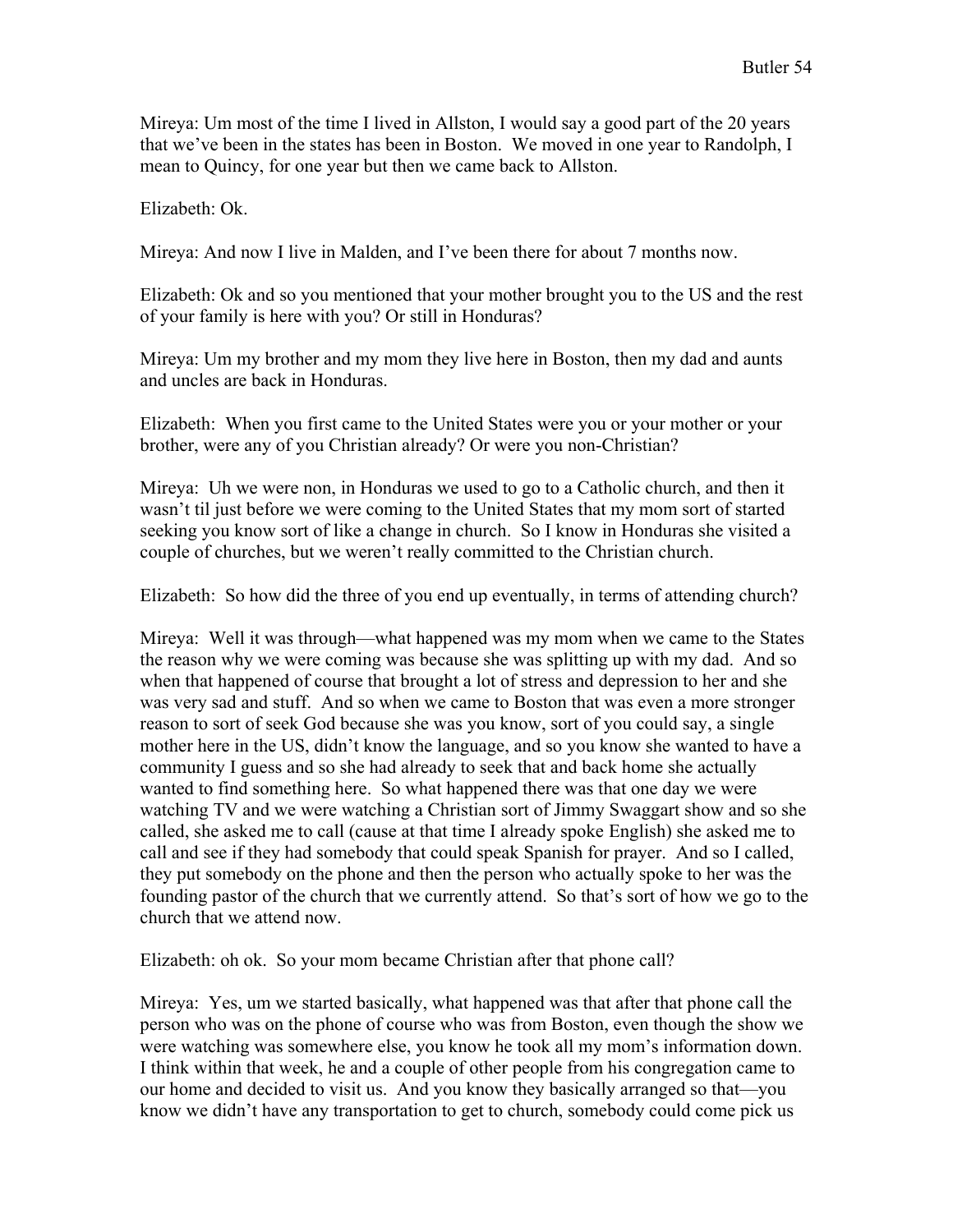up. Um so we started attending Iglesia Bautista Central in Cambridge. It was very close to our home, probably about 10 minutes ride. And so it wasn't until maybe a year after we were attending church that you know my brother was actually the one who first decided that he wanted to accept Christ in his life and that he wanted to also get baptized, and at the same time, right around the same time, my mom wanted to do the same; she felt that you know she was ready for that. And I know that it's not until now after so many years where I've grown up that I know that what I've made—I also sort of decided ok I want to do the same just like my mom and my brother um at that time I was 12. so I think I didn't really have a lot of maturity of what I was doing, but I just didn't want to be left out. So I said "Yes I want to accept Christ." I mean I saw that everything that was going on in the church—I liked it. I felt really comfortable there, I was very happy. You know I had new friends from church and everything. So you would say that that's the first time that I sort of sort of opened my heart to at least what I thought was opening my heart to God. But it wasn't until my early 20s that I really made more of a serious commitment to Christ.

Elizabeth: So about what year was that when you were 12?

Mireya: That was around 1984.

Elizabeth: And what exactly, if you remember or not that's fine, what kind of services were offered then? Was it just Sunday service or were there other things that went on during the week?

Mireya: Yeah they had um there were Bible studies in the middle of the week that we used to go to and they mostly had mostly Sunday school, Sunday school and Sunday service, and we used to attend those.

Elizabeth: And was there any kind of networking through the church that maybe helped people learn English or um get more into the community?

Mireya: Not that I remember, no.

Elizabeth: And about how large was the congregation when you first joined? This is at IBC.

Mireya: I would say back in 1983-84 which is when we started visiting the church, I would say the congregation was maybe about 80 to 90 people.

Elizabeth: And you were saying that you lived about 10 minutes away from the church; did you find that most of your new friends in the church were also living close by? Or were people coming from all over?

Mireya: I think it—there was a mixture. There were some people from there, other people were from like Watertown or um Mission Hill or Jamaica Plain, Somerville.

Elizabeth: And so that was back in 1984.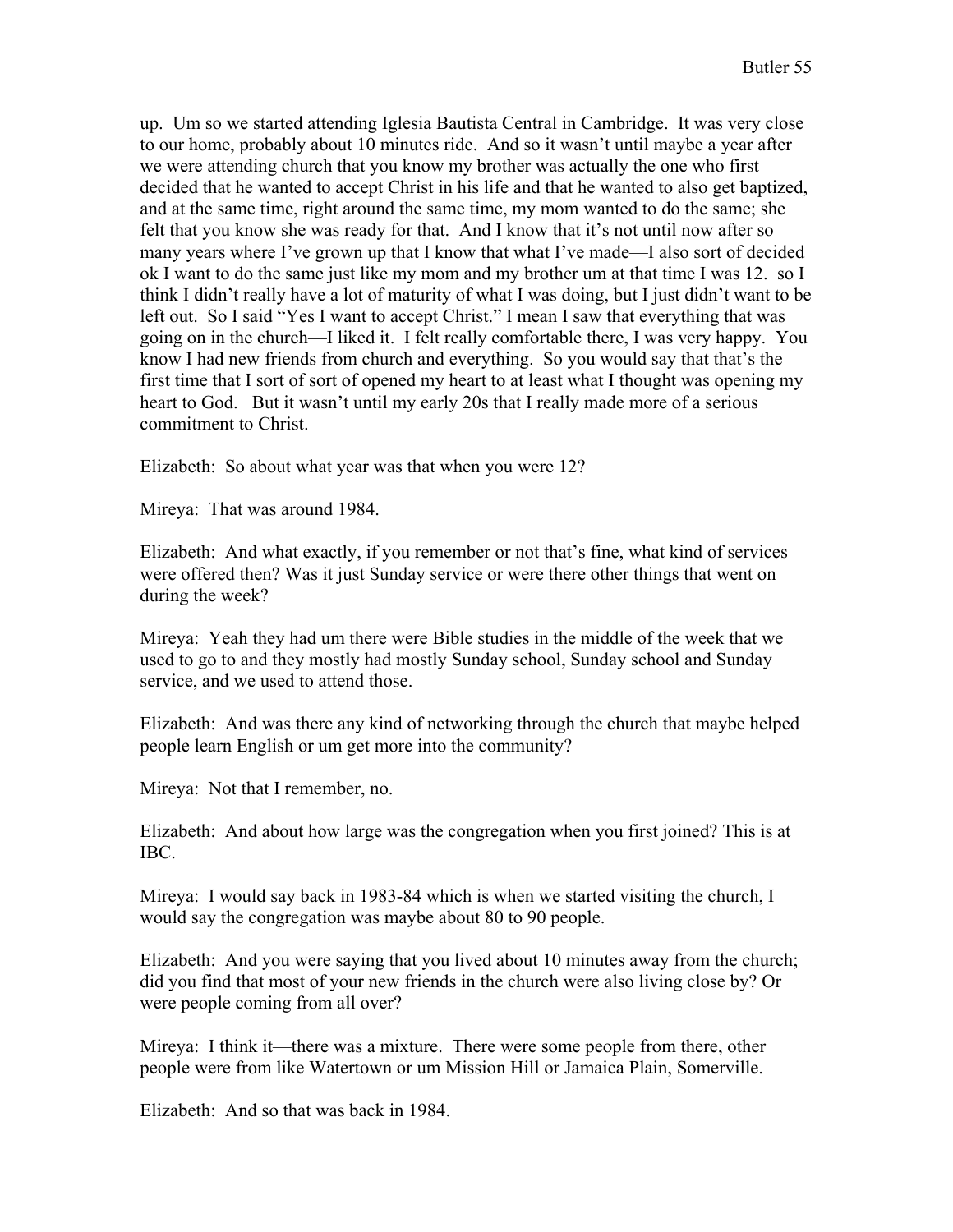#### Mireya: Uh huh.

Elizabeth: Back in 1984 and now almost 20 years later, what kind of changes has IBC been through? Start wherever you want!

Mireya: Yeah, I would say that you know that IBC, the old IBC as I now refer to it, has gone through a great deal of changes. Ummm just looking back at, I would say that from—actually IBC the original IBC started back in 1980. It started off from a home actually and just in the South End. People used to meet at a home, probably maybe about 20 people. And then from there about a year in 1982 is when they found the church building in Cambridge. So then it moved in 1982 to Cambridge. We started going there a year later in 83. And so that's the old IBC. IBC you know it was a traditional conservative Baptist church up til I would say around um 1991/92 when it sort of went through a new change. At that point I would say that the congregation was larger probably about 200/250 people so that in 10 years the congregation grew significantly. But at the same time that it was growing I think the good thing was that part of the congregation was open to more deeper relationship with God, and more deeper sort of charismatic style of worship. But half the congregation, you know, was not. And so it was sad to see that in 1993 there was sort of like a split of the congregation. You know those people that were not that they didn't agree with a new style or something different that was not conservative, basically decided that they wanted to leave the church and sort of create a new church cause what happened was that, just going back a little bit, um the pastor who founded IBC in 1980 and 82, he was a church planter. His name was Juan Vergara, he's passed away now. But, um you know that basically was his ministry, planting churches so he came to Boston in, at that time, probably a little bit early 80s, then he came here and he planted this church, so I think around probably around in 86 he went back to Puerto Rico with his family and his wife, and so the person who stayed behind to be the Pastor of IBC, we actually had maybe an interim pastor or a different pastor come to preach every Sunday. But um I believe that in 1985/86 Roberto Miranda who's the current pastor of Lion of Judah—he actually took responsibility for the church and the conservative Baptist association—what do you call it, you know when they dedicate the pastor and all?

#### *Elizabeth: Uhhhh…I know what you mean, yeah.*

Mireya: He's basically after going to school and stuff, he's…

Elizabeth: Ordained

Mireya: Ordained exactly that's the word I was looking for; thank you. Um he was ordained as the pastor of IBC, and so he was the current pastor when all this change came about, ummm and so by that time Pastor Juan Vergara wasn't here anymore, and so those people that were sort of more conservative and uh wanted to keep that same style of church called Juan Vergara (at this point he was now in Florida planting a different church because he went down to Puerto Rico and planted more churches there but then went to Florida to plant a few churches there). And basically they called him up and they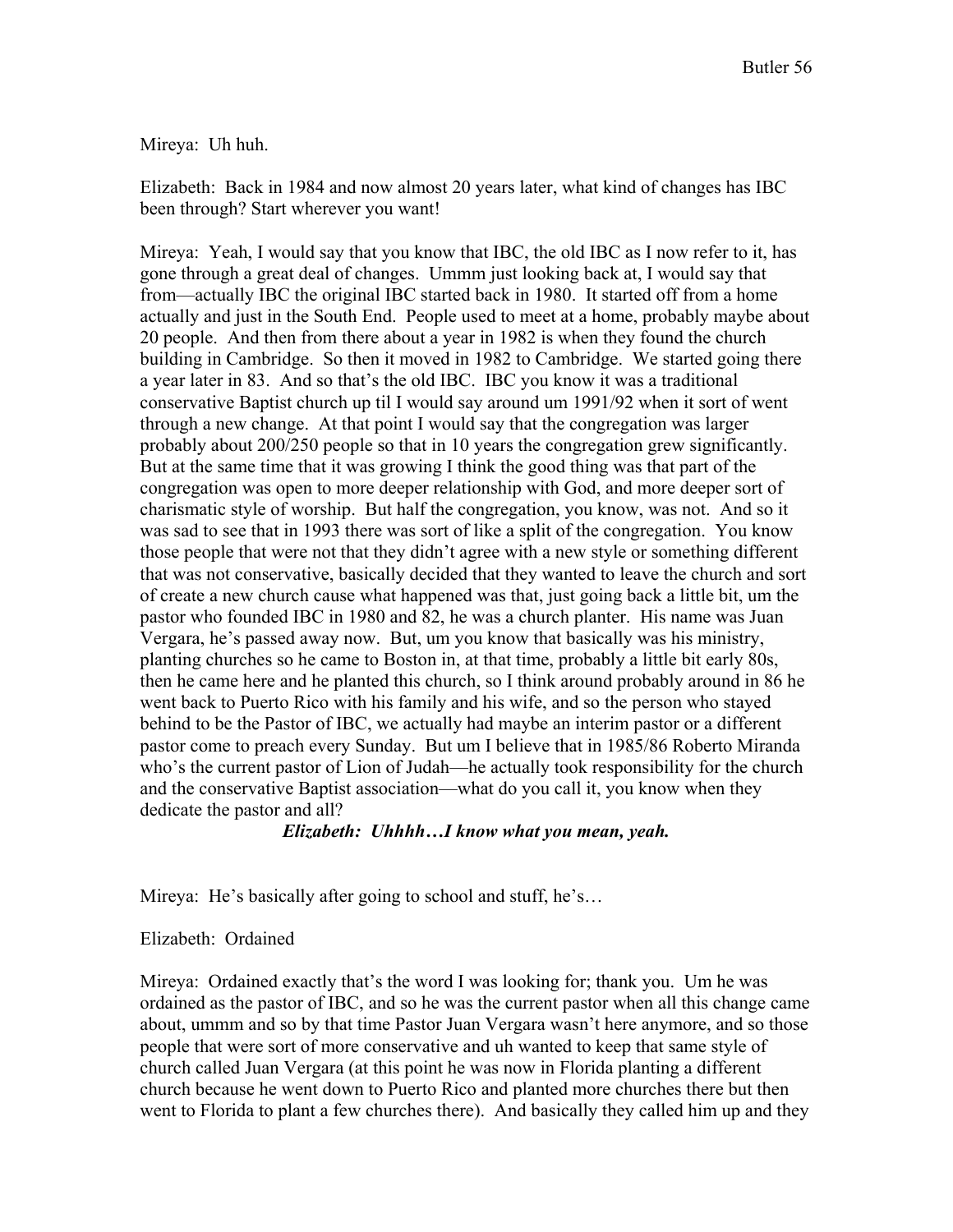said you know "we don't agree with what's going on here; I think you should come and take a look." He came and he didn't think anything was wrong at the church. But it wasn't until probably within a year that again, people were calling him again and saying you know why don't you move back to Boston, we're willing to support you in a new ministry and um you know and be there and that way we wouldn't have to I guess see this happen in our old congregation. And I think that's what happened. Basically Pastor Vergara came back to the Boston area in 1993 and um you know a good number of the congregation, well not a good number I would say maybe around 40 people, um left IBC the old IBC in 1993 and created Primera Iglesia Bautista of Everett. This is a church in Everett. And so they, they went over there, and me, personally, I stayed in Cambridge, I was happy there I (excuse me) didn't have a problem with what was going on, but then a year later I decided to actually move to Primera Iglesia Bautista in Everett and the reason that I had in moving, and the reason that I had in moving it wasn't because I didn't like what was going on in my—the old IBC—it was more because the congregation had grown significantly and at that point sort of in my heart I wanted to serve God in a different ministry, more really hands-on—I didn't want to be somebody just sitting and doing nothing, just a spectator—I wanted to do something. And so while, before the division came, I used to be part of a (the only ministry that I was involved in) in IBC was a singing group. Um our name was Nueva Creacion, New Creation, and so we had started that ministry I believe around 1986 and so we had been together for already a long time. And so half of those people went to the other congregation and so um me staying behind I couldn't be part of that ministry anymore. And so I sort of missed being part of the ministry, uh and seeing that at IBC I—there wasn't—because there were so many different—there were so many people there, there wasn't really—I just didn't feel that I, I had a place there anymore. And so I, you know during that year of transition, I was actually visiting both churches; I was in IBC but I was also visiting PIBE, I was just not getting involved, um but once I made the decision that I would go to PIBC, meaning Primera Iglesia Bautista of Everett, I um over there you know I went back and I started serving God in the worship ministry and maybe a year after being there I also got involved with the children's Sunday-school ministry. So to—you know since it was a smaller congregation I think there was more opportunity for me to serve, and I think that's what sort of you know motivated me to go over there.

Elizabeth: I was just going back a little, the Nueva Creacion ministry: what kinds of things did you all do? You were a singing group?

Mireya: Yeah, basically we used to—the director subscribed to you know different sort of music houses that he would get sort of all the music and then he would translate it to Spanish most of the time, and so once we would you know practice there was maybe 12 of us, we had like sopranos, you know altos, and basses, I don't know if that's how you say it in English, but…so we would do it in different voices. We would learn the song and then we would either sing at our local church but we also did—we went elsewhere, we went to different other churches where they used to invite us you know during special occasions or different things. So and we actually had we did actually a couple of evangelistic campaigns in Cambridge where we sort of had like in a park just basically concerts, so we did that as well with the group. So it was a really great ministry; I really felt that you know God would use us in different ways.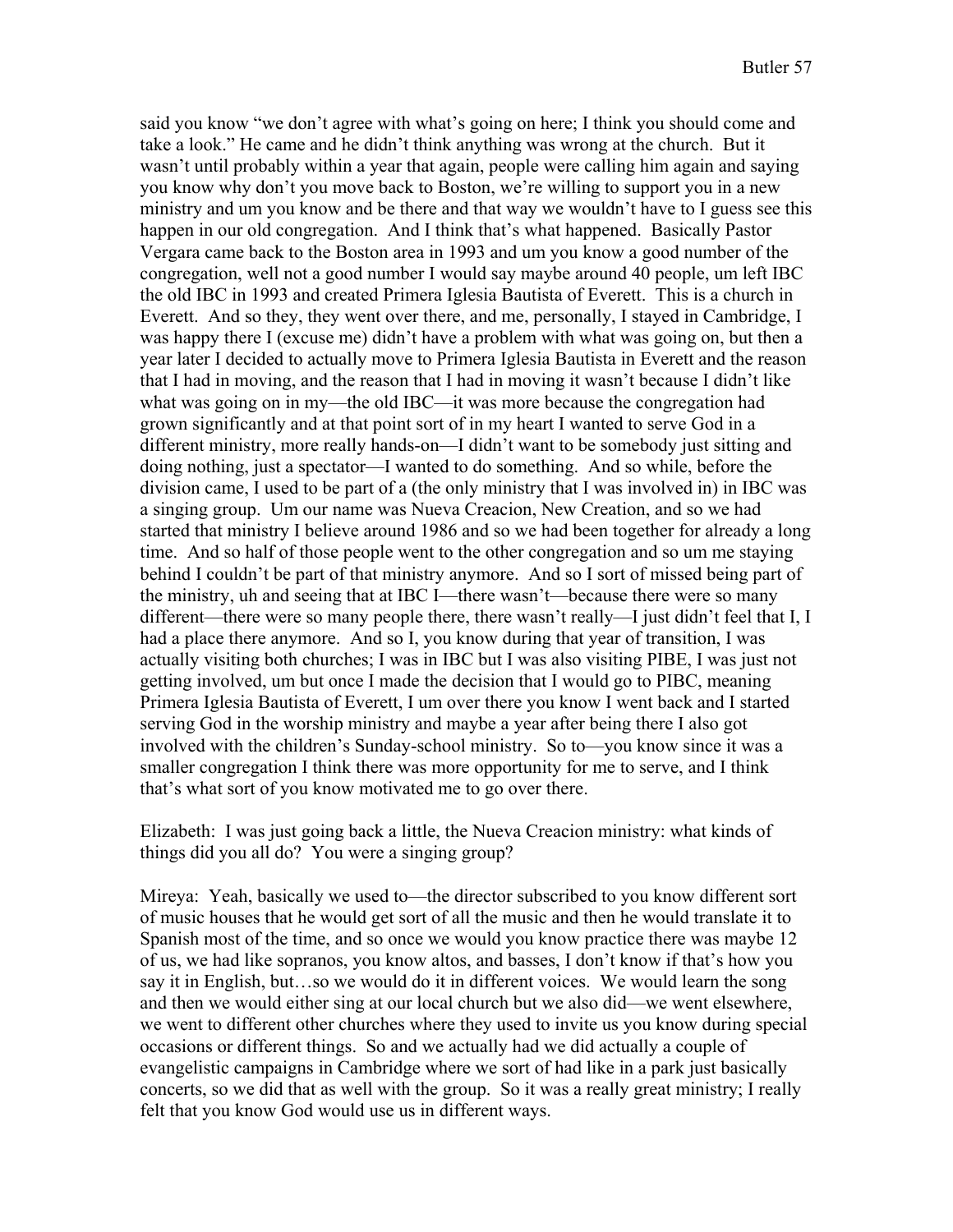Elizabeth: Was there much response in the Cambridge area with kind of open-air ministry?

Mireya: Uhh I think there might have been. At this point I don't remember if there were um you know I don't have examples specific of people that from there came to our church. I know we did it several times; we used to try to do it a couple of times a year.

Elizabeth: And how do you feel like your own personal faith change kind-of in being a part of ministry there, as a youth and as someone who kind of came to be a Christian through your family?

Mireya: I think initially when I started the group I was just like 14/15. At that point, to be honest with you I don't think that I—I think I was there and I liked the fact that I could sing and the fact that I had a microphone in front of me and the fact that I was part of this group, but it wasn't until later until almost hitting my 20s that I realized you know, it's almost like all this time that I've been in church I felt like I was really just sort of living a religious life, not really knowing God, and not really going deeper—I could see everything around me, but you know, and my faith was there, but I just knew that God wanted more of me. There were things in my life that I needed to change: my personality, you know my conduct (conduct in some areas). I know that many—most of the teenage time it was very hard for me, because I wasn't—you know it was almost like one of my foots was in church and the other one was not even though I was part of this group. But I think at the same time what I did see that this ministry did for me, was basically sort of gave me a reality check, you know in the sense that it sort of gave me the opportunity to see that I couldn't play with God, that I needed to be serious about what I was doing, uh because if any—you know one of the things I was up there testifying and I was up there using God's name, and so many times it really brought me to my knees. And I and I was convicted of sin, and that God wanted something different of me, and that I couldn't be out there preaching what I was not living.

Elizabeth: So when you reached that place with the reality check, did you find many options from there? How did you decided which way to move with your faith after that point?

Mireya: You know I think I tried to probably with getting more involved again in church, and this is when I was already ok at the church in Everett, you know and I was teaching children, and I was also on the worship team there. But I think I wasn't seeking deeper, it was just, I mean it was better than before I would have to say because it was making me grow a little bit spiritually, but I still wasn't satisfied. But I think that—I mean I don't know what else besides what I was doing then was helping me; it wasn't really other—I didn't think about anything else outside of my home church.

Elizabeth: So um for you personally what happened between then and where you feel like you are now? How did you transition to that point where you can look back and say "this is how I was and maybe that wasn't right but now I understand and I'm to a different place"?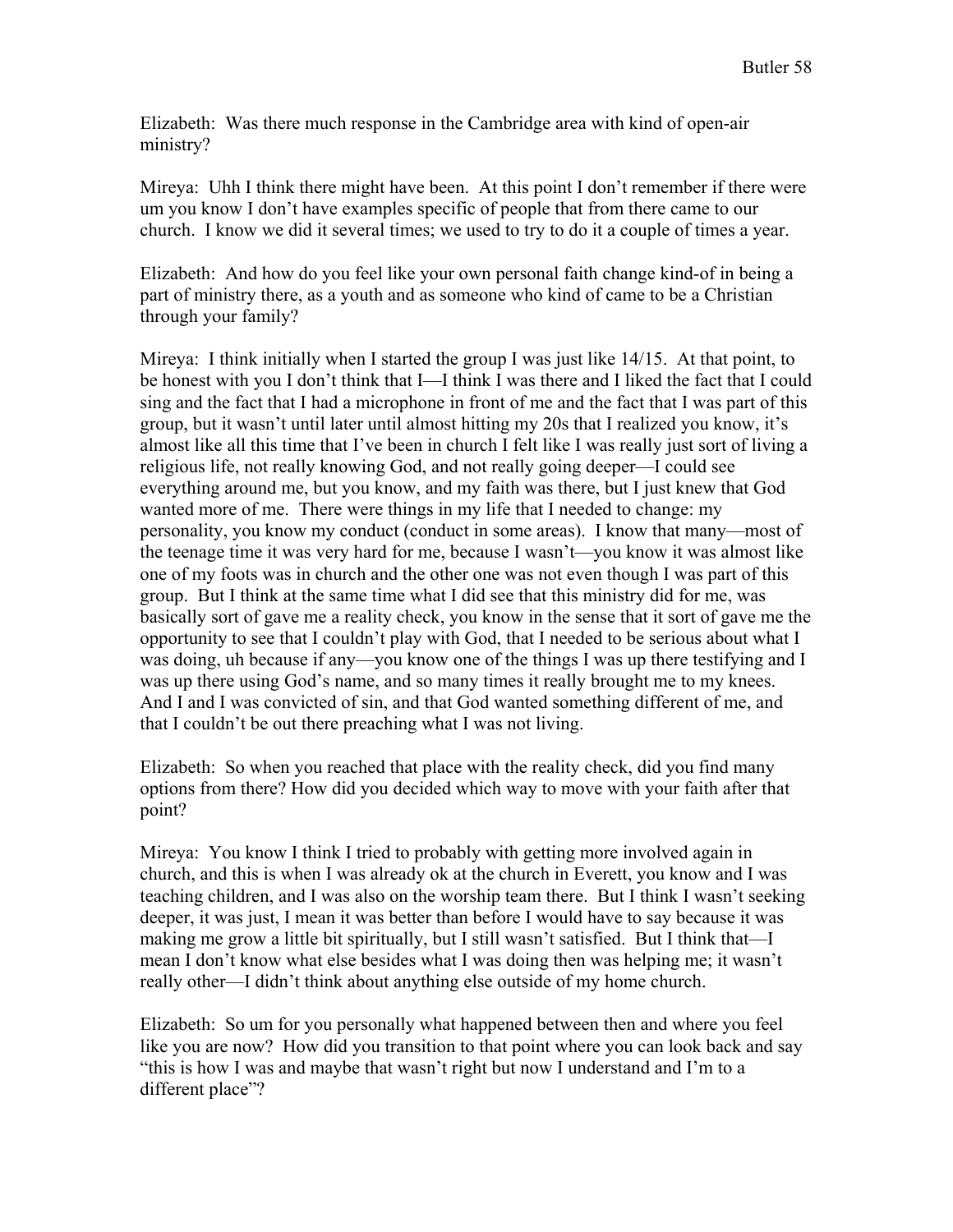Mireya: Um I think it was—part of it has been you know most what I've seen around church, you know I think that has influenced a lot of who I am now because I guess in a way I was hoping you know with this whole division—I was in the middle of all that and I could recall how everything happened and the different things that—you know negative things within the church that to me was sad, and I think in a way it did turn me away, but at the same time I think it sort of brought me to the sense that this is not what God's people should be doing, and if I am part of God's people I should have a different attitude—I should be different and so there was this constant thought in my mind that there needs to be sort of like a radical change in my life. If I really want to be backed up by God with what I say and with what I do, you know if I want to grow spiritually, if I wanted to be a blessing to other people um there needed to be changes in my life. So it was almost like I couldn't continue to look outside; I needed to look within me and see you know one thing at a time, what is it in my life that's not making God happy.

#### Elizabeth: So you're at Primera Iglesia Bautista Everett, and then what happened?

Mireya: I was there for about 5 years and what happened then was that the old IBC that was back in Cambridge congregation went through a different change in the sense that they grew to a number that they couldn't fit in the building in the location where they were, but usually the attendance there was like 300/350, and the capacity for the sanctuary there was much smaller than that, so I think also that the congregation had a new vision for the, for the church and it was basically to move into the Boston area come out of Cambridge, come to Boston, to a community that was really in need where they are and they ended up moving to Boston by 1997 and they're now by the Boston Medical Center. So that area out there is a lot of um you know a lot of low income…it's a low-income community, there's a big Hispanic community close by—the south end. There's great need there and I think you know the vision that the pastor Roberto had then was to really be the—to reach out to the community to reach out to the people that were really in need um and so they wanted to have/buy get a building, buy a new building, and have the new...build a new church to be able to even have different programs available—programs like childcare um you know resources for you know to help students for higher education and things that I have seen that have been able to happen. So that's basically what happened there, so that in 1997 um they decided to move out from Cambridge, one of the congregat—the English congregation in Cambridge, um Cambridgeport Baptist church is also part of Mission to the Americas (MTA), this association that has funding to plant churches all over America, and so um basically that Mission to the Americas said "we want to continue a Hispanic ministry here in Cambridge" so they got the idea to contact the Pastor (the founding pastor) of IBC, Juan Vergara, who was now in Everett, and asked him if he would be willing to you know plant this new congregation again in Cambridge or if he would be willing to be part of the body who's going to be seeking for a new pastor to plant this congregation. So that happened—all the planning happened like in 1997 as Lion of Judah (they changed their name—the old IBC changed their name to Lion of Juda/Leon de Judah) and so in 1997 Pastor Vergara started you know praying with the leaders back in Everett to see um how they could you know sort of build this new church back in Cambridge, and so I believe, because at the point Pastor Vergara actually became sick, um he wasn't—he knew that he wasn't going to be the one to pastor the church just because he was very weak, and so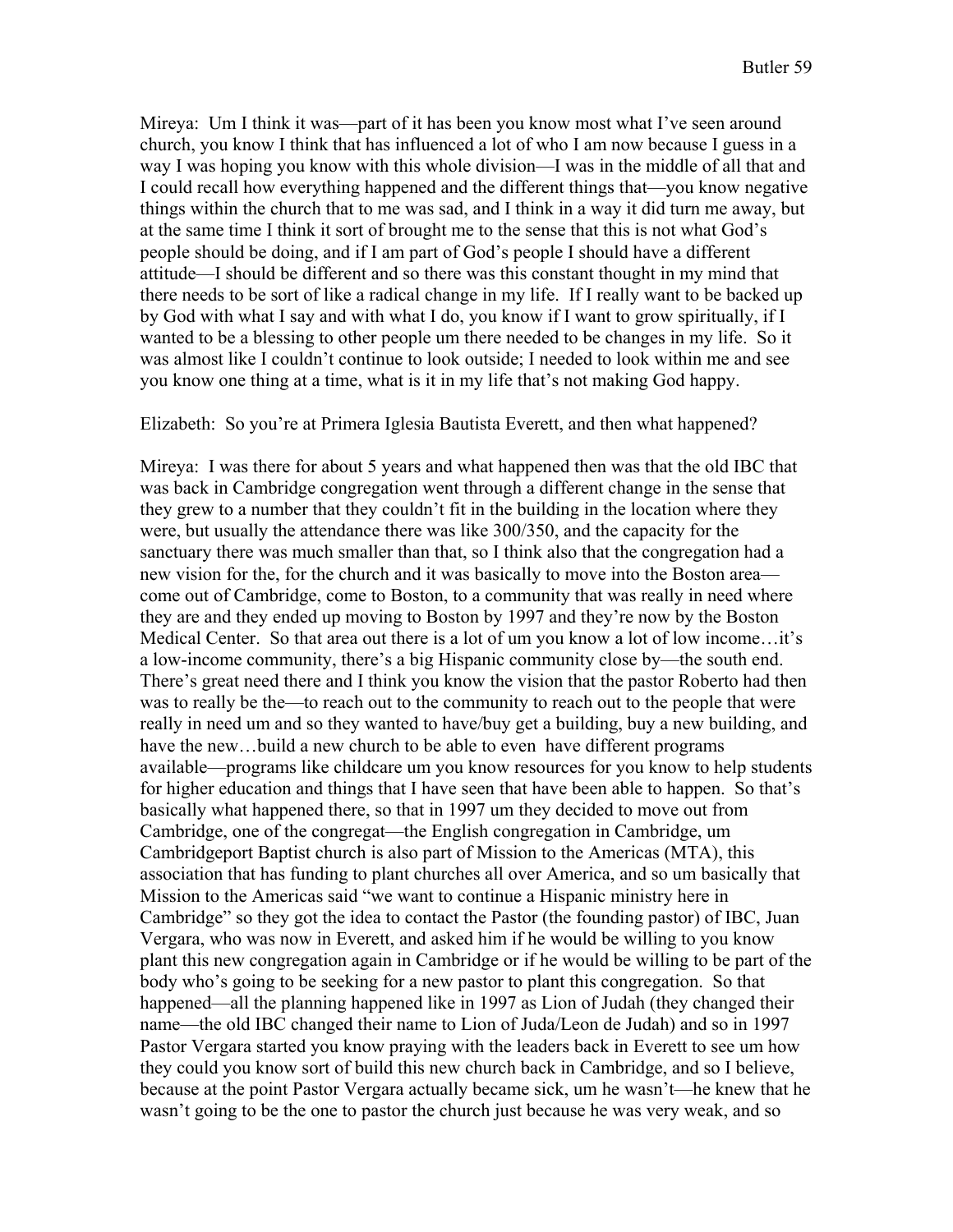they did find a pastor who had just graduated from a seminary in Guatemala, who um was for the summer had to come to visit you know a church in Brockton, so um you know he came and we heard him preach at Everett and so um several pastors really liked him and thought that he would be a good candidate, um so I guess he went through their process, and so once a decision was made to hire him as a pastor, actually several churches were involved in the new IB—building or planting the New IBC, those churches were the church in Everett, Mission to the Americas, and also Cambridgeport Baptist Church, and another church in Brockton and another church in Lawrence. Those churches and Mission to the Americas together really funded for the first three years of the life of IBC the new IBC—that would include you know building expense, salary for the pastor, and you know any other expenses for ministry for evangelism and things like that. So that—all that planning took place like in 1997 so like in January of 1998, a group of leaders from Everett decided to you know come to Cambridge and plant uh the new IBC as we called it back then, the new IBC, and so I know that at that point, I still lived in Allston, so from Allston to Cambridge was a shorter commute than from Allston to Everett so I ki—excuse me—I kind of considered that, but I also think that one of the things that motivated me to move back to Cambridge was the fact that we would be starting a new congregation, we would be starting right from the beginning; and it was just um to me it was just a challenge. To me it was something that I wanted to be part of, and so I, initially I was hesitant, and so I was sort of back in Everett but I was coming to Cambridge, and sort of like helping out in different areas, sometimes in worship, sometimes in children's ministry. So that's how I actually came back, I came back to the new IBC in Cambridge.

Elizabeth: So just going back a little, um so it's the Cambridgeport Baptist Church that Iglesia Bautista Central…what is the relationship between the two?

Mireya: We are co-owners of our building, of our church, but I believe um our church even IBC and CBC and several other churches within the Boston area, one way or another they came from the they are linked to Mission to the Americas. They are also…

#### STOP TAPE (CHANGE SIDES)

Elizabeth: Ok so I think you were just saying, sorry about the tape stopping there, you were just talking about Mission to the Americas, and several churches in the area…

Mireya: Yeah there's um there's a ministry or I don't know what it's called but I believe it's Boston Urban Cluster of Churches um and it's headed by different leaders within the Boston area, and so in some way or another we're always trying to stay like a community of churches through this cluster and so um I believe that that's how the relationship continues.

Elizabeth: So that's a Latino organization of churches?

Mireya: Um no. Not necessarily Latino. It's got several Latino churches in it; but it's a conservative Baptist, it comes from the conservative Baptist association.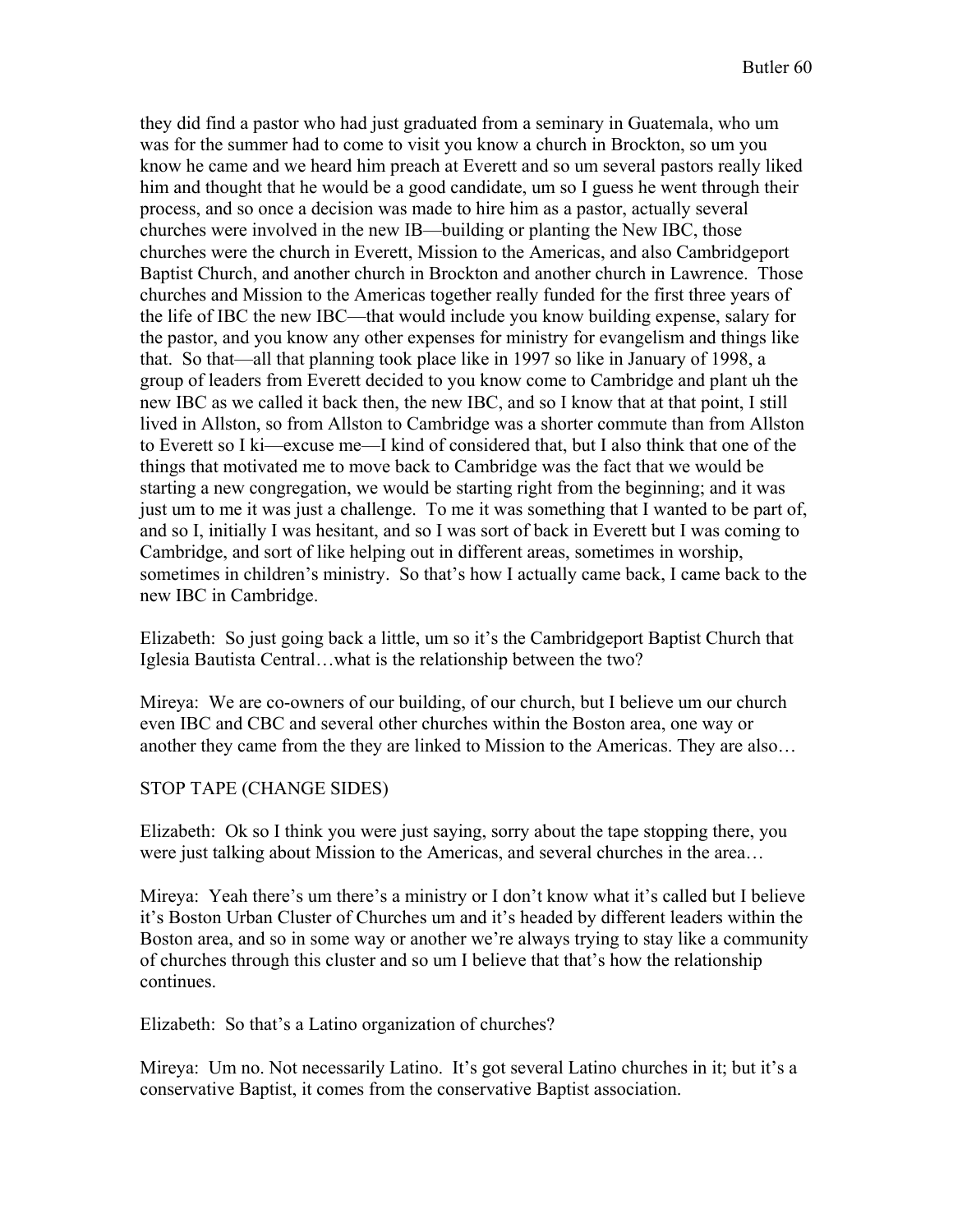Elizabeth: And um, if you know anything about this at all…when um IBC became Lion of Judah and moved downtown to Boston, did many people from the Cambridge are move to downtown Boston, or did many people stay in Cambridge to plant the new IBC?

Mireya: It's funny that you ask that question because initially I think several people that I knew from Lion of Judah, several people that I knew that were either living in Cambridge or were closer to the Cambridge area, when I used to talk to them about their move to Boston they used to say "oh well we're not sure if we're going to move because it's a totally different area there, it's not a safe area, I don't know if I want to be there," but it was surprising, it was a good thing in a way, to see that most of those people that had said that actually did move. And they felt I think—the fact that, Lion of Judah almost took about 4 years to build their building, to get their building ready, so I think in those four years Pastor Miranda really shared the vision to the congregation and really I think the Spirit really put that burden on people's heart to really support this vision and to support that ministry and I think that's why most, I would say 98% of his congregation then moved to the Boston congreg—to the Boston church. I would say maybe we had a couple of people that started the new IBC with us that's you know visiting, but I think shortly after that either they moved or they moved elsewhere. At that point the church was beginning.

Elizabeth: And um just kind of a random point of interest…you mentioned this kind of cluster of churches that are connected all over the Boston area, um are there functions that happen where a majority of Latino church in the Boston are, like knowing that cluster isn't Latino affiliated, is there another method by which Latino churches in the Boston area kind of get together, any big events that happen during the year…?

Mireya: I think there are; I'm not too familiar with them.

Elizabeth: Ok so um in that change when you moved back to the new IBC, what kinds of things were going on with your faith personally, that you felt called to start a new congregation versus attending this wonderful new downtown church with the other 98%; what made you stay?

Mireya: Um because I wasn't really part of the old IBC or Lion of Judah I was coming from Everett; the reason why I went to the new IBC was my whole um, my whole perspective about me wanting to serve God and serve God and having the opportunity to do it with a new group…sort of like building something together. I don't know that really sort of caught my heart and you know and I was I had a passion to sort of be able to build a church…plant a church. I had seen this done through you know my first pastor, and even when I was in old IBC, these churches that I mentioned the Brockton Church and the Lawrence Church…really those church came about because the old IBC gave funding and gave of its leaders to go and open these church in other locations.

Elizabeth: What are the names of those churches? The Lawrence and the Brockton?

Mireya: Um the Brockton church is Iglesia Bautista de Lawrence St. and the Lawrence Church is Iglesia Bautista Hispana de Lawrence.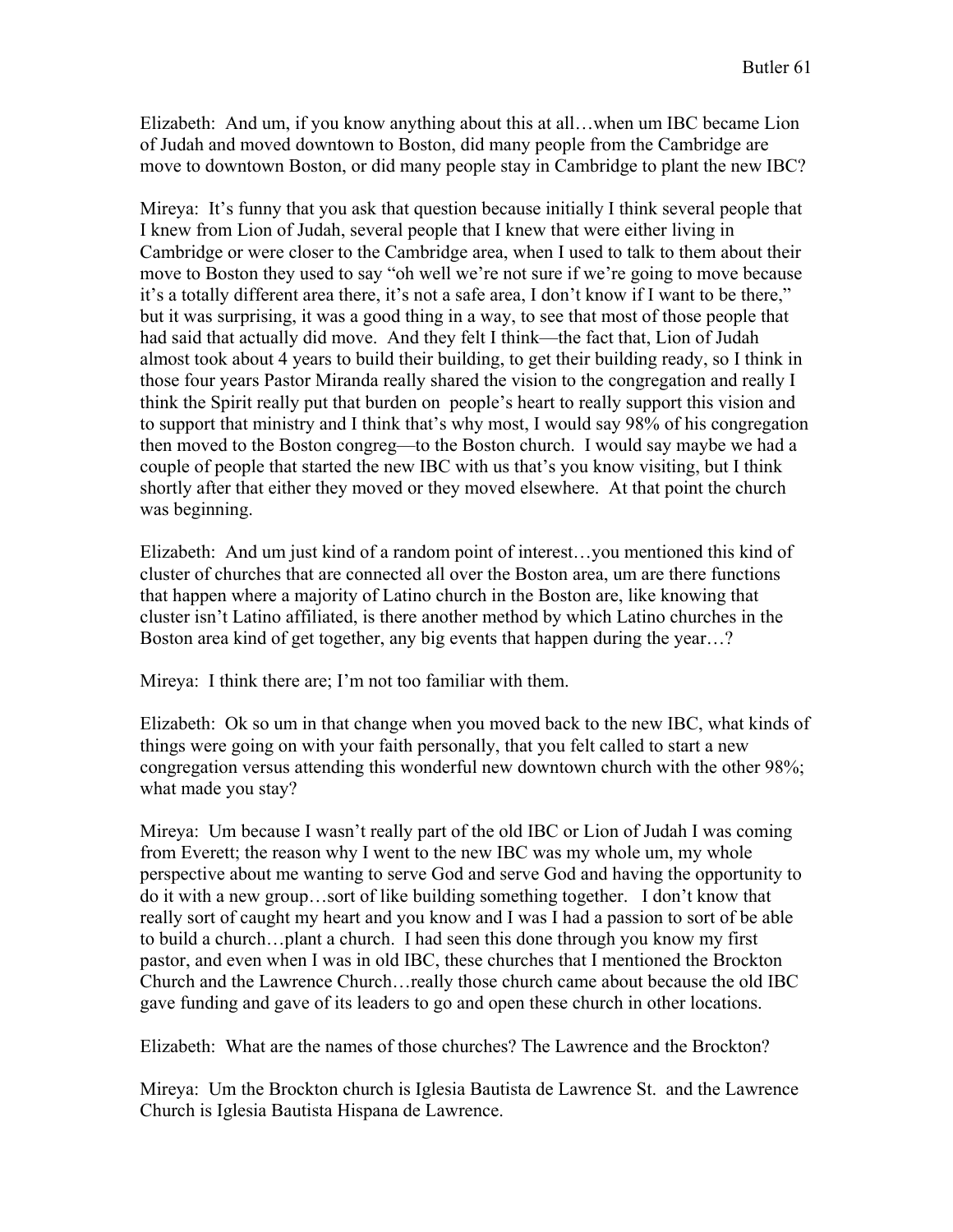Elizabeth: Ok so, going back to your specific experience at the new IBC, was there anything personally that went on for you in that new transition period? Any experiences that you had that gave you an even greater desire to serve this new community? Anything that grew your faith in particular?

Mireya: At first, I mean even though this was a challenge, at the same time it was a little bit difficult, because you know I came in as part of the leadership group, as part of the planning group. You know we didn't know what we were going to be doing next or how to do something. WE knew in order to get people in the church we needed to do a lot of door to door activities you know trying to visit the community of Cambridge and also the community of Allston. And why I say Allston just because I lived there and there was a lot of Hispanic people there, and our target was the Hispanic community, whether it be in Cambridge or in Allston. So you know, personally, in my faith I think I realized that I need to sort of you know grow in knowledge of the Word of God, and to sort of grow as far as as a leader. You know in the past I had just been really serving, you know not really in charge of anything. Um so coming to the new IBC, you know the first year that I was there I was like Sunday School superintendent, I'm like I've never done any Sunday school curriculum you know. And what did happen actually at the beginning before we started going out and doing door to door evangelism, we had a sister who came and she was a part of the congregation at that time, and she basically did a leaders' workshop for all of the-for probably about 12 people which came from Everett, and um she talked about Sunday school curriculum and she talked about a lot of different things but I wasn't part of it cause I was with the kids, so I missed out on the learning part of it, so I felt that I wasn't really prepared, and I continued to have this struggle that I need to be prepared, I need more—I need more sort of something. And it wasn't up until probably 2 years later or a 3<sup>rd</sup> year of us being in IBC, that one of the leaders, one of the guys that was part of the leadership that came from Everett, he went out and took a Discipleship Training with YWAM, you know Youth With a Mission. And when he came back he basically tried to share all the teaching with the leadership at IBC and you know just all the different teachings just really made a big impact in my life to the point that I said you know I need to try this, I want to go and do this myself so I can really get the full blown uh discipleship training, and so I did that in 2000, you know we started the IBC in 1998, and so 2 years after that I went and I was part of the Discipleship Training school.

Elizabeth: So what exactly is a Discipleship Training School?

Mireya: Well basically the slogan for Youth With a Mission is "knowing God to let Him be known". It's almost like it brings you to a point that really teaches you who God is, who are you before God, and what God—that God has a calling for you. And it also has a lot to do with missions as well whether it be urban missions or out—you know far away—and so it's almost like the first 3 months of that training it's teaching you how to really come about and know who you really are before God, and at the same time know Him, you know that He's your Father, that He's the characteristics of God, that He is faithful, that He is true; I think one of the things that really made the greatest impact on my life during that time was the fact that for most of my Christian life I would say that I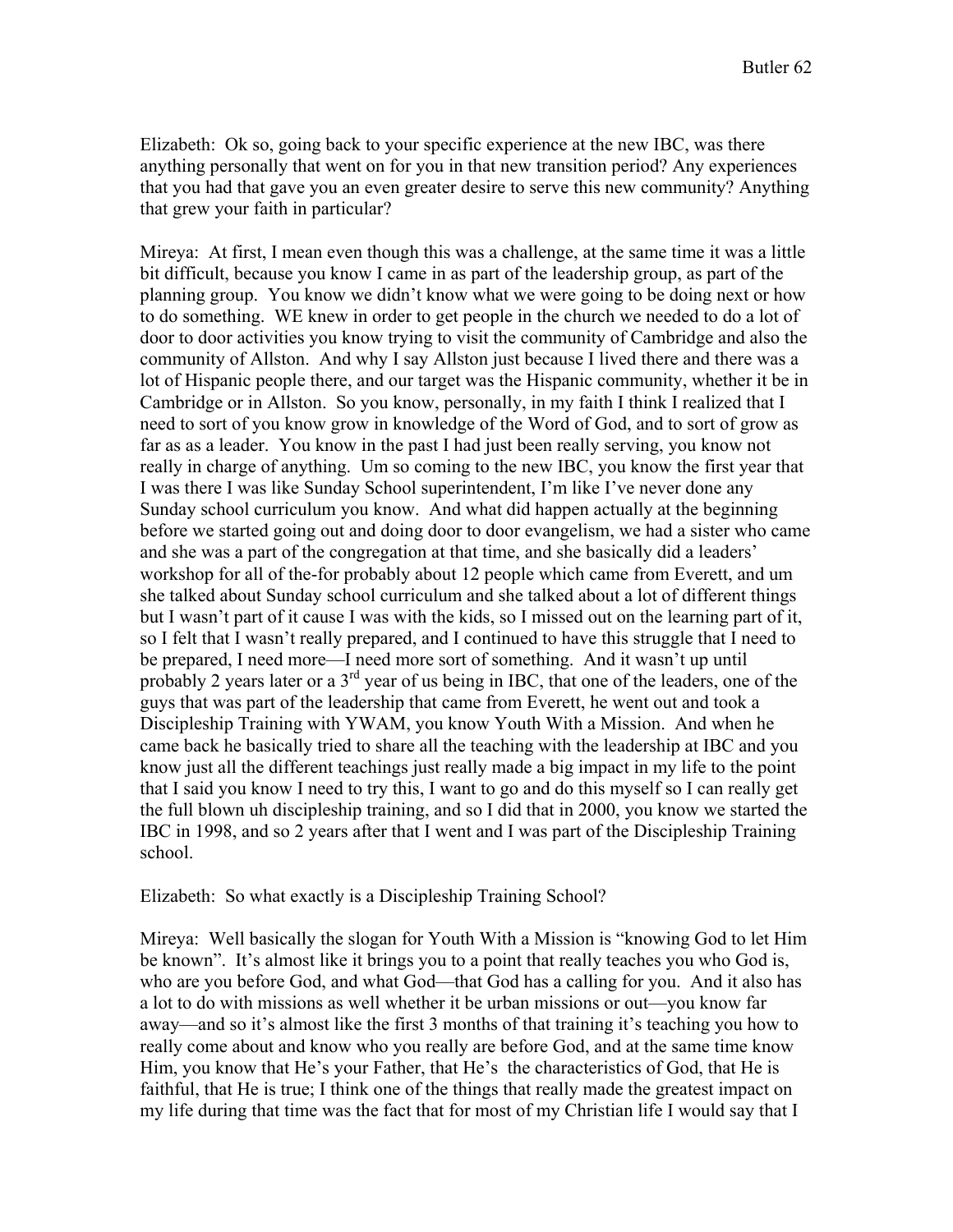saw God as a distant god…He was God and He was so great and so big that I was so little and not—I couldn't get close to Him. That perspective totally changed when I did the discipleship training school because it was—I was able to see Him so close to me, you know so interested in my life, so interested in every little small detail…it didn't have to be anything the most simple and small detail in my life He cared for and He wanted—His biggest desire in His heart was for me to share those things with Him, rather than just sort of live independently, you know, which is what I was so used to. So um I think that's what really helped—I would say it was a beginning, to me I renewed my faith, I even got baptized again. And this time I did it with more knowledge of what I was doing and who I was doing it for and you know what was going to come forward—that God had great plans for me, but it was all a matter of how willing was I to do it, how willing was I to really seek Him daily and hear His voice and what He wants for my life.

Elizabeth: And so where did you do this discipleship training school?

Mireya: I did it in Puerto Rico.

Elizabeth: And is that the only place…?

Mireya: No they have over 600 bases worldwide.

Elizabeth: Oh ok. And that's Youth with a mission? And so it was—was it a Spanish school?

Mireya: Yes. Even though a lot of the professors that come in and give you different teaching, most of them are English speaking so they would translate many of the classes.

Elizabeth: Oh ok. Great. So you went off and you were able to kind of have this discipleship/leadership training, and you really found purpose in this relationship with God that you were able to develop while you were away, and even when you came back, how did your purpose kind of affect your vision for Iglesia Bautista Central as it is now? Or was that how many years ago was that when you came back?

Mireya: Uh I came back in 2001, so I was just gone for 6 months. So I left around September 2000, and I came back around March of 2001. Well when I came back I was on fire and I just wanted you know to change my whole congregation. I wanted everybody to really have this perspective to really really say no to sin at all times and you know really make so many different changes in their lives but it almost like—you come to an environment of people that are so used to doing the same thing over and over again, and so you know at one point I sort of started to fight that, but then I sort of said, my responsibility is to share with people what I've found, and share it in a humble way so people could receive it. And so after that, rather than—I was actually given the opportunity to share it on a Sunday morning you know I was able to take the whole hour of the sermon to really share my whole experience, and that was a great experience because actually afterward I was just so thankful that many people came back to me and said "this really touched my life and I really you know want to really—I can see that something happened in your life while you were there and that was really good, and so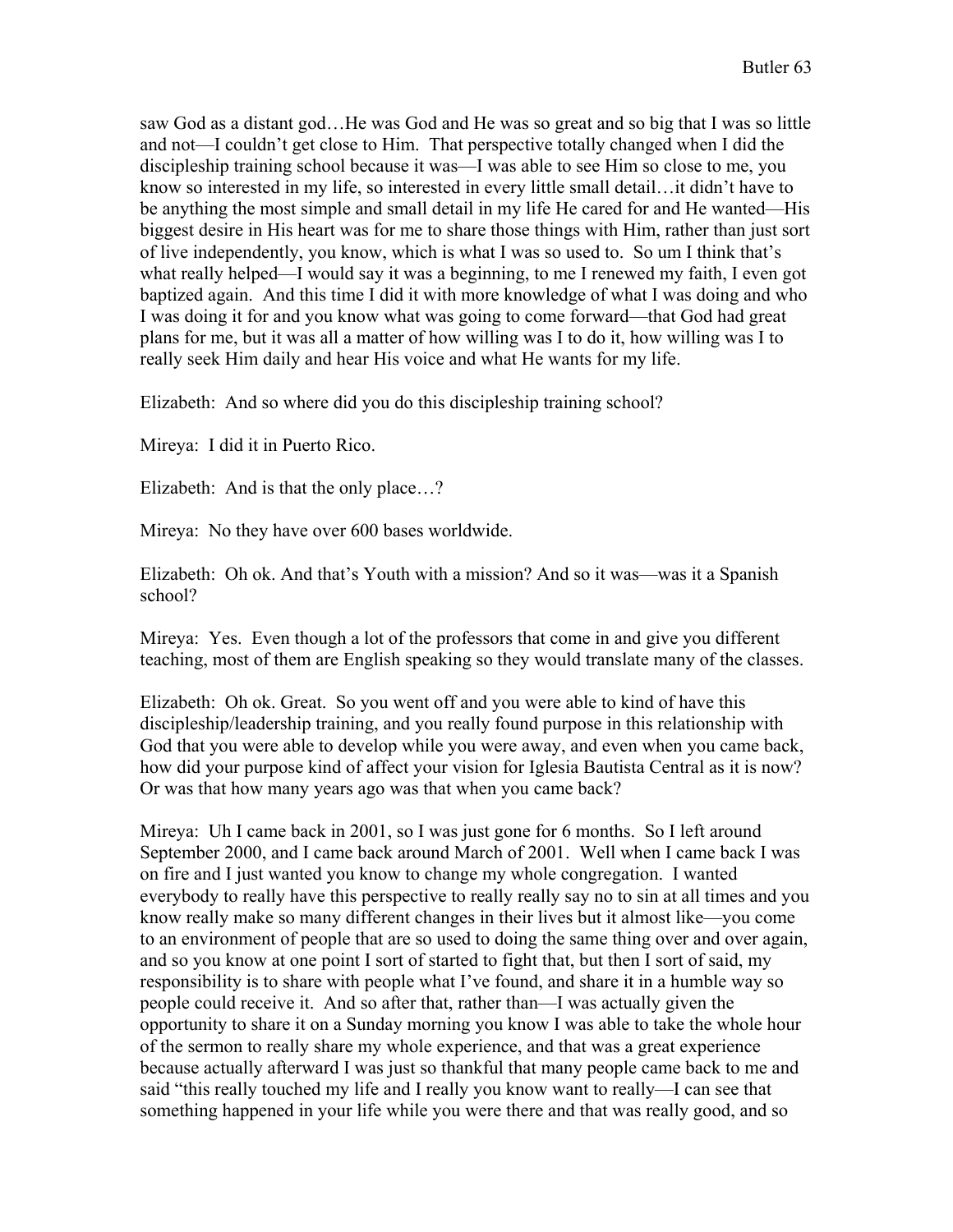the next thing that in my mind I sort of started praying about was ok where can I sort of focus more and share these teachings. And when I came back I actually got involved again with the children's ministry and so I sort of like was able to spend about the first 6 months with the youth and the children's ministry,, and sort of sharing different things with them and one of the things that I can recall that with the kids we actually did a—we had had a sort of like evangelism event at a park in Jamaica Plains and we taught the kids along with a friend of mine um you know from my local church (who had also done a Youth with a Mission discipleship training school), we taught the kids a song through movement, and we actually—the kids really enjoyed it. They really got into it and we were able to do this you know on the street at a park, and so that was just really great for us to be able to do that. And so after that, shortly after that I started getting involved with the Youth ministry, actually the pastor asked me if I'd like to get involved with the youth ministry and so I said yes. And so little by little when I got the opportunity to teach them I would sort of go back to my notes you know from my experience with YWAM and sort of share different teachings with them.

Elizabeth: So that was the same pastor that was from Guatemala?

Mireya: Yeah I mean he went to school in Guatemala, but he was originally from Ecuador.

Elizabeth: Oh ok. So that's where you're still involved now is with the youth ministry?

Mireya: Yes with the Youth ministry and I'm also in the worship ministry. Uh I lead worship sometimes on Sundays.

Elizabeth: And as a leader I guess just in general in the church, where do you see Iglesia Bautista Central in the community in the future?

Mireya: I would like to see it more involved in evangelism. The only issue right now that we're having though, that pastor that came to serve and to build a new IBC he actually resigned from the position as a pastor, and so we've had an interim pastor for about a year now. And so um most of the elders in the church really their concentration this past year has been in the pulpit committee—so there's been a searching for a pastor. So many other things sort of like the outreach ministries, sort of like evangelism and even follow up—following up on visitors, hasn't had a lot of potential this year. So that has sort of harmed us in a way because we've seen—we've had many visitors throughout the year but there hasn't been a follow-up so people come and they don't come again, and so we've been struggling with that in the past year/year and a half or so. So I think we have to sort of get over this hurdle first about not having a permanent pastor, because I think, I still think that there's a lot of room for our congregation to grow (including myself) that we need to grow, you know spiritually we need to grow and in love for one another. And so until we are not—if we're not in that—at that point—then it's going to be so hard for us to sort of give love to others who are not in our church. Ideally if I were to say what I would like to see our church involved in in the next few years is once we have a pastor for that pastor to be able to build us as a congregation and at the same time for him to have a passion for the lost, for people that are not in a relationship with God and really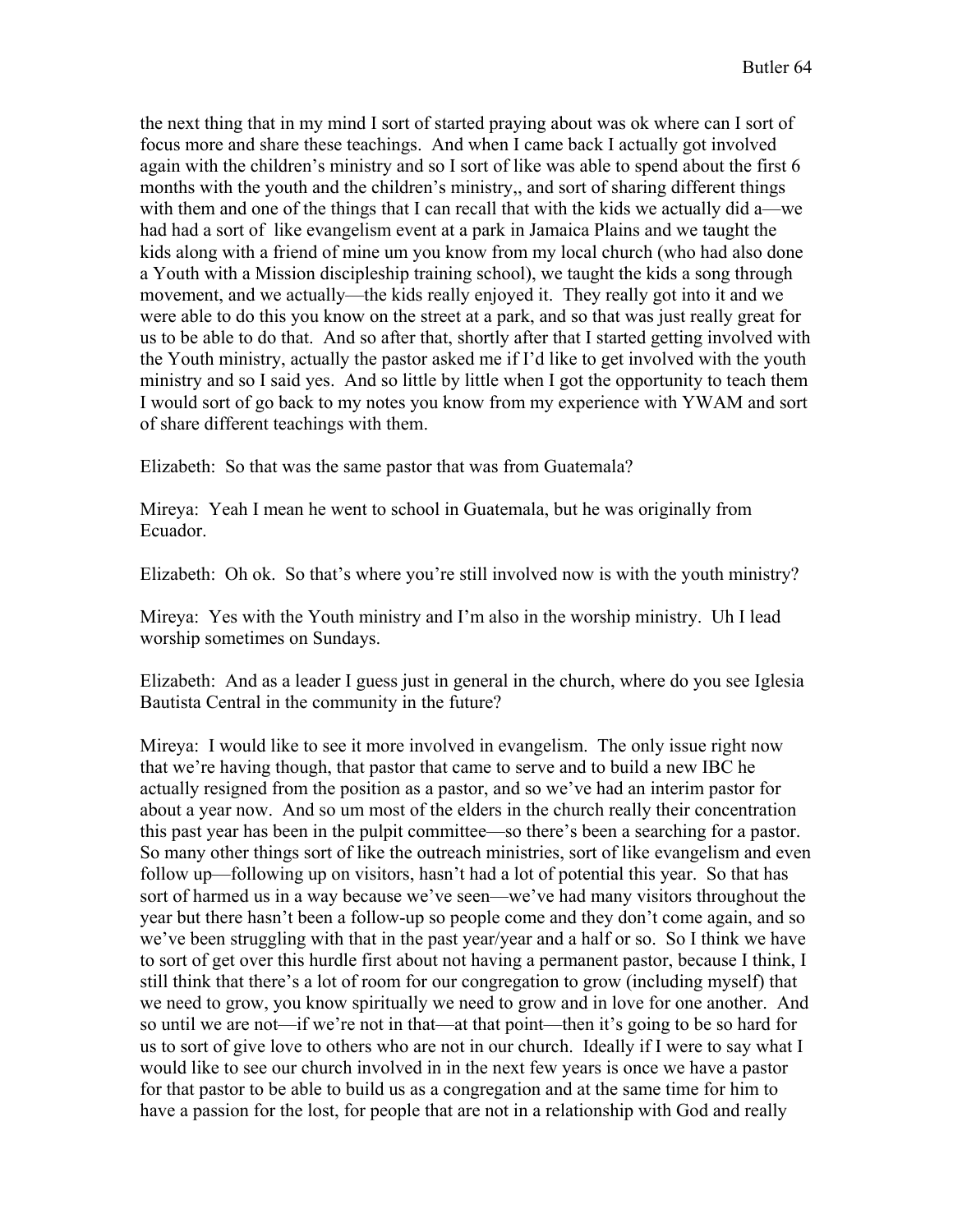seek out people in the community, and also not necessarily in Cambridge but all over Boston, and also at the same time be involved with short-term missions, that our church work to sort of provide for missionaries who go out and do sort of short term missions. Right now we're only—we're supporting, we're financially supporting, a missionary in Cuba, but that's it, we don't really hear about what happens or anything. And I'd like to take it more home, somebody from our congregation going out on short trips.

Elizabeth: Ok. Well that's a great vision for the future and thank you so much for all of the information that you've shared with us tonight. Kerry is there anything that you wanted to add? Ok then...no further questions (laugh  $\odot$ ).

Mireya: Well I hope this is very helpful and if you need more let me know.

Elizabeth: Certainly, thank you so much Mireya!